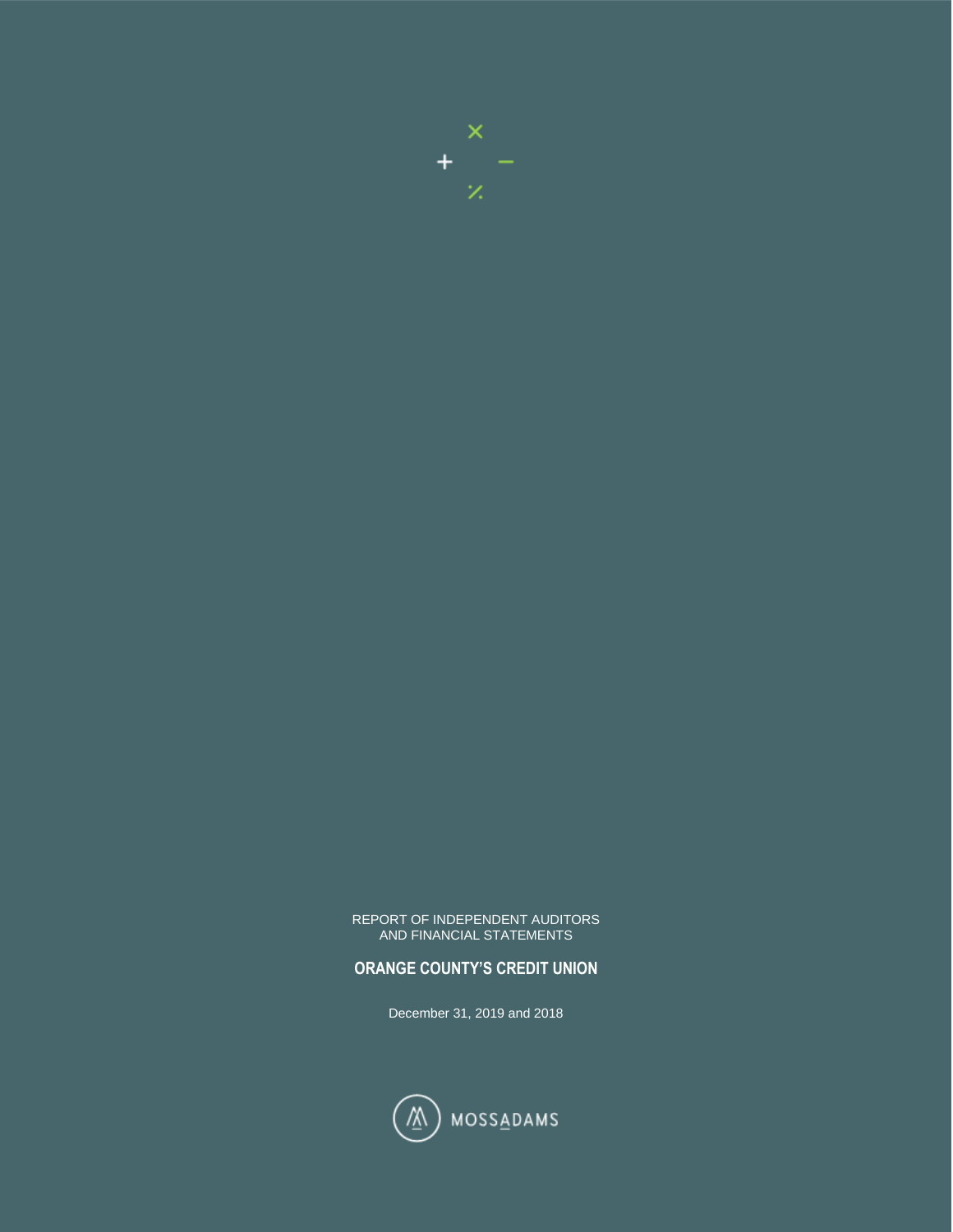# **Table of Contents**

|                                       | <b>PAGE</b> |
|---------------------------------------|-------------|
| <b>Report of Independent Auditors</b> | $1 - 2$     |
| <b>Financial Statements</b>           |             |
| Statements of financial condition     | 3           |
| Statements of income                  | 4           |
| Statements of comprehensive income    | 5           |
| Statements of members' equity         | 6           |
| Statements of cash flows              |             |
| Notes to financial statements         | $8 - 42$    |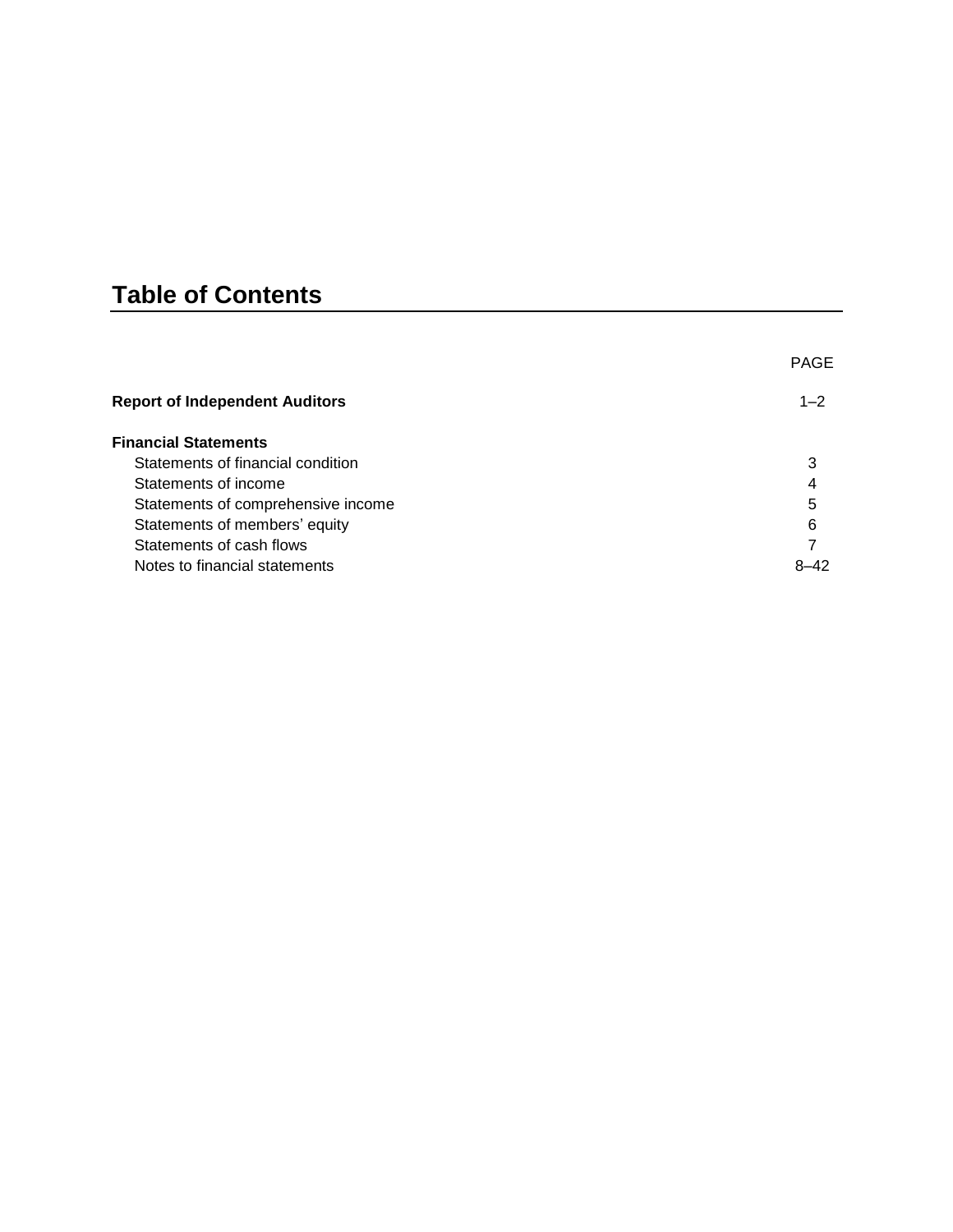

# <span id="page-2-0"></span>**Report of Independent Auditors**

To the Members of the Supervisory Committee and Board of Directors Orange County's Credit Union

#### **Report on the Financial Statements**

We have audited the accompanying financial statements of Orange County's Credit Union (the "Credit Union"), which comprise the statements of financial condition as of December 31, 2019 and 2018, and the related statements of income, comprehensive income, members' equity, and cash flows for the years then ended, and the related notes to the financial statements.

#### *Management's Responsibility for the Financial Statements*

Management is responsible for the preparation and fair presentation of these financial statements in accordance with accounting principles generally accepted in the United States of America; this includes the design, implementation, and maintenance of internal control relevant to the preparation and fair presentation of financial statements that are free from material misstatement, whether due to fraud or error.

#### *Auditor's Responsibility*

Our responsibility is to express an opinion on these financial statements based on our audits. We conducted our audits in accordance with auditing standards generally accepted in the United States of America. Those standards require that we plan and perform the audits to obtain reasonable assurance about whether the financial statements are free from material misstatement.

An audit involves performing procedures to obtain audit evidence about the amounts and disclosures in the financial statements. The procedures selected depend on the auditor's judgment, including the assessment of the risks of material misstatement of the financial statements, whether due to fraud or error. In making those risk assessments, the auditor considers internal control relevant to the entity's preparation and fair presentation of the financial statements in order to design audit procedures that are appropriate in the circumstances, but not for the purpose of expressing an opinion on the effectiveness of the entity's internal control. Accordingly, we express no such opinion. An audit also includes evaluating the appropriateness of accounting policies used and the reasonableness of significant accounting estimates made by management, as well as evaluating the overall presentation of the financial statements.

We believe that the audit evidence we have obtained is sufficient and appropriate to provide a basis for our audit opinion.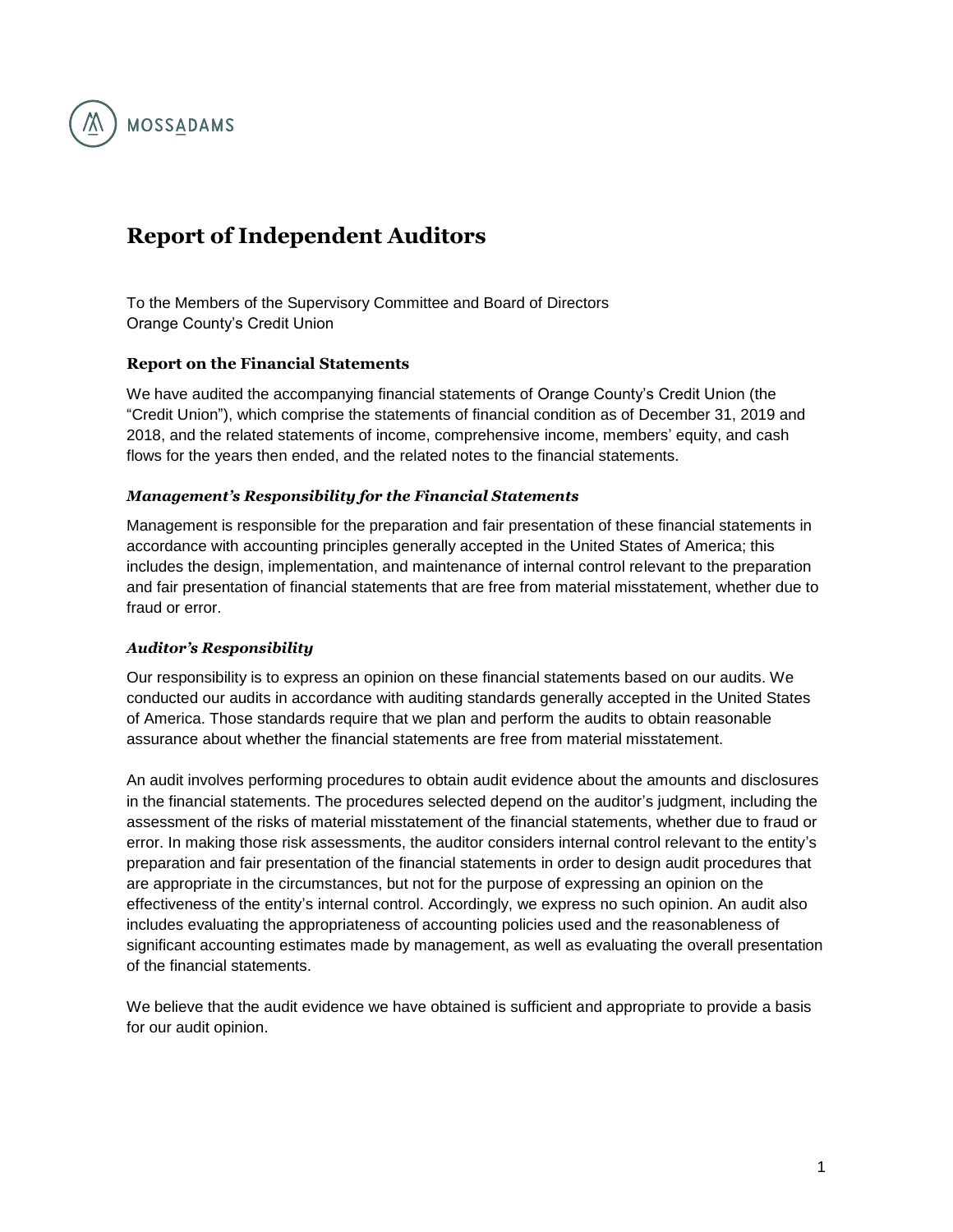# *Opinion*

In our opinion, the financial statements referred to above present fairly, in all material respects, the financial position of Orange County's Credit Union as of December 31, 2019 and 2018, and the results of its operations and its cash flows for the years then ended in accordance with accounting principles generally accepted in the United States of America.

Moss adams LLP

Los Angeles, California March 30, 2020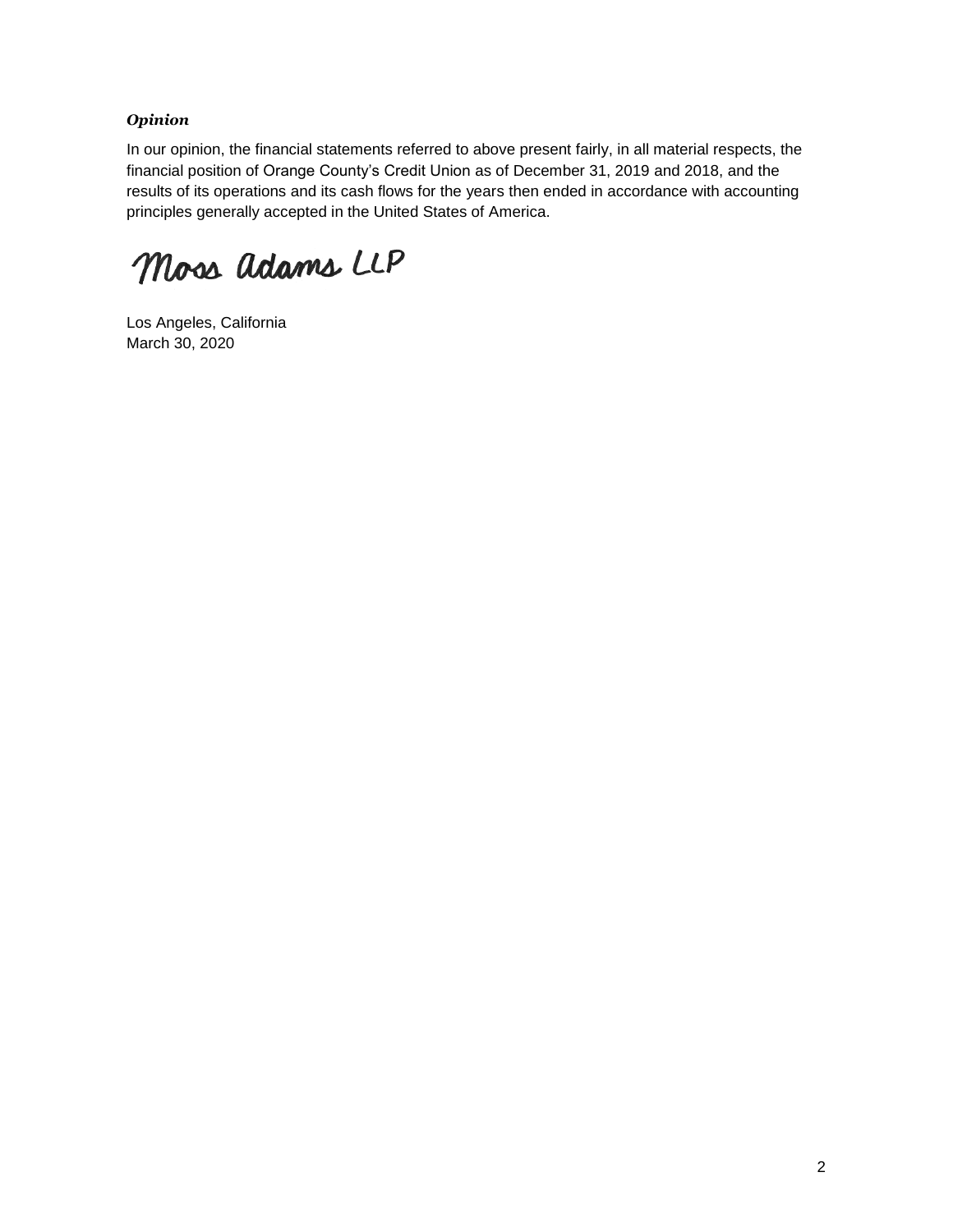# **Orange County's Credit Union Statements of Financial Condition (dollars in thousands)**

#### **ASSETS**

<span id="page-4-0"></span>

|                                                    | December 31, |           |    |           |
|----------------------------------------------------|--------------|-----------|----|-----------|
|                                                    |              | 2019      |    | 2018      |
| <b>ASSETS</b>                                      |              |           |    |           |
| Cash and cash equivalents                          | \$           | 217,955   | \$ | 138,309   |
| <b>Investment securities</b>                       |              |           |    |           |
| Available-for-sale                                 |              | 139,948   |    | 175,602   |
| Other investments                                  |              | 2,298     |    | 4,476     |
| Federal Home Loan Bank stock                       |              | 7,662     |    | 7,662     |
| Loans held-for-sale                                |              |           |    | 1,982     |
| Loans to members, net of allowance for loan losses |              | 1,272,622 |    | 1,184,141 |
| Accrued interest receivable                        |              | 3,483     |    | 3,458     |
| Premises and equipment, net                        |              | 22,562    |    | 19,219    |
| <b>NCUSIF deposit</b>                              |              | 13,786    |    | 13,152    |
| Life insurance policies, net                       |              | 20,170    |    | 19,355    |
| Other assets                                       |              | 57,326    |    | 51,403    |
| <b>Total assets</b>                                | S            | 1,757,812 | \$ | 1,618,759 |
| <b>LIABILITIES AND MEMBERS' EQUITY</b>             |              |           |    |           |
| <b>LIABILITIES</b>                                 |              |           |    |           |
| Members' share and savings accounts                | \$           | 1,520,978 | \$ | 1,398,522 |
| Borrowed funds                                     |              | 36,750    |    | 40,750    |
| Accrued expenses and other liabilities             |              | 18,548    |    | 10,270    |
| <b>Total liabilities</b>                           |              | 1,576,276 |    | 1,449,542 |
| MEMBERS' EQUITY - substantially restricted         |              |           |    |           |
| Regular reserve                                    |              | 14,248    |    | 14,248    |
| Undivided earnings                                 |              | 167,455   |    | 158,178   |
| Accumulated other comprehensive loss               |              | (167)     |    | (3,209)   |
| Total members' equity                              |              | 181,536   |    | 169,217   |
| Total liabilities and members' equity              | \$           | 1,757,812 | \$ | 1,618,759 |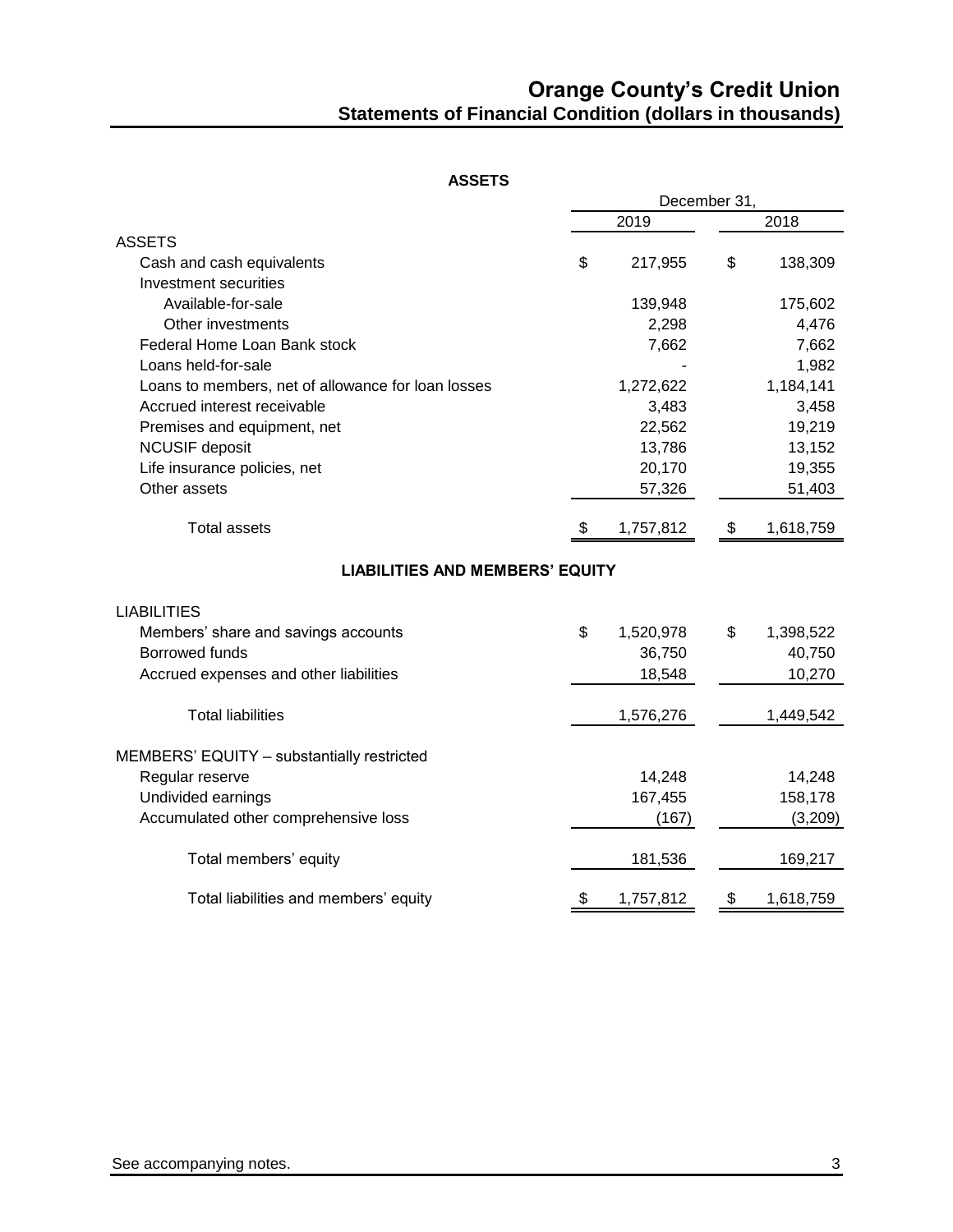# <span id="page-5-0"></span>**Orange County's Credit Union Statements of Income (dollars in thousands)**

|                                                        | Years Ended December 31, |              |  |  |  |
|--------------------------------------------------------|--------------------------|--------------|--|--|--|
|                                                        | 2019                     | 2018         |  |  |  |
| <b>INTEREST INCOME</b>                                 |                          |              |  |  |  |
| Interest on loans                                      | \$<br>51,188             | 45,841<br>\$ |  |  |  |
| Interest on investment securities and cash equivalents | 7,651                    | 7,406        |  |  |  |
| Total interest income                                  | 58,839                   | 53,247       |  |  |  |
| <b>INTEREST EXPENSE</b>                                |                          |              |  |  |  |
| Dividends on members' share and savings accounts       | 9,932                    | 6,297        |  |  |  |
| Interest on borrowed funds                             | 841                      | 1,025        |  |  |  |
| Total interest expense                                 | 10,773                   | 7,322        |  |  |  |
| Net interest income                                    | 48,066                   | 45,925       |  |  |  |
| PROVISION FOR LOAN LOSSES                              | 3,495                    | 2,034        |  |  |  |
| Net interest income after provision                    |                          |              |  |  |  |
| for loan losses                                        | 44,571                   | 43,891       |  |  |  |
| NONINTEREST INCOME                                     |                          |              |  |  |  |
| Fees and charges                                       | 5,810                    | 5,350        |  |  |  |
| Gain on sales of loans held-for-sale                   | 3,585                    | 693          |  |  |  |
| Gain on sale of premise and equipment                  |                          | 2,999        |  |  |  |
| Interchange income                                     | 6,202                    | 5,692        |  |  |  |
| Other noninterest income                               | 6,391                    | 10,786       |  |  |  |
| Total noninterest income                               | 21,988                   | 25,520       |  |  |  |
| NONINTEREST EXPENSE                                    |                          |              |  |  |  |
| Compensation and benefits                              | 31,050                   | 28,023       |  |  |  |
| Occupancy                                              | 3,440                    | 3,075        |  |  |  |
| Operations                                             | 13,943                   | 12,541       |  |  |  |
| Professional and outside services                      | 1,667                    | 1,169        |  |  |  |
| Educational and promotional                            | 1,823                    | 1,516        |  |  |  |
| Loan servicing                                         | 3,365                    | 2,916        |  |  |  |
| Other expense                                          | 1,994                    | 2,395        |  |  |  |
| Total noninterest expense                              | 57,282                   | 51,635       |  |  |  |
| <b>NET INCOME</b>                                      | 9,277                    | 17,776<br>\$ |  |  |  |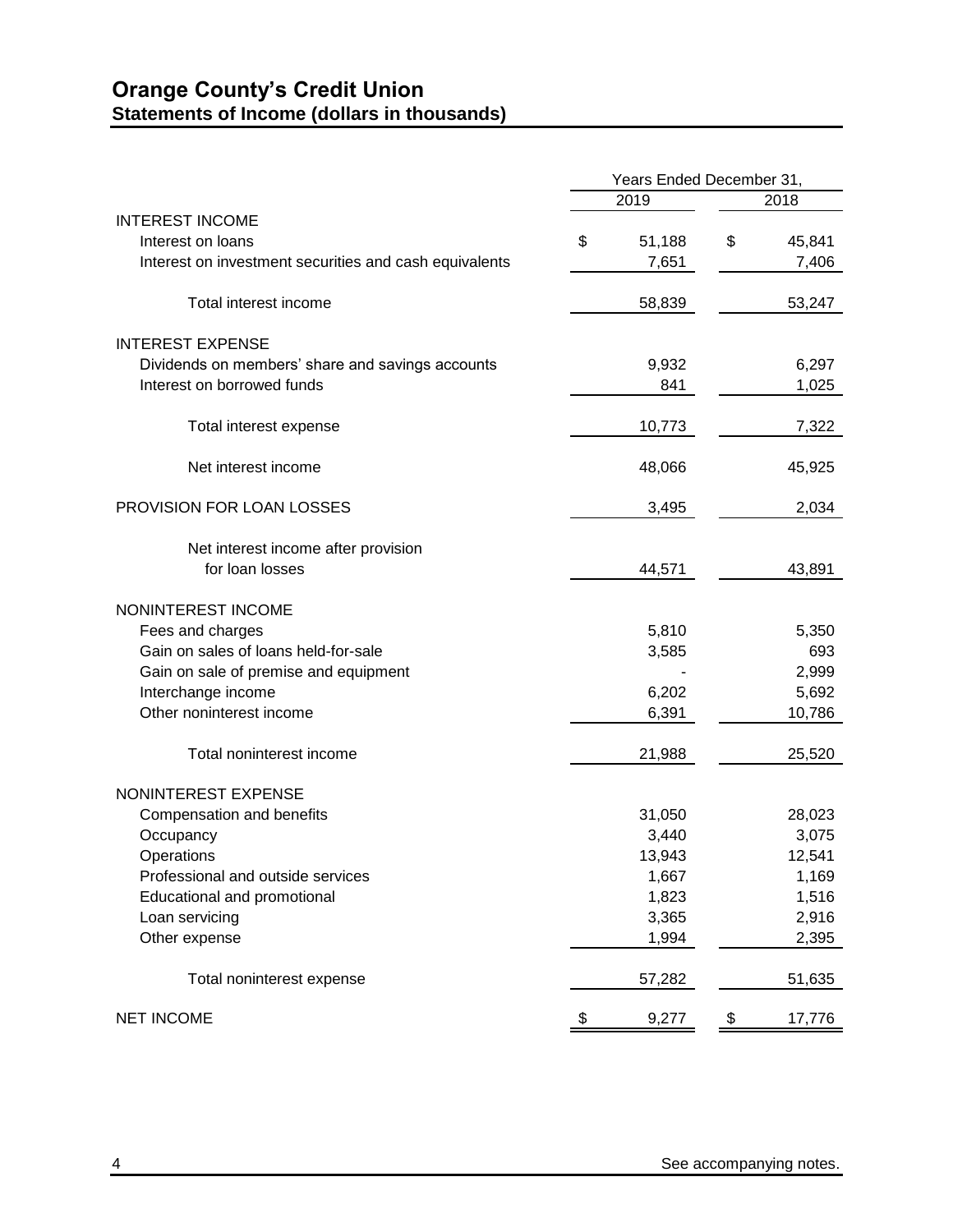# **Orange County's Credit Union Statements of Comprehensive Income (dollars in thousands)**

<span id="page-6-0"></span>

|                                                                                       | Years Ended December 31, |        |   |         |  |  |  |
|---------------------------------------------------------------------------------------|--------------------------|--------|---|---------|--|--|--|
|                                                                                       |                          | 2019   |   | 2018    |  |  |  |
| <b>NET INCOME</b>                                                                     | \$                       | 9,277  | S | 17,776  |  |  |  |
| OTHER COMPREHENSIVE INCOME (LOSS)<br>Net unrealized holding gain (loss) on securities |                          |        |   |         |  |  |  |
| available-for-sale                                                                    |                          | 3,042  |   | (1,086) |  |  |  |
| Reclassification for loss on sale of securities<br>available-for-sale                 |                          |        |   | 655     |  |  |  |
| Total other comprehensive income (loss)                                               |                          | 3,042  |   | (431)   |  |  |  |
| <b>COMPREHENSIVE INCOME</b>                                                           |                          | 12,319 |   | 17,345  |  |  |  |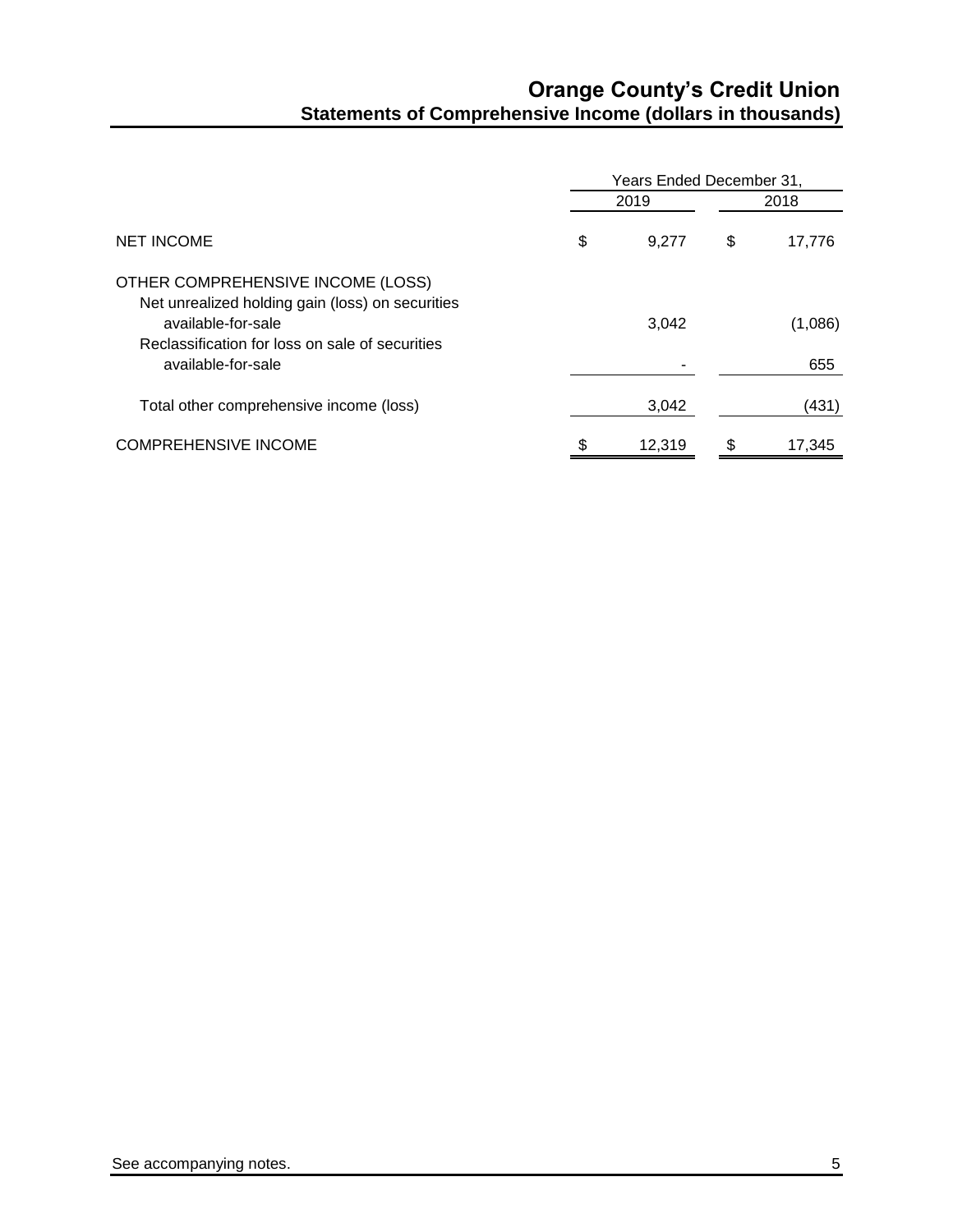# <span id="page-7-0"></span>**Orange County's Credit Union Statements of Members' Equity (dollars in thousands)**

|                                          | Regular      | Undivided     | Accumulated<br>Other<br>Comprehensive |                 |
|------------------------------------------|--------------|---------------|---------------------------------------|-----------------|
|                                          | Reserve      | Earnings      | Loss                                  | Total           |
| BALANCE, December 31, 2017               | \$<br>14,248 | \$<br>140,402 | \$<br>(2,778)                         | \$<br>151,872   |
| Net income<br>Other comprehensive loss   |              | 17,776        | (431)                                 | 17,776<br>(431) |
| BALANCE, December 31, 2018               | 14,248       | 158,178       | (3,209)                               | 169,217         |
| Net income<br>Other comprehensive income |              | 9,277         | 3,042                                 | 9,277<br>3,042  |
| BALANCE, December 31, 2019               | \$<br>14,248 | \$<br>167,455 | \$<br>(167)                           | \$<br>181,536   |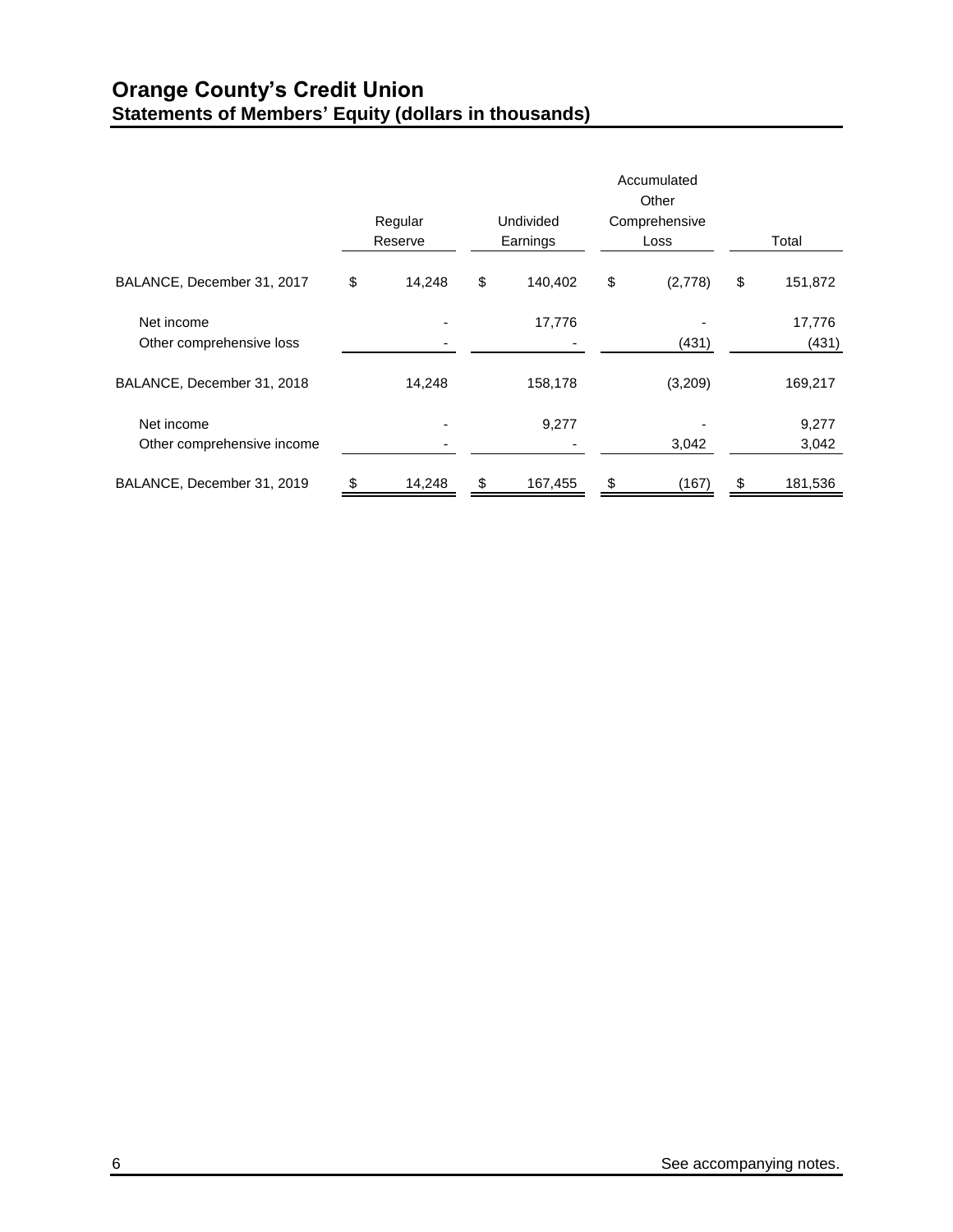# **Orange County's Credit Union Statements of Cash Flows (dollars in thousands)**

<span id="page-8-0"></span>

|                                                                              | Years Ended December 31, |            |               |            |
|------------------------------------------------------------------------------|--------------------------|------------|---------------|------------|
|                                                                              |                          | 2019       |               | 2018       |
| CASH FLOWS FROM OPERATING ACTIVITIES                                         |                          |            |               |            |
| Net income                                                                   | \$                       | 9,277      | \$            | 17,776     |
| Adjustments to reconcile net income to net cash from operating activities    |                          |            |               |            |
| Depreciation and amortization                                                |                          | 2,476      |               | 2,049      |
| Amortization of premiums and discounts on investment securities, net         |                          | 1,462      |               | 1,667      |
| Accretion of deferred loan origination fees and costs, net                   |                          | 278        |               | 157        |
| Provision for loan losses                                                    |                          | 3,495      |               | 2,034      |
| Originations of loans held-for-sale                                          |                          | (165, 182) |               | (109, 712) |
| Proceeds from sale of loans                                                  |                          | 170,749    |               | 111,937    |
| Gain on sale of loans                                                        |                          | (3,585)    |               | (693)      |
| Increase in cash surrender value of life insurance policies                  |                          | (815)      |               | (915)      |
| Gain on sale of premises and equipment                                       |                          |            |               | (2,999)    |
| Loss on sale of securities available for sale, net                           |                          |            |               | 655        |
| Capitalization of servicing assets                                           |                          | (1,483)    |               | (1,326)    |
| Temporary impairment of servicing assets                                     |                          | 182        |               |            |
| Amortization of servicing assets                                             |                          | 1,067      |               | 1,283      |
| Effect of changes in operating assets and liabilities                        |                          |            |               |            |
| Accrued interest receivable                                                  |                          |            |               | (269)      |
| Other assets                                                                 |                          | (25)       |               |            |
|                                                                              |                          | (5,689)    |               | (4, 519)   |
| Accrued expenses and other liabilities                                       |                          | 8,278      |               | (294)      |
| Net cash provided by (used in) operating activities                          |                          | 20,485     |               | 16,831     |
|                                                                              |                          |            |               |            |
| CASH FLOWS FROM INVESTING ACTIVITIES                                         |                          |            |               |            |
| Proceeds from sale, repayments, or maturity of available-for-sale securities |                          | 58,372     |               | 90,368     |
| Purchases of available-for-sale securities                                   |                          | (21, 138)  |               | (22, 937)  |
| Decrease in other investments                                                |                          | 2,178      |               | 713        |
| Purchase of Federal Home Loan Bank stock                                     |                          |            |               | (100)      |
| Loans to members, net of principal collections                               |                          | (92, 254)  |               | (99, 805)  |
| Split dollar policy loan                                                     |                          |            |               | (10, 954)  |
| Proceeds from surrender of life insurance policy                             |                          |            |               | 7,098      |
| Increase in NCUSIF deposit                                                   |                          | (634)      |               | (641)      |
| Proceeds from sale of premise and equipment                                  |                          |            |               | 4,452      |
| Purchases of premises and equipment                                          |                          | (5, 819)   |               | (2, 179)   |
|                                                                              |                          |            |               |            |
| Net cash (used in) investing activities                                      |                          | (59, 295)  |               | (33,985)   |
| CASH FLOWS FROM FINANCING ACTIVITIES                                         |                          |            |               |            |
| Net increase in members' share and savings accounts                          |                          | 122,456    |               | 45,723     |
| Payments made on borrowed funds                                              |                          | (7,500)    |               | (6, 250)   |
| Proceeds from borrowed funds                                                 |                          | 3,500      |               |            |
| Net cash provided by financing activities                                    |                          | 118,456    |               | 39,473     |
| NET CHANGE IN CASH AND CASH EQUIVALENTS                                      |                          | 79,646     |               | 22,319     |
| CASH AND CASH EQUIVALENTS, beginning of year                                 |                          | 138,309    |               | 115,990    |
|                                                                              |                          |            |               |            |
| CASH AND CASH EQUIVALENTS, end of year                                       |                          | 217,955    | S             | 138,309    |
| SUPPLEMENTAL DISCLOSURE OF CASH FLOW INFORMATION                             |                          |            |               |            |
| Cash paid during the year for interest                                       |                          | 10,781     | \$            | 7,322      |
| SUPPLEMENTAL DISCLOSURE OF NONCASH INVESTING AND FINANCING ACTIVITIES        |                          |            |               |            |
|                                                                              |                          |            |               |            |
| Change in unrealized loss on available-for-sale securities                   | \$                       | 3,042      | $\frac{3}{2}$ | (431)      |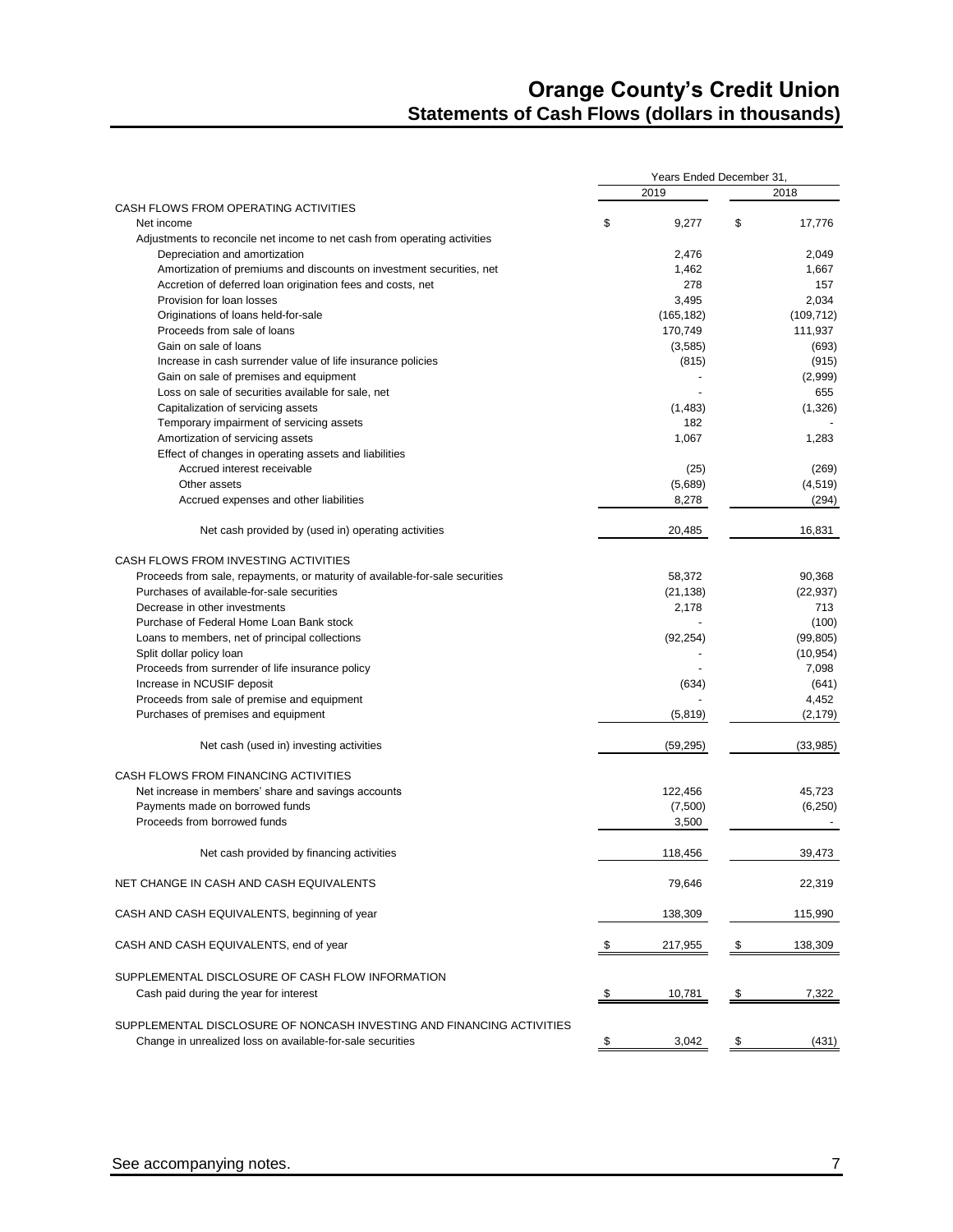#### <span id="page-9-0"></span>**Note 1 – Summary of Significant Accounting Policies**

**Nature of operations –** Orange County's Credit Union (the "Credit Union") is a state-chartered credit union organized under the provisions of the California Credit Union Act and administratively responsible to the California Department of Business Oversight. The Credit Union's primary purpose is to promote thrift among and create a source of credit for its members. Participation in the Credit Union is limited to those individuals that qualify for membership. The field of membership is defined in the Credit Union's Charter and Bylaws. The Credit Union's primary source of revenue is providing loans to its members and income earned from its investment securities.

**Use of estimates in preparing financial statements** – The preparation of financial statements in conformity with generally accepted accounting principles in the U.S. requires management to make estimates and assumptions that affect the reported amounts of assets and liabilities and disclosure of contingent assets and liabilities at the date of the financial statements and the reported amounts of revenues and expenses during the reporting period. Actual results could differ from those estimates. The estimate that is particularly susceptible to change relates to the determination of the allowance for loan losses.

**Significant group concentrations of credit risk** – The Credit Union provides a variety of financial services to its members, most of whom live, work, or worship in Orange County, California, and Riverside County, California. The Credit Union may be exposed to credit risk from a regional economic standpoint because a significant concentration of its borrowers work or reside in the state of California. The Credit Union continually monitors its operations, including the loan and investment portfolios, for potential impairment.

The Credit Union's loan portfolio primarily consists of member business, residential real estate, and consumer auto loans. The Credit Union's policy for repossessing collateral is that when all other collection efforts have been exhausted, the Credit Union enforces its first lienholder status and repossesses the collateral. The Credit Union has full and complete access to repossessed collateral. Repossessed collateral normally consists of vehicles and residential and commercial real estate.

**Cash and cash equivalents** – For purposes of the statements of financial condition and the statements of cash flows, cash and cash equivalents include cash on hand, amounts due from financial institutions, and highly-liquid debt instruments with original maturities of three months or less. Amounts due from financial institutions may, at times, exceed federally insured limits.

**Certificates of deposit** – Certificates of deposit consist of time deposits in financial institutions with original maturities greater than three months and are stated at cost.

**Investment securities** – Debt and equity securities that management has the positive intent and ability to hold to maturity are classified as "held-to-maturity" and recorded at amortized cost, adjusted for amortization of premiums and accretion of discounts. Securities not classified as held-to-maturity or trading, including debt and equity securities with readily determinable fair values, are classified as "available-for-sale" and recorded at fair value, with unrealized gains and losses excluded from earnings and reported in other comprehensive income.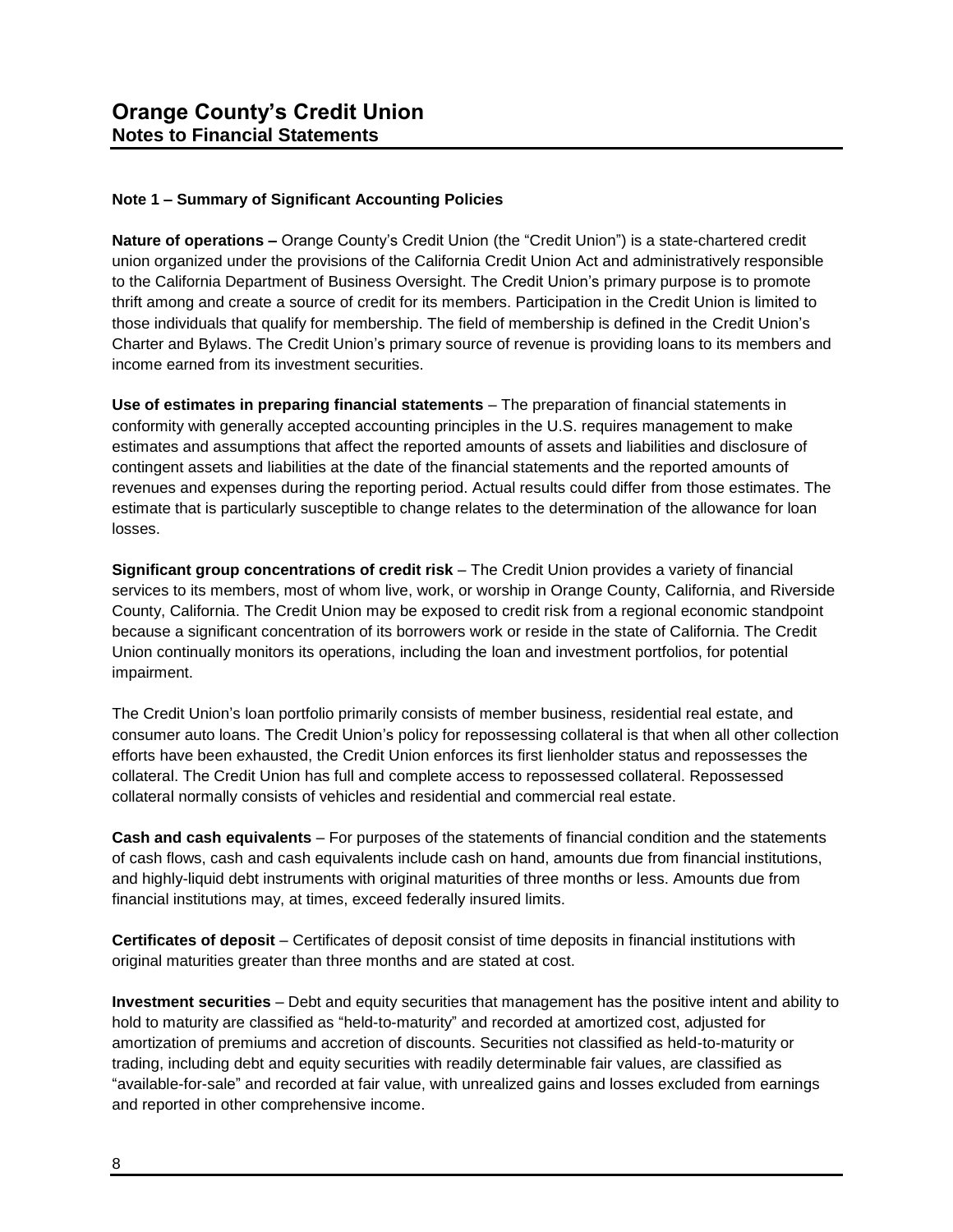The Credit Union evaluates debt and equity securities for other-than-temporary impairment (OTTI) at least quarterly. This guidance specifies that (a) if the Credit Union does not have the intent to sell a debt security prior to recovery and (b) it is more-likely-than-not that it will not have to sell the debt security prior to recovery; the security would not be considered other-than-temporarily impaired unless there is a credit loss. When the Credit Union does not intend to sell the security and it is more-likely-than-not that the Credit Union will not have to sell the security before recovery of its cost basis, the Credit Union will recognize the credit component of an OTTI of a debt security in earnings and the remaining portion in other comprehensive income (loss). For held-to-maturity debt securities, the amount of OTTI recorded in other comprehensive income (loss) for the noncredit portion of a previous OTTI should be amortized prospectively over the remaining life of the security on the basis of the timing of future estimated cash flows of the security.

The Credit Union's statements of income reflect the full impairment (that is, the difference between the security's amortized cost basis and fair value) on debt securities that the Credit Union intends to sell or would more-likely-than-not be required to sell before the expected recovery of the amortized cost basis. The credit component recognized in earnings is identified as the amount of principal cash flows not expected to be received over the remaining term of the security as projected on cash flow projections. There were no securities with other-than-temporary impairment for the years ended December 31, 2019 and 2018.

Purchase premiums and discounts are recognized in interest income using the interest method over the terms of the securities. Gains and losses on the sale of securities are recorded on the trade date and are determined using the specific-identification method. The Credit Union does not maintain a trading or heldto-maturity portfolio. Other investments are classified separately, stated at cost, and subject to OTTI evaluation.

**Federal Home Loan Bank stock** – The Credit Union is a member of the Federal Home Loan Bank (FHLB) of San Francisco. Under the FHLB's capital structure, members are required to own FHLB stock. The FHLB stock is carried at cost, because there is no quoted fair market value. FHLB stock is restricted as to purchase, sale, and redemption. The Credit Union evaluates its investment in FHLB stock for impairment on a periodic basis and has not recorded any impairment for the years ended December 31, 2019 and 2018.

**Loans held-for-sale** – Loans originated and intended for sale in the secondary market are carried at the lower of cost or estimated fair value in the aggregate, as determined by aggregate outstanding commitments from investors or current investor yield requirements. Net unrealized losses are recognized through a valuation allowance by charges to income. The Credit Union has implemented a mortgage program whereby some of its mortgage loans are sold on the secondary market, some of which are sold with recourse. The Credit Union is subject to recourse on the loans sold under certain conditions as disclosed in the loan purchase agreements with the funding corporations. Most sales are made with servicing rights generally retained.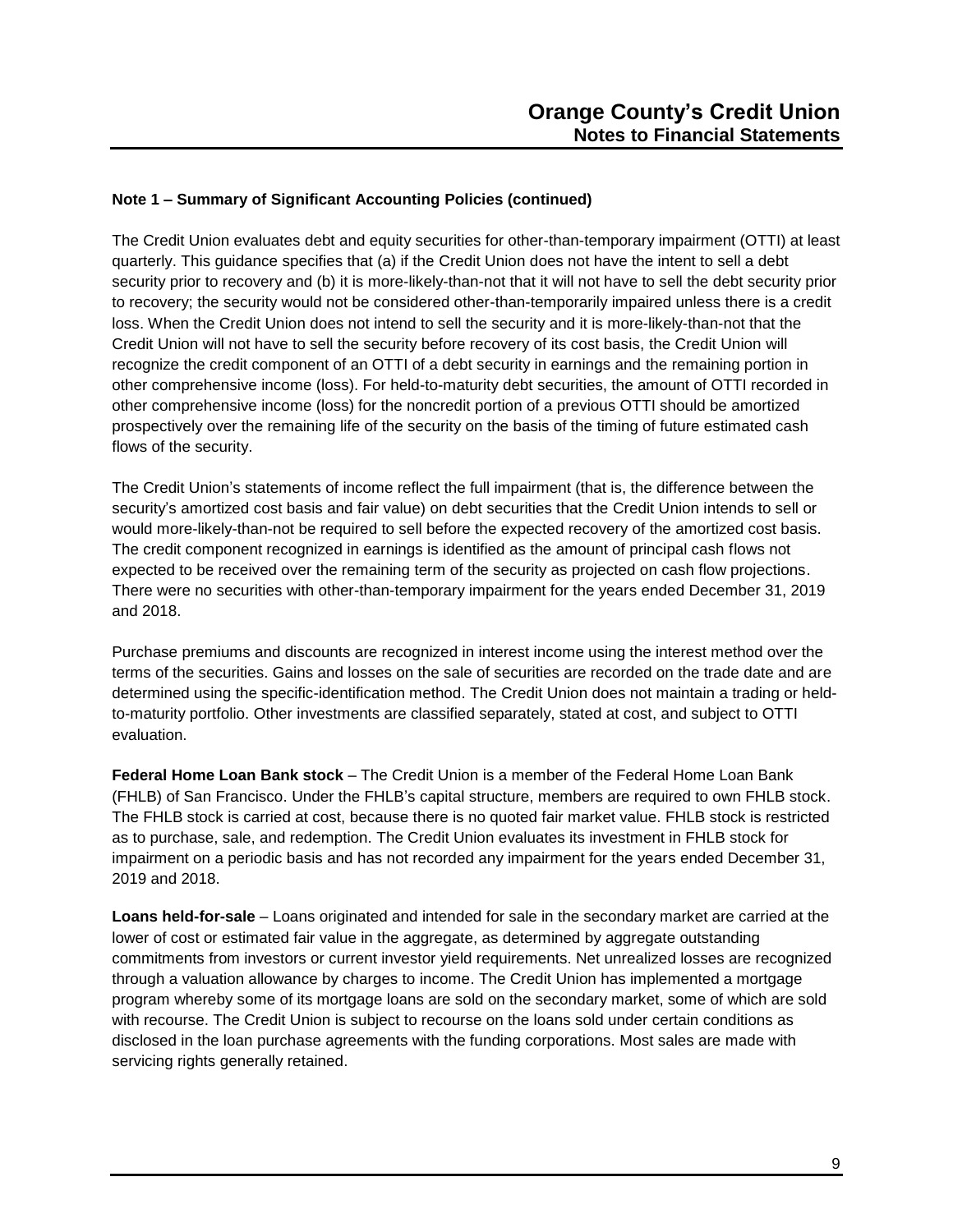**Loans to members** – The Credit Union grants mortgage, member business, and consumer loans to members and purchases loan participations. A substantial portion of its members' ability to honor their loan agreements is dependent on the real estate and economic stability of the various groups comprising the Credit Union's field of membership.

Loans that the Credit Union has the intent and ability to hold for the foreseeable future are stated at unpaid principal balances, less an allowance for loan losses and net deferred loan origination fees and direct origination costs. Interest on loans is recognized over the term of the loan and is generally calculated using the simple-interest method on principal amounts outstanding.

The accrual of interest on loans is discontinued at the time a loan is 60 days delinquent, unless it is well secured and in the process of collection. Consumer loans are typically charged off no later than 180 days past due. Loans may be charged off at an earlier date if collection of principal or interest is considered doubtful. Past due loan status is based on contractual terms of the loan. In all cases, loans are placed on nonaccrual or charged off at an earlier date if management believes, after considering economic conditions, business conditions, and collection efforts, that collection of principal or interest is considered doubtful.

All interest accrued but not collected for loans that are placed on nonaccrual or charged off is reversed against interest income. The interest on these loans is accounted for on the cash-basis method, until qualifying for return to accrual. Loans are returned to accrual status when all the principal and interest amounts contractually due are brought current and future payments are reasonably assured.

Loan origination fees and direct loan origination costs are deferred, and the net fee or cost is recognized as an adjustment to interest income using the interest method (first mortgage loans) and the effectiveyield method, which approximates the interest method (all other loan types) over the contractual life of the loans, adjusted for estimated prepayments based on the Credit Union's historical prepayment experience.

**Allowance for loan losses** – The allowance for loan losses is established as losses are estimated to have occurred through a provision for loan losses charged to earnings. Loan losses are charged against the allowance when management believes the uncollectability of a loan balance is confirmed. Subsequent recoveries, if any, are credited to the allowance.

The allowance for loan losses is evaluated on a regular basis by management and is based on management's periodic review of the collectability of the loans in light of historical experience, the nature and volume of the loan portfolio, adverse situations that may affect the borrower's ability to repay, estimated value of any underlying collateral, and prevailing economic conditions. This evaluation is inherently subjective in that it requires estimates that are susceptible to significant revision as more information becomes available.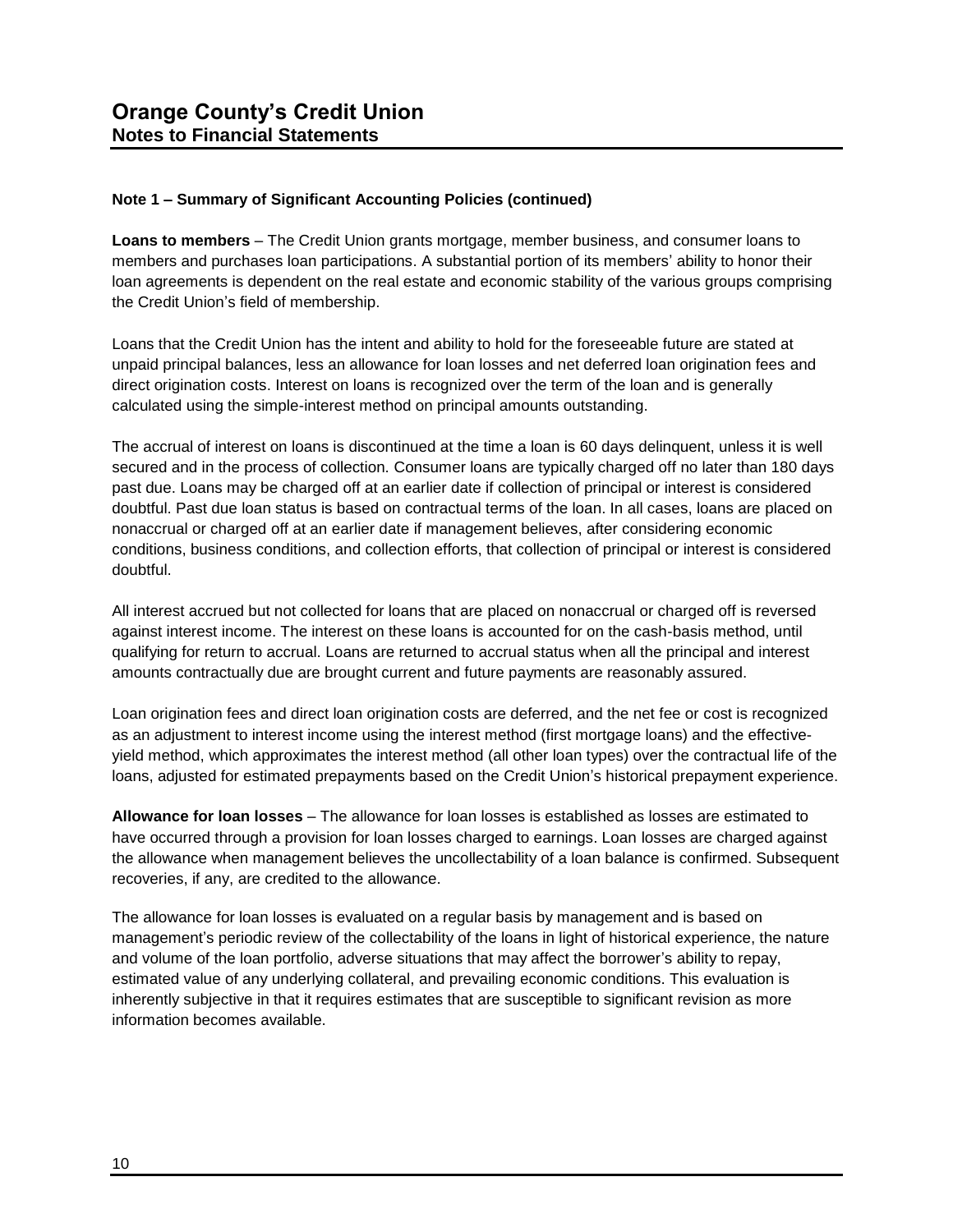The Credit Union's allowance for loan losses is that amount considered adequate to absorb probable losses in the portfolio based on management's evaluations of the size and current risk characteristics of the loan portfolio. Such evaluations consider prior loss experience, the risk rating distribution of the portfolios, the impact of current internal and external influences on credit loss, and the levels of nonperforming loans. General allowances are established for loans that can be grouped into pools based on similar characteristics. In this process, general allowance factors are based on an analysis of historical charge-off experience and expected losses given default derived from the Credit Union's internal risk rating process. These factors are developed and applied to the portfolio in terms of loan type. The qualitative factors associated with the allowances are subjective and require a high degree of management judgment. Specific allowances for loan losses are established for large nonhomogeneous impaired loans on an individual basis. The specific allowance established for these loans is based on a thorough analysis of the most probable source of repayment, including the present value of the loan's expected future cash flows, the loan's estimated fair market value, or the estimated fair value of the underlying collateral. These factors include the credit quality statistics, recent economic uncertainty, losses incurred from recent events, and lagging data.

A loan is considered impaired when, based on current information and events, it is probable that the Credit Union will be unable to collect the scheduled payments of principal and interest when due according to the contractual terms of the loan agreement. Factors considered by management in determining impairment include payment status, collateral value, and the probability of collecting scheduled principal and interest payments when due. Loans that experience insignificant payment delays and payment shortfalls generally are not classified as impaired. Management determines the significance of payment delays and payment shortfalls on a case-by-case basis, taking into consideration all of the circumstances surrounding the loan and the borrower, including the length of the delay, the reasons for the delay, the borrower's prior payment record, and the amount of the shortfall in relation to the principal and interest owed. Impairment is measured by either a historical loan loss ratio for homogeneous group loans or on a loan-by-loan basis for member business and residential real estate loans by either the present value of the expected future cash flows discounted at the loan's effective interest rate, the loan's obtainable market price, or the fair value of the collateral if the loan is collateral-dependent.

Loans are reported as troubled debt restructurings (TDR) when the Credit Union grants a concession to a borrower experiencing financial difficulties that it would not otherwise consider. Examples of such concessions include extending the maturity date or providing a lower interest rate that would be normally unavailable for a transaction of similar risk. As a result of these concessions, restructured loans are impaired because the Credit Union will not collect all amounts due, both principal and interest, in accordance with the terms of the original loan agreement. Impairment allowances on restructured loans are measured by comparing the present value of expected future cash flows on the restructured loans discounted at the interest rate of the original loan agreement to the loan's carrying value or based on the current fair value of the collateral, less cost to sell, if the loan is collateral-dependent. These impairment allowances are recognized as a specific component of the allowance for loan losses.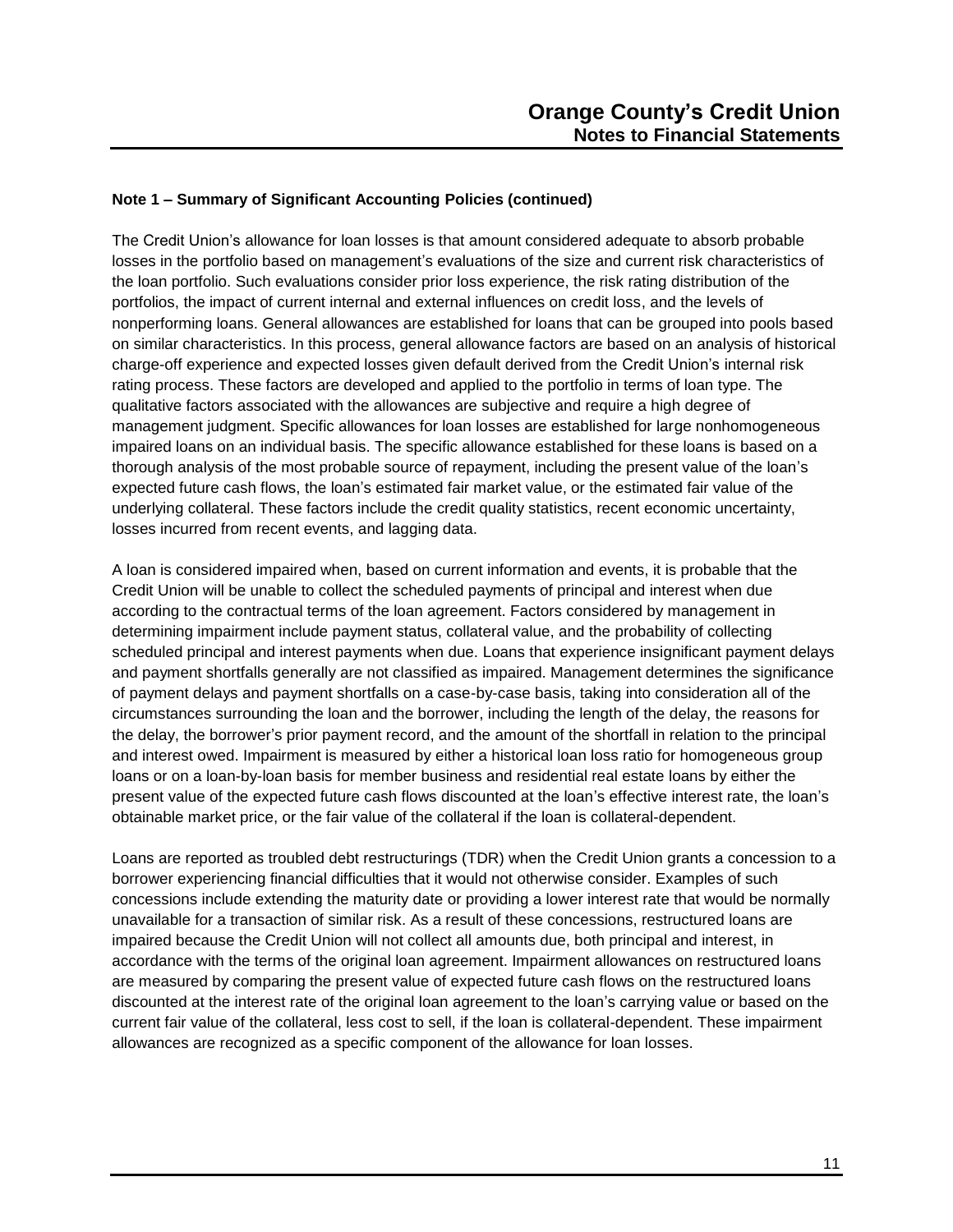Large groups of smaller balance homogeneous loans are collectively evaluated for impairment. Accordingly, the Credit Union does not separately identify individual consumer loans for impairment disclosures. Regulatory agencies, as an integral part of their examination process, periodically review the Credit Union's allowance for loan losses and may require the Credit Union to make additions to the allowance based on their judgment about information available to them at the time of their examination.

**Servicing** – Servicing assets are recognized separately when mortgage servicing rights are acquired through purchase or through sale of financial assets. Servicing rights resulting from the sale or securitization of loans originated by the Credit Union are initially measured at fair value at the date of transfer. The Credit Union subsequently records servicing assets at amortized cost, with related amortization recorded into earnings over the estimated remaining weighted-average useful life of the servicing rights.

Servicing assets are evaluated for impairment based on the fair value of the rights as compared to amortized cost. Impairment is determined by stratifying rights into tranches based on predominant risk characteristics, such as interest rate, loan type, and investor type. Impairment is recognized through a valuation allowance for an individual tranche, to the extent that fair value is less than the capitalized amount for the tranche. The valuation allowance is adjusted to reflect changes in the measurement of impairment after the initial measurement of impairment, unless the impairment is permanent. Changes in valuation allowances are reported in noninterest expense on the statements of income. If the Credit Union later determines that all or a portion of the impairment no longer exists for a particular tranche, a reduction of the allowance may be recorded as an increase to income. There was no impairment recognized for the years ended December 31, 2019 and 2018.

Servicing fee income for serviced loans is based on a contractual percentage of the outstanding principal and is recorded as income when earned.

**Mortgage commitment derivatives** – The Credit Union enters into commitments to originate mortgage loans whereby the interest rate on the loan is determined prior to funding (rate lock commitments). Rate lock commitments on mortgage loans that are intended to be sold are considered to be derivatives and are, therefore, recorded at fair value with changes in fair value recorded in earnings.

The Credit Union sells a portion of the fixed-rate mortgage loans that it originates. Those loans are classified as loans held-for-sale. The commitments to sell (forward sale commitments) are considered to be derivatives and are recorded at fair value with changes in fair value recorded in earnings.

**Derivatives** – At the inception of a derivative contract, the Credit Union designates the derivative as one of three types based on the Credit Union's intentions and belief as to likely effectiveness as a hedge. These three types are (1) a hedge of the fair value of a recognized asset or liability or of an unrecognized firm commitment (fair value hedge), (2) a hedge of a forecasted transaction or the variability of cash flows to be received or paid related to a recognized asset or liability (cash flow hedge), or (3) as instrument with no hedging designation (stand-alone derivative).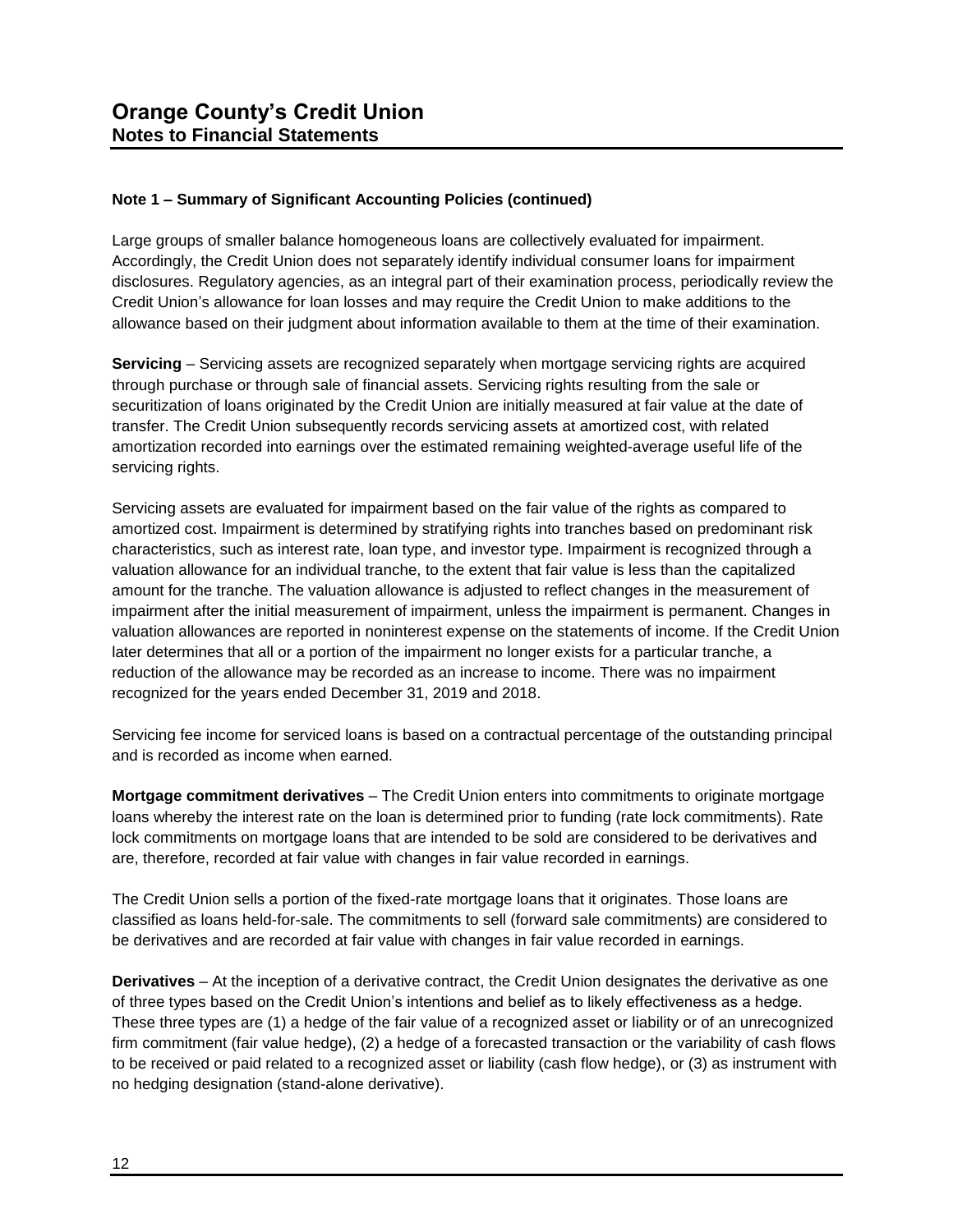For a fair value hedge, the gain or loss on the derivative, as well as the offsetting loss or gain on the hedged item attributable to the hedged risk, are recognized in current earnings as fair values change. For a cash flow hedge, the gain or loss on the derivative is reported in other comprehensive income and is reclassified into earnings in the same periods during which the hedged transaction affects earnings. Changes in the fair value of derivatives that do not qualify for hedge accounting are reported currently in earnings, as noninterest income.

Net settlements on derivatives that qualify for hedge accounting are recorded in interest income or interest expense, based on the item being hedged. Net cash settlements on derivatives that do not qualify for hedge accounting are reported in noninterest income.

At the inception of a hedge, the Credit Union documents certain items, including but not limited to the following: the relationship between hedging instruments and hedged items, Credit Union risk management objectives, and hedging strategies. Documentation includes linking all derivatives designated as fair value hedges to specific assets and liabilities on the statement of financial condition or to specific forecasted transactions.

Hedge accounting is discontinued prospectively when (1) a derivative is no longer highly effective in offsetting changes in the fair value or cash flow of a hedge item, (2) a derivative expires or is sold, (3) a derivative is de-designated as a hedge, because it is unlikely that a forecasted transaction will occur, or (4) it is determined that designation of a derivative as a hedge is no longer appropriate. For derivative instruments not designated as hedging instruments, the gain or loss on the derivative is recognized in current earnings during the period of change.

During the year ended December 31, 2019, the Credit Union executed an interest rate swap derivative and designated it as a fair value hedge, see Note 7 for additional disclosures.

**Off-balance-sheet credit-related financial instruments** – In the ordinary course of business, the Credit Union has entered into commitments to extend credit. Such financial instruments are recorded when they are funded.

**Collateral in process of liquidation and foreclosed assets** – Assets acquired through, or in lieu of, loan repossession or foreclosure are held for sale and are initially recorded at fair value less estimated costs to sell at the date of repossession or foreclosure, establishing a new cost basis. Subsequent to repossession or foreclosure, valuations are periodically performed by management and the assets are carried at the lower of carrying amount or fair value less costs to sell. Revenue and expenses from operations and changes in the valuation allowance are included in net expenses.

**Transfers of financial assets** – Transfers of an entire financial asset, a group of financial assets, or a participating interest in an entire financial asset are accounted for as sales when control over the assets has been relinquished. Control over transferred assets is deemed to be surrendered when (1) the assets have been isolated from the Credit Union, (2) the transferee obtains the right to pledge or exchange the transferred assets, and (3) the Credit Union does not maintain effective control over the transferred assets through an agreement to repurchase them before maturity.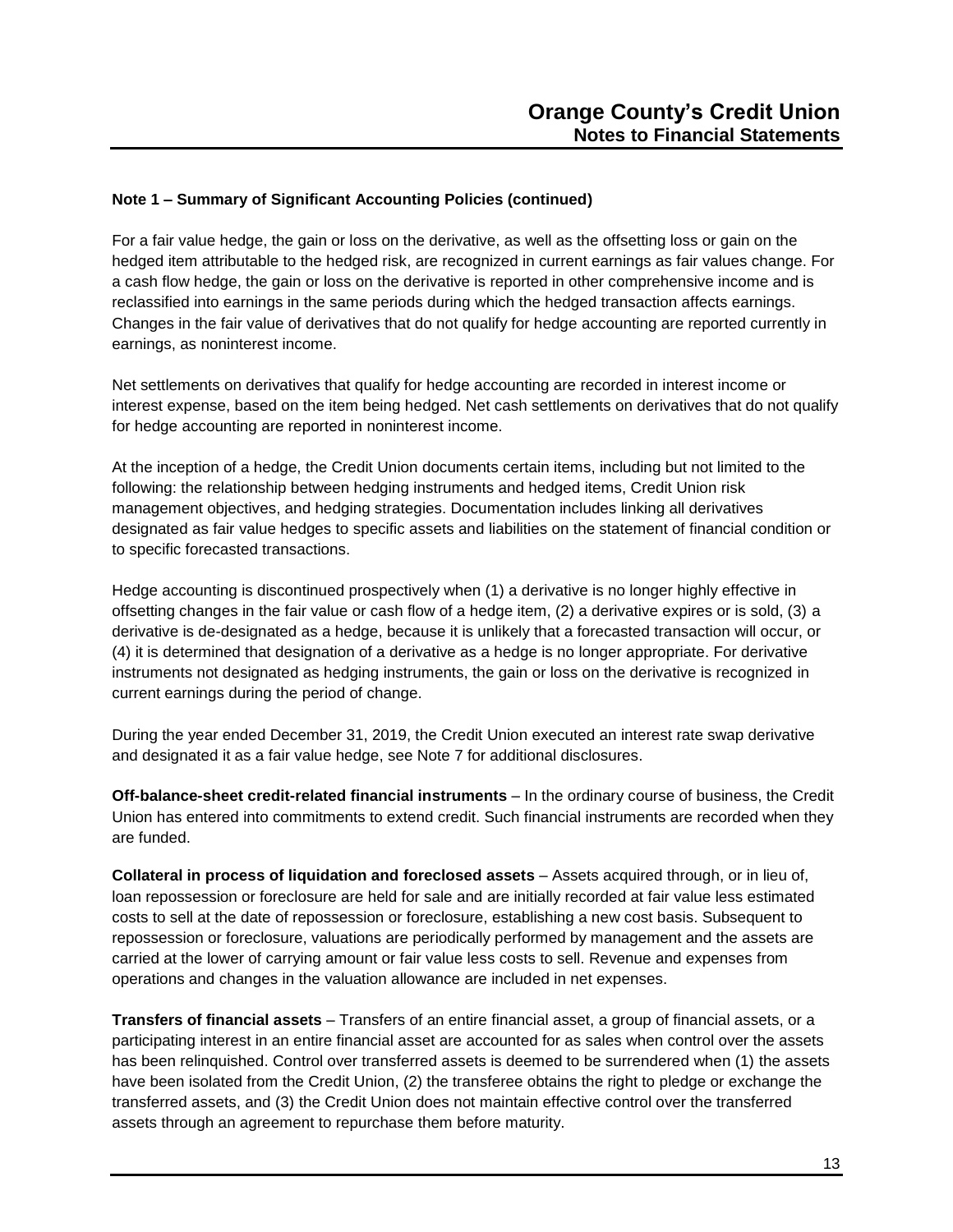**Premises and equipment** – Land is carried at cost. Buildings and improvements, furniture and equipment, and leasehold improvements are carried at cost, less accumulated depreciation and amortization. Buildings and improvements and furniture and equipment are depreciated using the straight-line method over the estimated useful lives of the assets, which range from 2 to 55 years. The cost of leasehold improvements is amortized using the straight-line method over the terms of the related leases or the expected terms of the leases, if shorter. Expected terms include lease option periods to the extent that the exercise of such options is reasonably assured.

**Impairment of long-lived assets** – Long-lived assets are reviewed for impairment whenever events or changes in circumstances indicate that the carrying amount of an asset may not be recoverable. Management reviews all material assets annually for possible impairment. If such assets are considered to be impaired, the impairment recognized is measured as the amount by which the carrying amount of the assets exceeds the estimated fair value of the assets.

**NCUSIF deposit** – The deposit in the National Credit Union Share Insurance Fund (NCUSIF) is in accordance with National Credit Union Administration (NCUA) regulations, which require the maintenance of a deposit by each insured credit union in an amount equal to 1% of its insured shares. The deposit would be refunded to the Credit Union if its insurance coverage is terminated, it converts to insurance coverage from another source, or the operations of the fund are transferred from the NCUA board.

**NCUSIF insurance premiums** – A credit union is required to pay an annual insurance premium based on a percentage of its total insured shares as declared by the NCUA board, unless the payment is waived by the NCUA board.

**Members' share and savings accounts** – Members' share and savings accounts are subordinated to all other liabilities of the Credit Union upon liquidation. Interest on members' share and savings accounts is based on available earnings at the end of a dividend period and is not guaranteed by the Credit Union. Interest rates on members' share and savings accounts are set by management, based on an evaluation of current and future market conditions.

**Members' equity** – The Credit Union is required, by regulation, to maintain a statutory regular reserve. This reserve, which represents a regulatory restriction of retained earnings, is not available for the payment of interest.

**Income taxes** – The Credit Union is exempt, by statute, from federal and state income taxes.

The Credit Union is a tax-exempt entity under Internal Revenue Code 501(c)(14), but may be subject to taxation on income unrelated to the Credit Union's exempt function. State-chartered credit unions should pay income tax on certain types of net taxable income from activities that taxing authorities consider unrelated to the purpose for which the Credit Union was granted nontaxable status. The Credit Union has filed Unrelated Business Income Tax (UBIT) returns (990-T) in the past, which has resulted in no income taxes paid for the years ended December 31, 2019 or 2018. In addition, there were no material uncertain tax positions at December 31, 2019 and 2018.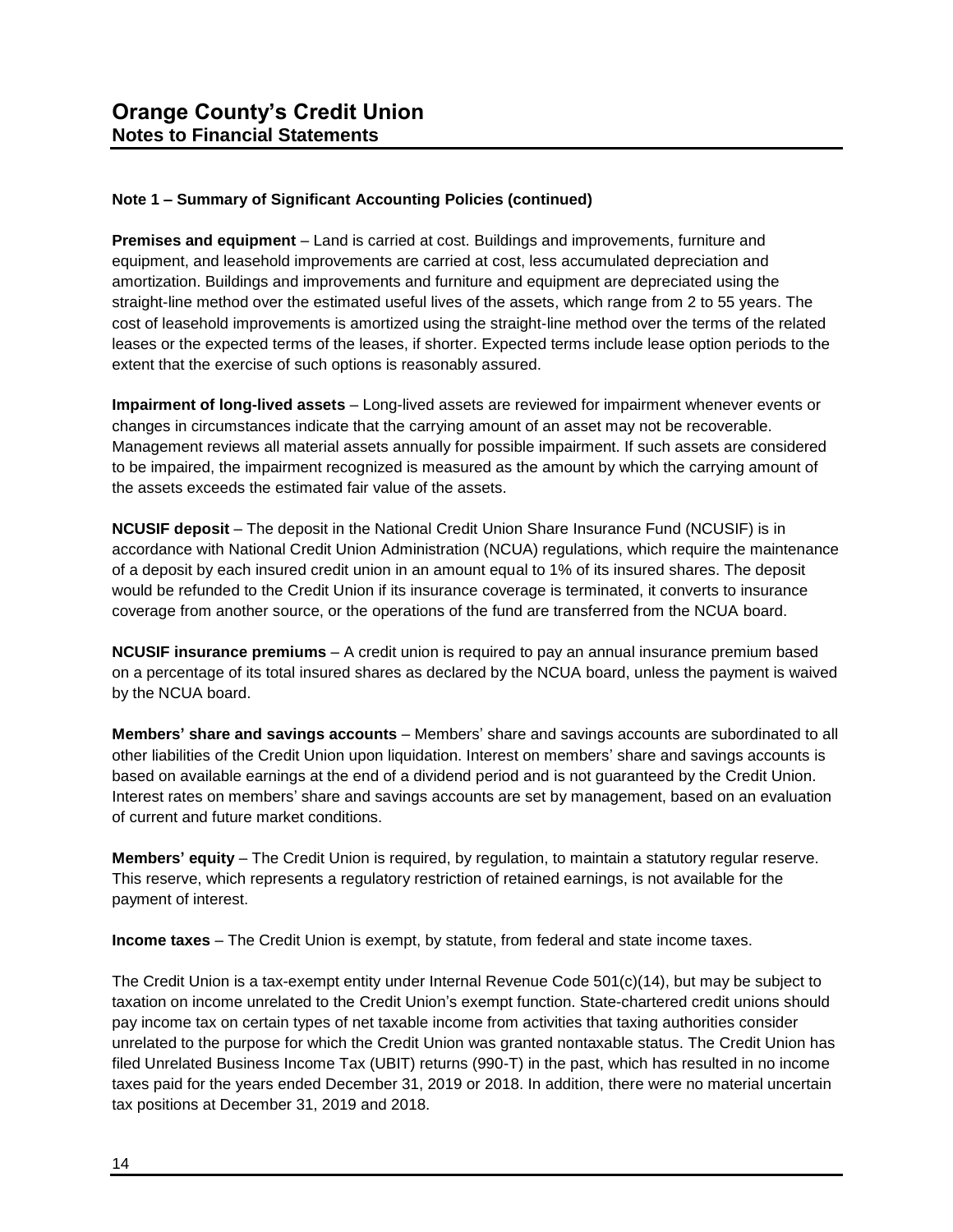The Credit Union recognizes the tax benefit from uncertain tax positions, if any, only if it is more-likelythan-not that the tax positions will be sustained on examination by the tax authorities, based on the technical merits of the position. The tax benefit is measured based on the largest benefit that has a greater than 50% likelihood of being realized upon ultimate settlement. The Credit Union recognizes interest accrued and penalties related to unrecognized tax benefits as an administrative expense. The Credit Union had no unrecognized tax benefits at December 31, 2019 or 2018. During the years ended December 31, 2019 and 2018, the Credit Union recognized no interest and penalties.

A tax-exempt organization information return, unrelated business income tax return, and California income tax return are filed annually with the applicable tax jurisdictions.

As of December 31, 2019, the Credit Union had net operating loss carryforwards available to offset approximately \$6.8 million of future unrelated business income taxes. The carryforwards expire in approximately 10 to 20 years. The tax asset representing the value of the net operating loss carryforwards has been offset by a full valuation allowance as of December 31, 2019 and 2018. There is uncertainty as to whether the Credit Union's deferred tax assets will become available to offset future tax liabilities. While there is the potential for some of the deferred tax asset to be utilized prospectively as of December 31, 2019, the amount is immaterial.

**Pension plan – 401(k)** – The Credit Union has a qualified 401(k) plan covering substantially all of its employees. The Credit Union matches a portion of employees' wage reductions, which is recorded in compensation and benefits expense in the statements of income.

**Pension plan – deferred compensation plan** – The Credit Union has nonqualified deferred compensation plans for members of management. Under the 457(b) nonqualified plan, the Credit Union makes discretionary contributions and employees are allowed to contribute to the plan. The Credit Union contributes 100% of funds to the 457(f) nonqualified deferred compensation plan. Gains and losses for the 457(b) nonqualified plan and 457(f) nonqualified plan are recorded through noninterest income on the statement of income.

**Life insurance policies** – Life insurance policies held as part of the Credit Union's deferred compensation plan are carried at their cash surrender value.

**Advertising costs** – Advertising costs are charged to operations when incurred and totaled approximately \$1,760,000 and \$1,455,000 for the years ended December 31, 2019 and 2018, respectively.

**Comprehensive income (loss)** – Accounting principles generally require that recognized revenue, expenses, gains, and losses be included in net income. Certain changes in assets and liabilities, such as unrealized gains and losses on available-for-sale securities, are reported as a separate component of the members' equity section of the statements of financial condition. The Credit Union has only one component of comprehensive income (loss) for 2019 and 2018.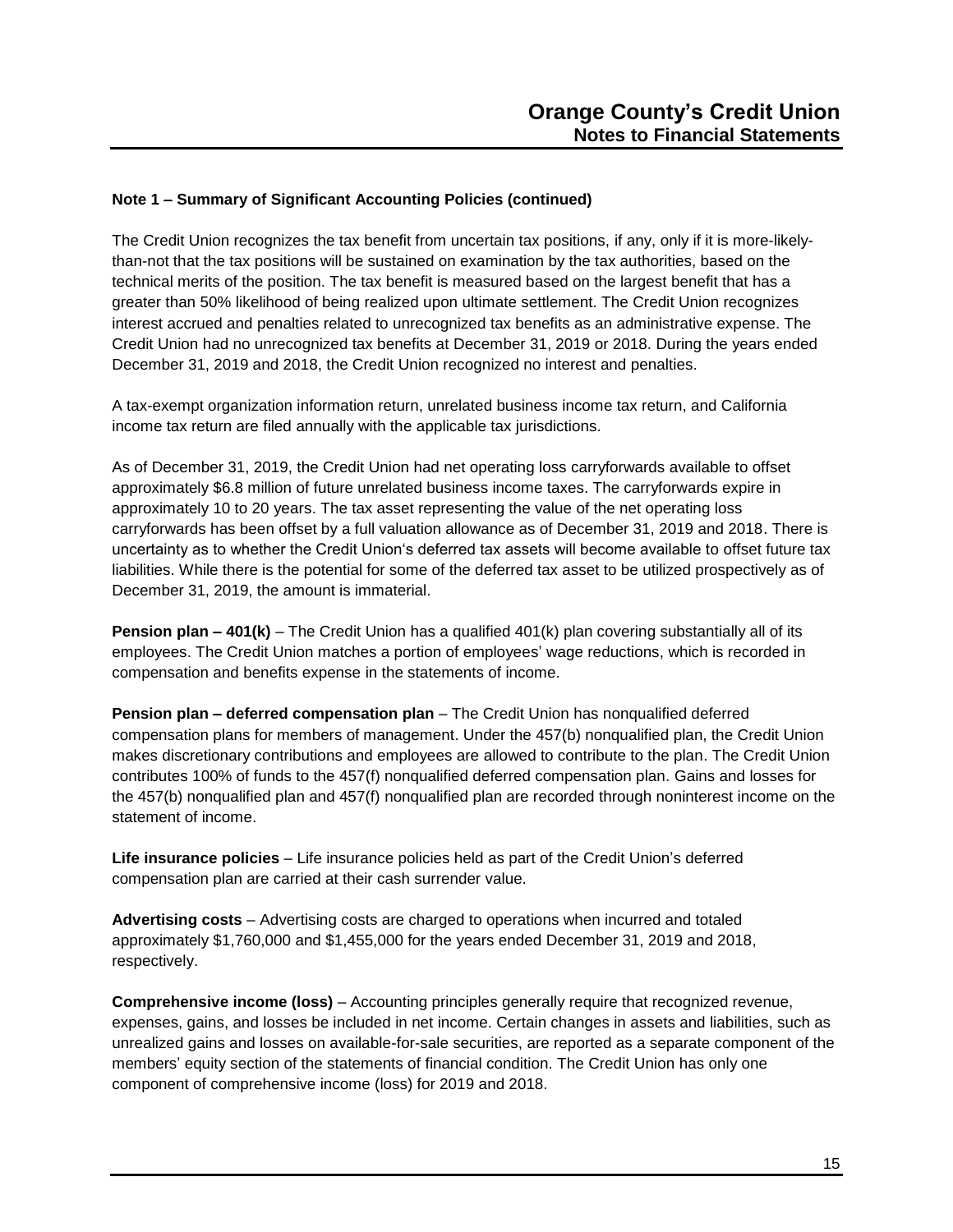**Fair value measurements** – The fair value measurement standard provides a comprehensive framework for measuring fair value and expands disclosures for assets and liabilities reported at fair value. Specifically, it sets forth a definition of fair value and establishes a hierarchy prioritizing the inputs to valuation techniques, giving the highest priority to quoted prices in active markets for identical assets and liabilities and the lowest priority to unobservable value inputs.

**New accounting pronouncements** – In May 2014, the Financial Accounting Standards Board (FASB) issued Accounting Standards Update (ASU) No. 2014-09, *Revenue from Contracts with Customers (Topic 606)*. Subsequent, the FASB has issued additional clarifying ASU's on Topic 606). The core principle of Topic 606 is that an entity must recognize revenue when it has satisfied a performance obligation of transferring promised goods or services to a customer. These standards were effective for annual periods beginning after December 15, 2018. The Credit Union has analyzed its revenue sources of noninterest income to determine when the satisfaction of the performance obligation occurs and the appropriate recognition of revenue. For further information, see Note 17. The adoption of these ASUs did not have a material impact on the Credit Union's financial statements, other than the additional disclosures included in Note 17.

Effective January 1, 2019, the Credit Union early adopted Accounting Standards Update (ASU) 2017-12, *Derivatives and Hedging: Targeted Improvements to Accounting for Hedging Activities*. This ASU simplifies and expands the eligible hedging strategies for financial and nonfinancial risks by more closely aligning hedge accounting with a company's risk management activities, and also simplifies the application of ASC Topic 815, Derivatives and Hedging, through targeted improvements in key practice areas. This includes expanding the list of items eligible to be hedged and amending the methods used to measure the effectiveness of hedging relationships. In addition, the ASU prescribes how hedging results should be presented and requires incremental disclosures. These changes are intended to allow preparers more flexibility and to enhance the transparency of how hedging results are presented and disclosed. The adoption of ASU 2017-12 did not have a material impact on the Credit Union's financial statements, other than the disclosures included in Note 7.

**Subsequent events** – Subsequent events are events or transactions that occur after the date of the statement of financial condition but before the financial statements are issued. Recognized subsequent events are events or transactions that provide additional evidence about conditions that existed at the date of the statement of financial condition, including the estimates inherent in the process of preparing financial statements. Nonrecognized subsequent events are events that provide evidence about conditions that did not exist at the date of the statement of financial condition but arose after that date. Management has reviewed subsequent events through March 30, 2020, the date the financial statements were issued.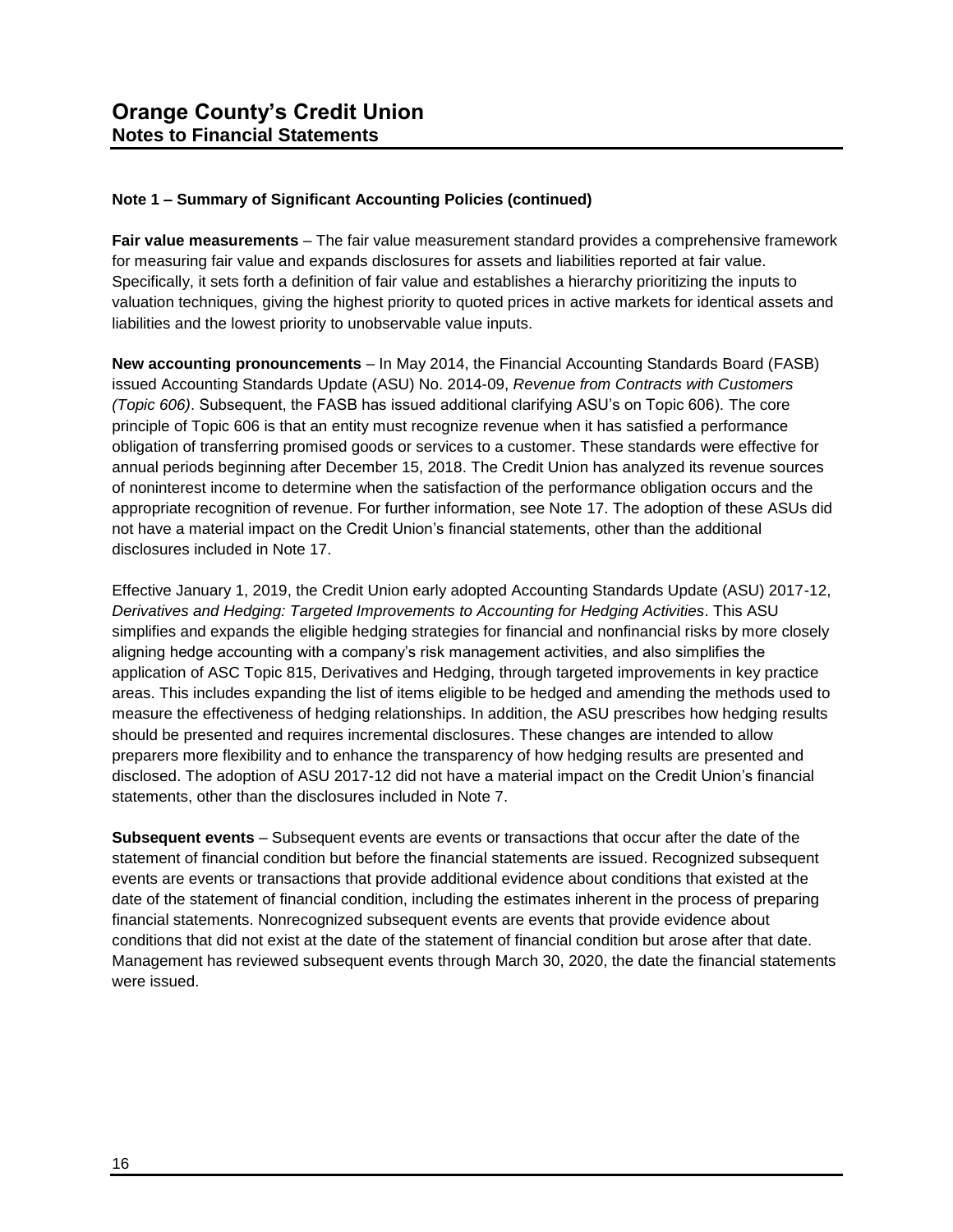Subsequent to December 31, 2019, the World Health Organization declared the novel coronavirus outbreak a public health emergency. Our results of operations could be adversely affected to the extent that the coronavirus or any other epidemic harms the global economy. The Credit Union will continue to monitor the situation closely, but given the uncertainty about the situation, cannot estimate the impact to the financial statements.

The Credit Union held investment securities at December 31, 2019, that have experienced a significant decline in market value in 2020 as a result of market reaction to the coronavirus outbreak. The Credit Union will continue to monitor the situation closely, but the market volatility and the continuing situation surrounding the coronavirus is uncertain. At this time, management believes the decline in fair value for these securities is temporary.

#### **Note 2 – Investment Securities**

The amortized cost and fair value of investment securities available-for-sale are as follows (dollars in thousands):

| December 31, 2019                                                                                                                                                   |                   | Amortized<br>Cost                   |    | Gross<br>Unrealized<br>Gains |                              | Gross<br>Unrealized<br>Losses     |                               | Fair<br>Value                       |               |  |
|---------------------------------------------------------------------------------------------------------------------------------------------------------------------|-------------------|-------------------------------------|----|------------------------------|------------------------------|-----------------------------------|-------------------------------|-------------------------------------|---------------|--|
| U.S. government and federal agency securities<br>Federal agency mortgage-backed securities<br>Federal agency collateralized mortgage obligations                    | \$                | 30,228<br>77,363<br>32,524          | \$ | 33<br>329<br>71              | \$                           | (212)<br>(246)<br>(142)           | \$                            | 30,049<br>77,446<br>32,453          |               |  |
|                                                                                                                                                                     |                   | 140,115                             | \$ | 433                          | S                            | (600)                             | S                             | 139,948                             |               |  |
| December 31, 2018                                                                                                                                                   | Amortized<br>Cost |                                     |    |                              | Gross<br>Unrealized<br>Gains |                                   | Gross<br>Unrealized<br>Losses |                                     | Fair<br>Value |  |
| U.S. government and federal agency securities<br>Federal agency mortgage-backed securities<br>Federal agency collateralized mortgage obligations<br>Municipal bonds | \$                | 48,337<br>85,591<br>38,554<br>6,329 | \$ | 13<br>64<br>12               | \$                           | (416)<br>(1,861)<br>(991)<br>(30) | \$                            | 47,934<br>83,794<br>37,575<br>6,299 |               |  |
|                                                                                                                                                                     |                   | 178,811                             | \$ | 89                           |                              | (3,298)                           | S                             | 175,602                             |               |  |

At December 31, 2019, securities valued at approximately \$107,557,000 were pledged as collateral against a line of credit with the Federal Home Loan Bank. At December 31, 2019, securities carried at approximately \$20,296,000 were pledged as collateral against a line of credit with the Federal Reserve Bank (FRB). At December 31, 2018, securities valued at approximately \$126,637,000 were pledged as collateral against a line of credit with the Federal Home Loan Bank. At December 31, 2018, securities carried at approximately \$22,619,000 were pledged as collateral against a line of credit with the FRB. There were no sales of available-for-sale securities for the year ended December 31, 2019. Proceeds from sale of available-for-sale securities were \$32,035,000 for the year ended December 31, 2018. Gross gains and gross losses on sale of securities were approximately \$17,000 and \$672,000, respectively, for the year ended December 31, 2018, and are included in other expense on the statements of income.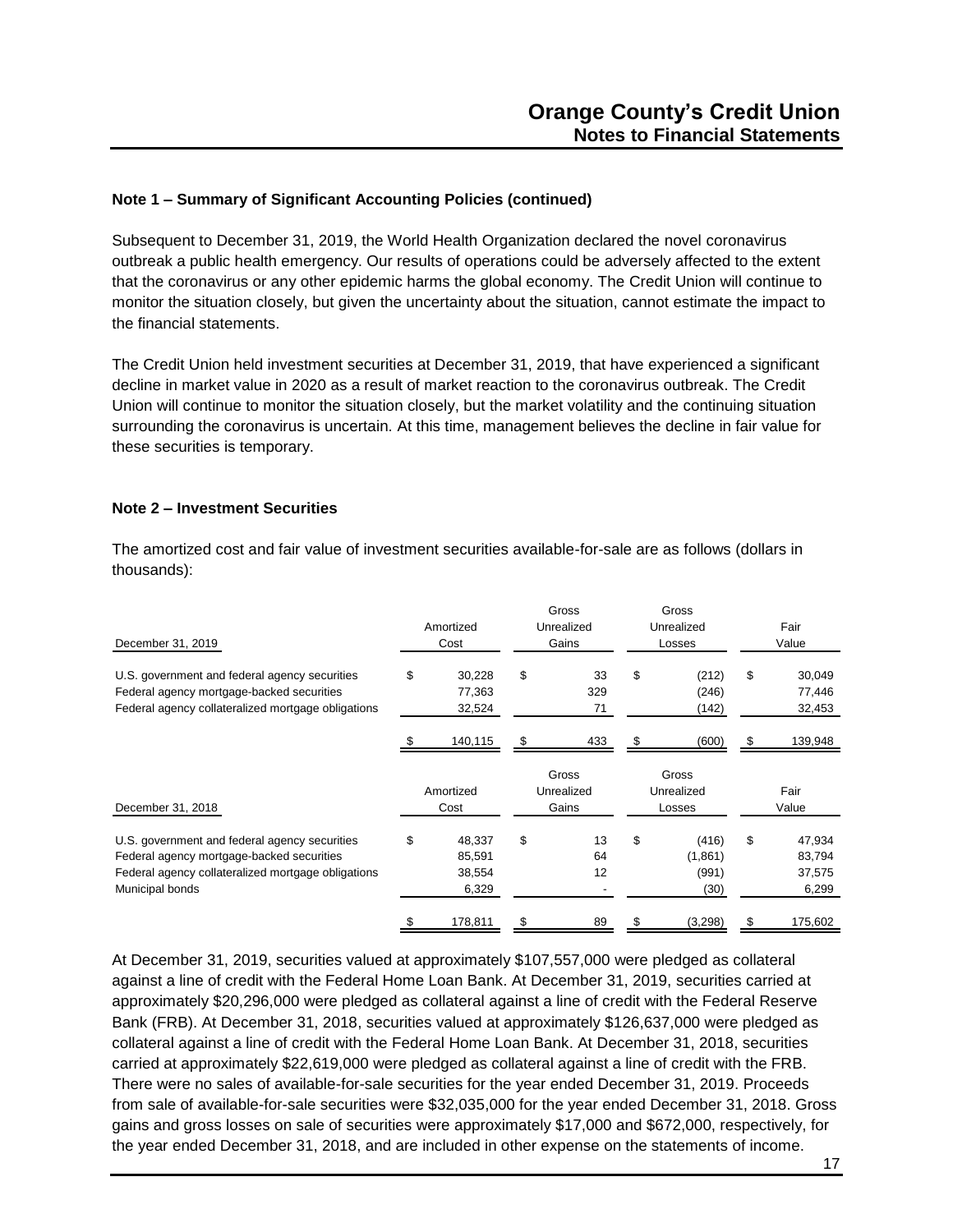#### **Note 2 – Investment Securities (continued)**

The amortized cost and fair values of investment securities available-for-sale at December 31, 2019, by contractual maturity, are shown below. Expected maturities will differ from contractual maturities because borrowers may have the right to call or prepay obligations with or without call or prepayment penalties (dollars in thousands).

|                                                                           | Amortized<br>Cost |                 |    | Fair<br>Value   |  |  |
|---------------------------------------------------------------------------|-------------------|-----------------|----|-----------------|--|--|
| Due in one year or less                                                   | \$                | 4,999           | \$ | 4,999           |  |  |
| Due in one year through five years<br>Due in five years through ten years |                   | 2,918<br>20,140 |    | 2,902<br>20,004 |  |  |
| Due in ten years or more                                                  |                   | 2,171           |    | 2,144           |  |  |
|                                                                           |                   | 30,228          |    | 30,049          |  |  |
| Federal agency mortgage-backed securities                                 |                   | 77,363          |    | 77,446          |  |  |
| Federal agency collateralized mortgage obligations                        |                   | 32,524          |    | 32,453          |  |  |
|                                                                           |                   | 140,115         | \$ | 139,948         |  |  |

Information pertaining to available-for-sale securities with gross unrealized losses at December 31, aggregated by investment category and length of time that individual investment securities have been in a continuous loss position, is as follows (dollars in thousands):

|                                                                                                                                                                     | Less Than 12 Months |                               |    |                         | Greater Than 12 Months |                                   |    |                                     |  |
|---------------------------------------------------------------------------------------------------------------------------------------------------------------------|---------------------|-------------------------------|----|-------------------------|------------------------|-----------------------------------|----|-------------------------------------|--|
| December 31, 2019                                                                                                                                                   |                     | Gross<br>Unrealized<br>Losses |    | Fair<br>Value           |                        | Gross<br>Unrealized<br>Losses     |    | Fair<br>Value                       |  |
| U.S. government and federal agency securities<br>Federal agency mortgage-backed securities<br>Federal agency collateralized mortgage obligations                    | \$                  | (11)<br>(6)<br>(26)           | \$ | 3,118<br>3,643<br>5,253 | \$                     | (201)<br>(240)<br>(116)           | \$ | 19,798<br>29,469<br>13,771          |  |
|                                                                                                                                                                     |                     | (43)                          | S  | 12,014                  | S                      | (557)                             | \$ | 63,038                              |  |
|                                                                                                                                                                     |                     | Gross                         |    |                         |                        | Gross                             |    |                                     |  |
| December 31, 2018                                                                                                                                                   |                     | Unrealized<br>Losses          |    | Fair<br>Value           |                        | Unrealized<br>Losses              |    | Fair<br>Value                       |  |
| U.S. government and federal agency securities<br>Federal agency mortgage-backed securities<br>Federal agency collateralized mortgage obligations<br>Municipal bonds | \$                  | (192)<br>(1)<br>(1)           | \$ | 19,260<br>671<br>656    | \$                     | (224)<br>(1,860)<br>(990)<br>(30) | \$ | 24,685<br>75,473<br>33,575<br>6,299 |  |
|                                                                                                                                                                     |                     | (194)                         |    | 20,587                  | S                      | (3, 104)                          | \$ | 140,032                             |  |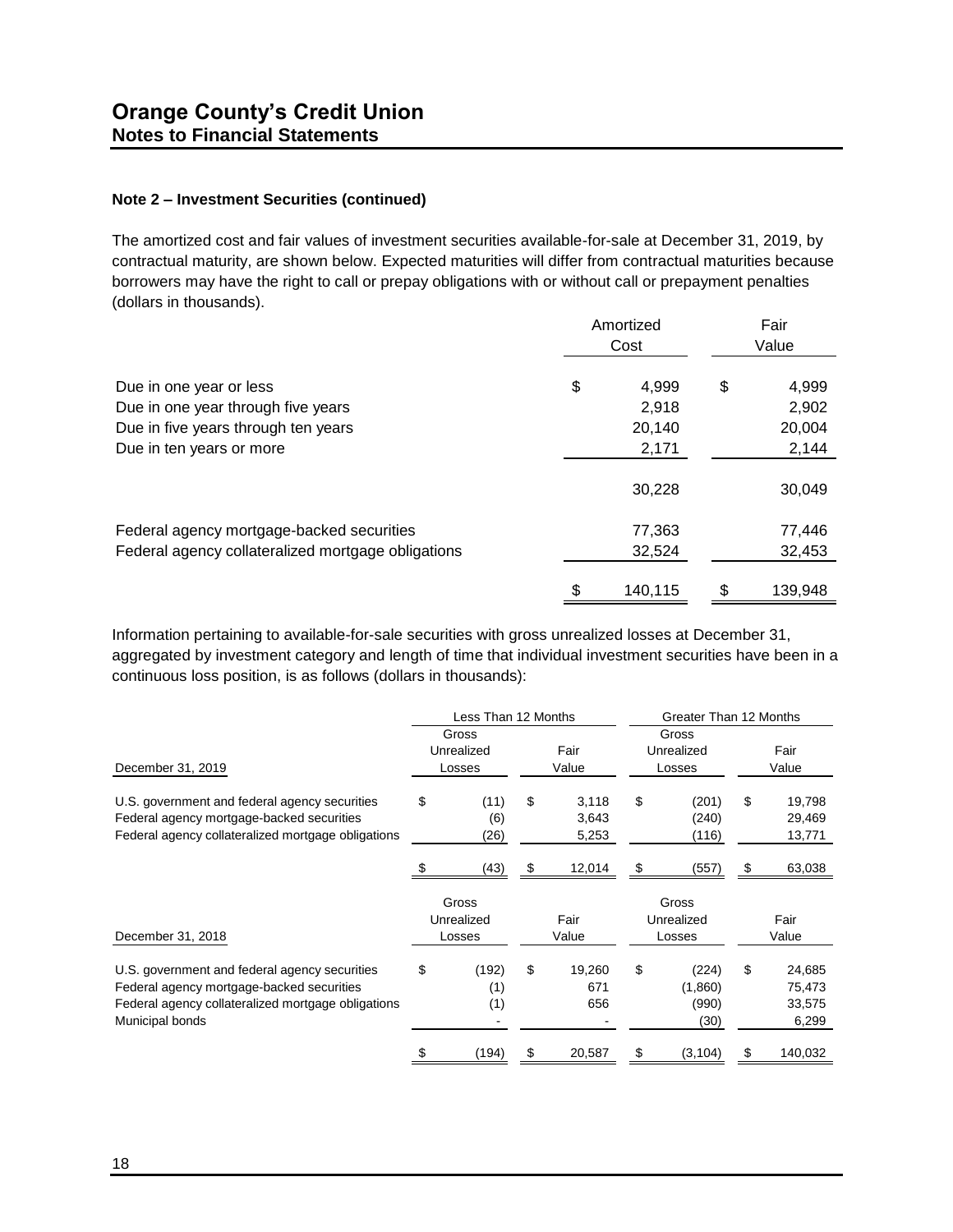# **Note 2 – Investment Securities (continued)**

**U.S. government and federal agency** – As of December 31, 2019 and 2018, the investment portfolio included 21 and 29 securities, respectively, in an unrealized loss position, 19 and 14 of which had unrealized losses that had existed for longer than one year, respectively.

**Federal agency mortgage-backed securities and collateralized mortgage obligations** – As of December 31, 2019 and 2018, the investment portfolio included 71 and 133 securities, respectively, in an unrealized loss position, 55 and 125 of which had unrealized losses that had existed for longer than one year, respectively.

**Municipal bonds** – As of December 31, 2018, the investment portfolio included 9 securities in an unrealized loss position, 9 of which had unrealized losses that had existed for longer than one year.

The Credit Union assesses for credit impairment using a cash flow model. Based on the assessment of the expected credit losses of the security given the performance of the underlying collateral compared to the credit enhancement, the Credit Union expects to recover the entire amortized cost basis of these securities.

In analyzing an issuer's financial condition, management considers whether the securities are issued by the federal government or its agencies, whether downgrades by bond rating agencies have occurred, and the results of reviews of the issuer's financial condition.

**Other-than-temporary impairment** – The Credit Union routinely conducts periodic reviews to identify and evaluate each investment security to determine whether an OTTI has occurred. Economic models are used to determine whether an OTTI has occurred on these securities. For each security in the investment portfolio (including but not limited to those whose fair value is less than their amortized cost basis), an extensive, regular review is conducted to determine whether an OTTI has occurred. Various inputs to the economic model are used to determine whether an unrealized loss is other than temporary. Based on the assessment of the expected credit losses of the security given the performance of the underlying collateral compared to the credit enhancement, the Credit Union expects to recover the entire amortized cost basis of these securities; therefore, no OTTI is deemed necessary or reported for the years ended December 31, 2019 and 2018.

**Investment risk** – Investment securities are exposed to various risks such as interest rate, market volatility, and credit risks. Due to the level of risk associated with certain investment securities, it is possible that changes in the values of investment securities could occur in the near term and that such changes could materially affect the amounts reported in the statements of financial condition.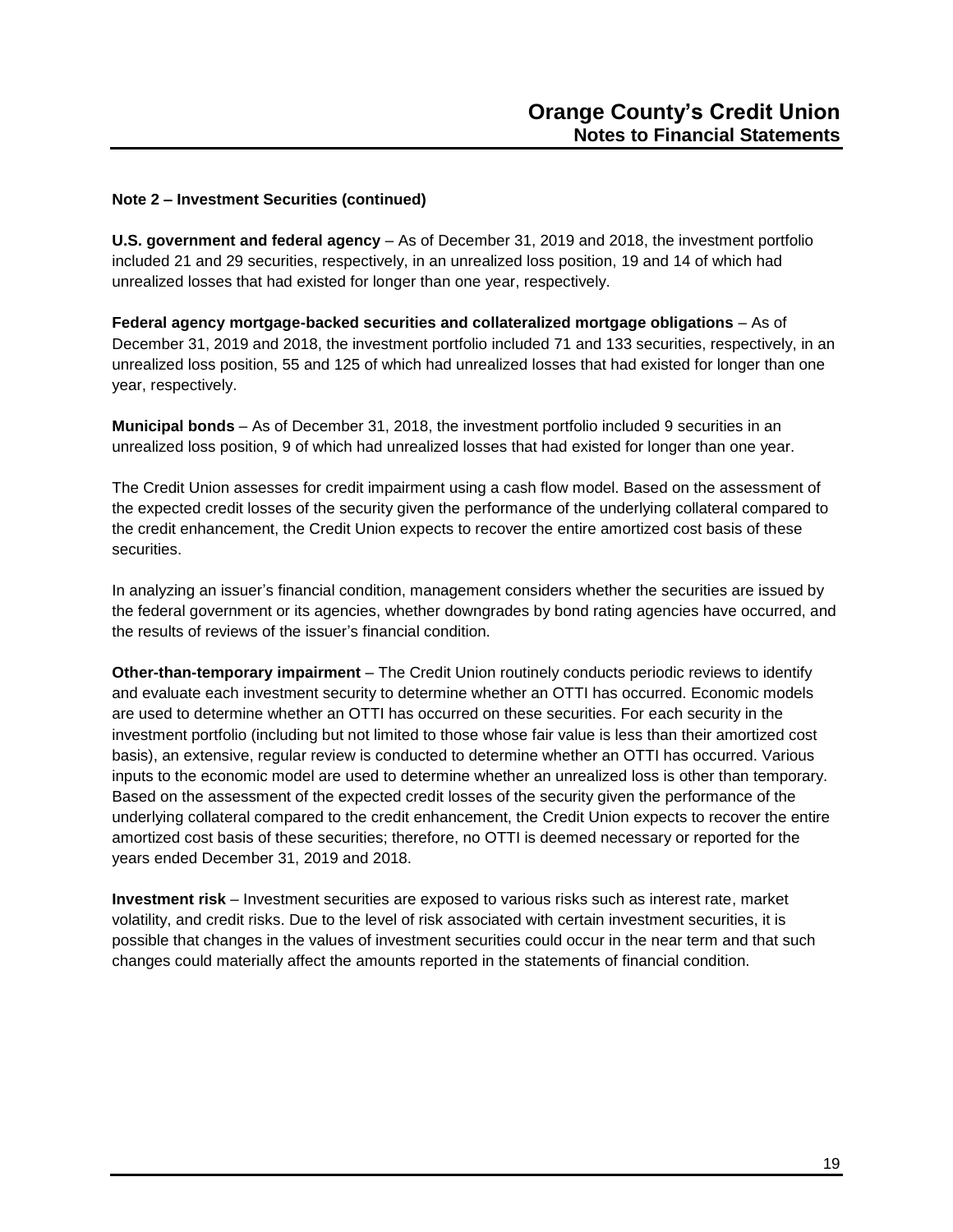#### **Note 2 – Investment Securities (continued)**

**Other investments** – Other investment securities at December 31 are summarized as follows (dollars in thousands):

|                                                                             | 2019 |              | 2018 |                |  |
|-----------------------------------------------------------------------------|------|--------------|------|----------------|--|
| Certificates of deposit<br>Investment in credit union service organizations |      | 300<br>1,998 | \$   | 2,550<br>1,926 |  |
|                                                                             |      | 2.298        | S    | 4.476          |  |

#### **Note 3 – Loans to Members**

The composition of loans to members at December 31 is as follows (dollars in thousands):

| 2019                                         |    |           |    | 2018      |  |  |  |
|----------------------------------------------|----|-----------|----|-----------|--|--|--|
| Member business                              |    |           |    |           |  |  |  |
| Real estate                                  | \$ | 168,738   | \$ | 152,056   |  |  |  |
| Residential real estate                      |    |           |    |           |  |  |  |
| First mortgage                               |    | 598,147   |    | 513,372   |  |  |  |
| Second mortgage                              |    | 87,243    |    | 79,692    |  |  |  |
|                                              |    | 685,390   |    | 593,064   |  |  |  |
| Consumer                                     |    |           |    |           |  |  |  |
| Auto                                         |    | 358,521   |    | 376,794   |  |  |  |
| Unsecured                                    |    | 60,705    |    | 63,177    |  |  |  |
| Other secured                                |    | 2,502     |    | 2,637     |  |  |  |
| Member share overdrafts                      |    | 581       |    | 469       |  |  |  |
|                                              |    | 422,309   |    | 443,077   |  |  |  |
| <b>Total loans</b>                           |    | 1,276,437 |    | 1,188,197 |  |  |  |
| Net deferred loan origination fees and costs |    | 2,156     |    | 1,780     |  |  |  |
| Basis adjustment for fair value hedge        |    | 794       |    |           |  |  |  |
| Allowance for loan losses                    |    | (6, 765)  |    | (5,836)   |  |  |  |
|                                              |    | 1,272,622 |    | 1,184,141 |  |  |  |

The Credit Union has purchased loan participations originated by various entities that are secured by commercial property, other real estate, and autos to members of other credit unions. All of the loan participations were purchased without recourse and the originating entities perform all of the related loan servicing functions on these loans.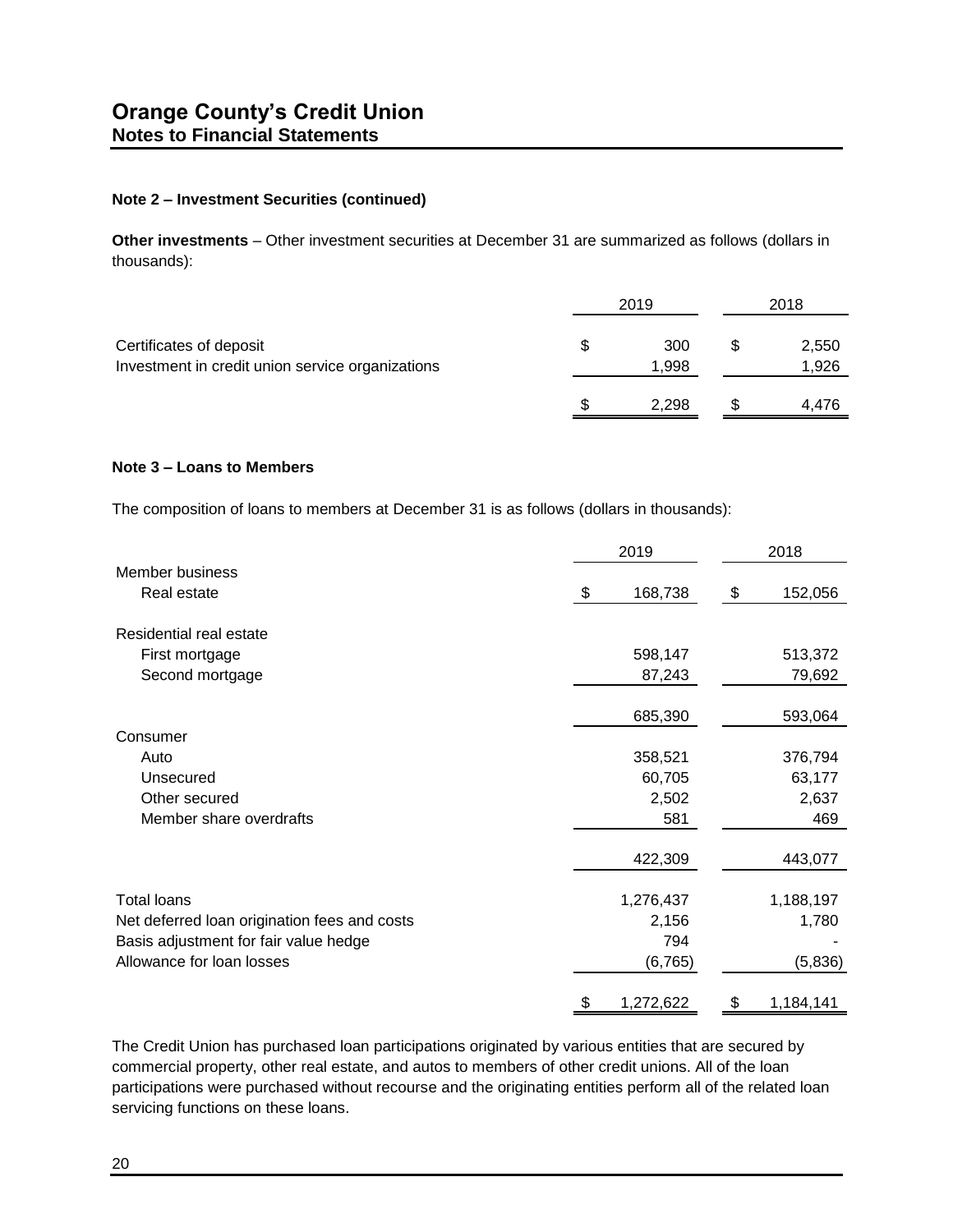The composition of loan participations purchased at December 31 is as follows (dollars in thousands):

|                                          | 2019 |        |     | 2018    |  |  |
|------------------------------------------|------|--------|-----|---------|--|--|
| Member business – real estate            | \$   | 14.836 | \$  | 11,333  |  |  |
| Residential real estate - first mortgage |      | 14,665 |     | 18,150  |  |  |
| Consumer                                 |      | 54,556 |     | 87,101  |  |  |
|                                          | S    | 84,057 | \$. | 116,584 |  |  |

Loan participations sold (without recourse and with servicing retained) and excluded from the member business – real estate loan segment above totaled \$10,700,000 and \$11,547,000 at December 31, 2019 and 2018, respectively.

Specific changes in the allowance for loan losses and recorded investment in loans by segment for the years ended December 31 are as follows (dollars in thousands):

|                                                      | December 31, 2019         |         |                                   |         |          |         |    |           |
|------------------------------------------------------|---------------------------|---------|-----------------------------------|---------|----------|---------|----|-----------|
|                                                      | Member<br><b>Business</b> |         | Residential<br><b>Real Estate</b> |         | Consumer |         |    | Total     |
| Allowance for loan losses                            |                           |         |                                   |         |          |         |    |           |
| Beginning balance                                    | \$                        | 41      | \$                                | 915     | \$       | 4,880   | \$ | 5,836     |
| Provision (benefit) for loan losses                  |                           | (205)   |                                   | 155     |          | 3,545   |    | 3,495     |
| Charge-offs                                          |                           | (25)    |                                   |         |          | (3,340) |    | (3, 365)  |
| Recoveries                                           |                           | 210     |                                   | 204     |          | 385     |    | 799       |
| Ending balance                                       |                           | 21      |                                   | 1,274   |          | 5,470   |    | 6,765     |
| Ending balance individually evaluated for impairment | \$                        |         | \$                                | 635     | \$       |         |    | 635       |
| Ending balance collectively evaluated for impairment |                           | 21      |                                   | 639     |          | 5,470   |    | 6,130     |
|                                                      |                           | 21      | \$                                | 1,274   | \$       | 5,470   |    | 6,765     |
| Loans to members                                     |                           |         |                                   |         |          |         |    |           |
| Ending balance individually evaluated for impairment | \$                        |         | \$                                | 5,133   | \$       |         | S  | 5,133     |
| Ending balance collectively evaluated for impairment |                           | 168,738 |                                   | 680,257 |          | 422,309 |    | 1,271,304 |
|                                                      |                           | 168,738 |                                   | 685,390 |          | 422,309 |    | 1,276,437 |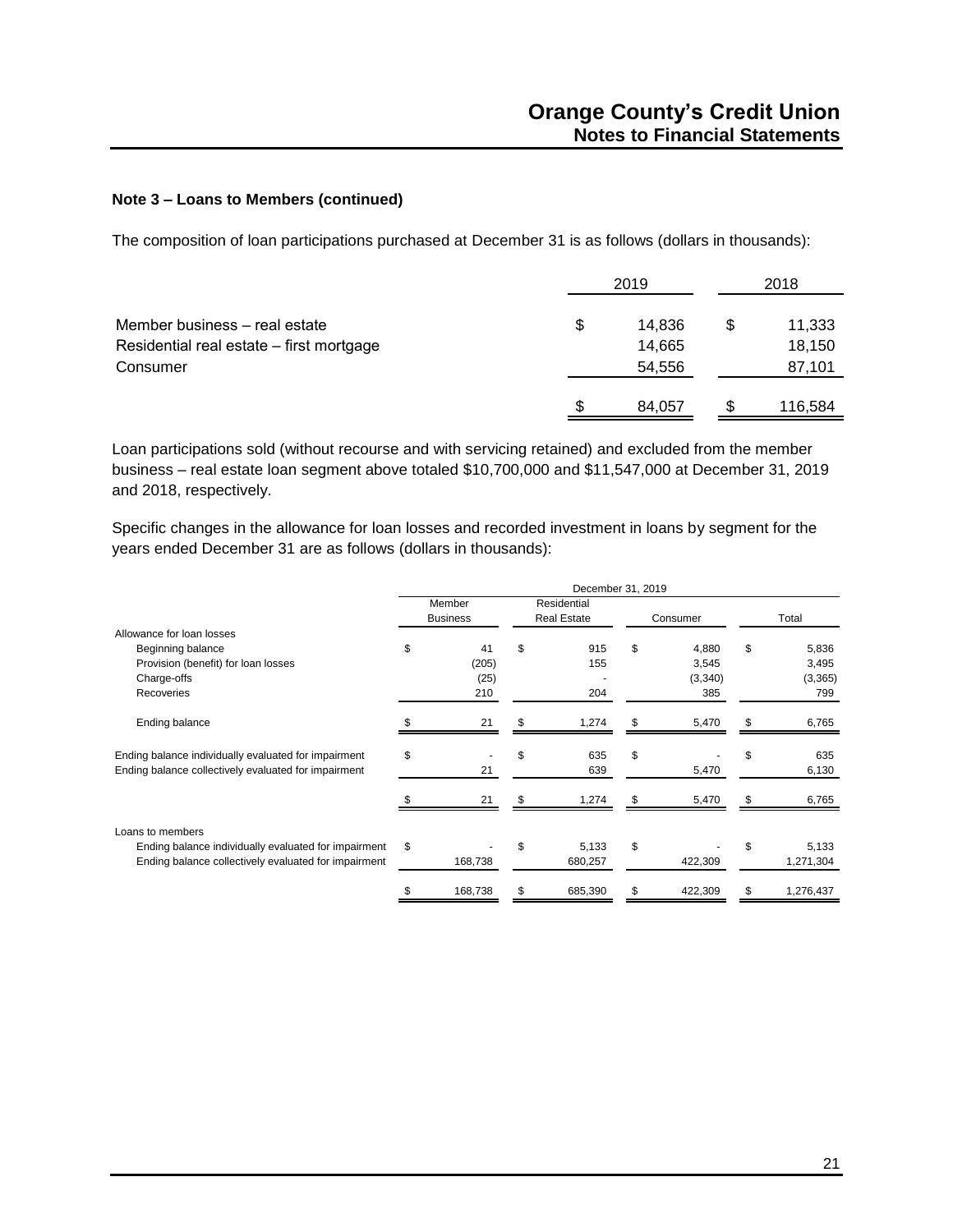|                                                      | December 31, 2018         |         |                                   |         |          |          |       |           |
|------------------------------------------------------|---------------------------|---------|-----------------------------------|---------|----------|----------|-------|-----------|
|                                                      | Member<br><b>Business</b> |         | Residential<br><b>Real Estate</b> |         | Consumer |          | Total |           |
| Allowance for loan losses                            |                           |         |                                   |         |          |          |       |           |
| Beginning balance                                    | \$                        | 193     | \$                                | 1,259   | \$       | 4,255    | \$    | 5,707     |
| Provision (benefit) for loan losses                  |                           | (628)   |                                   | (414)   |          | 3,076    |       | 2,034     |
| Charge-offs                                          |                           | (40)    |                                   |         |          | (2, 451) |       | (2, 491)  |
| Recoveries                                           |                           | 516     |                                   | 70      |          |          |       | 586       |
| Ending balance                                       |                           | 41      |                                   | 915     | \$       | 4,880    |       | 5,836     |
| Ending balance individually evaluated for impairment | \$                        |         | \$                                | 679     | \$       |          | S.    | 679       |
| Ending balance collectively evaluated for impairment |                           | 41      |                                   | 236     |          | 4,880    |       | 5,157     |
|                                                      |                           | 41      |                                   | 915     |          | 4,880    |       | 5,836     |
| Loans to members                                     |                           |         |                                   |         |          |          |       |           |
| Ending balance individually evaluated for impairment | \$                        | 2,114   | \$                                | 6,228   | \$       |          | \$    | 8,342     |
| Ending balance collectively evaluated for impairment |                           | 149,942 |                                   | 586,836 |          | 443,077  |       | 1,179,855 |
|                                                      |                           | 152,056 | \$                                | 593,064 | \$       | 443,077  | S     | 1,188,197 |

**Member business loan credit quality indicators** – As part of the ongoing monitoring of the credit quality of the Credit Union's member business loan portfolio, management tracks certain credit quality indicators including trends related to (i) the risk ratings of member business loans, (ii) the level of classified loans, (iii) net charge-offs, (iv) nonperforming loans, and (v) the general economic conditions in the market area.

Management regularly reviews and risk grades member business loans in the Credit Union's portfolio. The risk rating system allows management to classify each asset by credit quality in accordance with Credit Union policy. The Credit Union's risk grading definitions are as follows:

**Pass** – Financial condition of the borrower at minimum will have low to moderate leverage and adequate liquidity with stable to slightly declining trends. Cash flows will be no less than a 1.20X debt service coverage ratio (DSCR) and loan payments will be current. Collateral will have a loan-to-value at policy maximum or better. The industry outlook at worst could have an outlook that is uncertain.

**Special mention** – Financial condition of the borrower may be marginal with liquidity and/or equity trends declining. Cash flows may be below the Credit Union's policy minimums or negative and loan payments will not exceed 59 days past due. Collateral may have a loan-to-value exceeding the Credit Union's policy of 80%. The industry outlook would be in a declining environment.

**Substandard** – Financial condition of the borrower shows negative trends with highly leveraged loans, poor liquidity, and equity. Cash flows will be negative and loan payments will not exceed 89 days past due. Collateral will have a loan-to-value exceeding the Credit Union's policy of 80% with minimal equity. The industry outlook would be showing problems at this point. There were no loans classified as Substandard at December 31, 2019.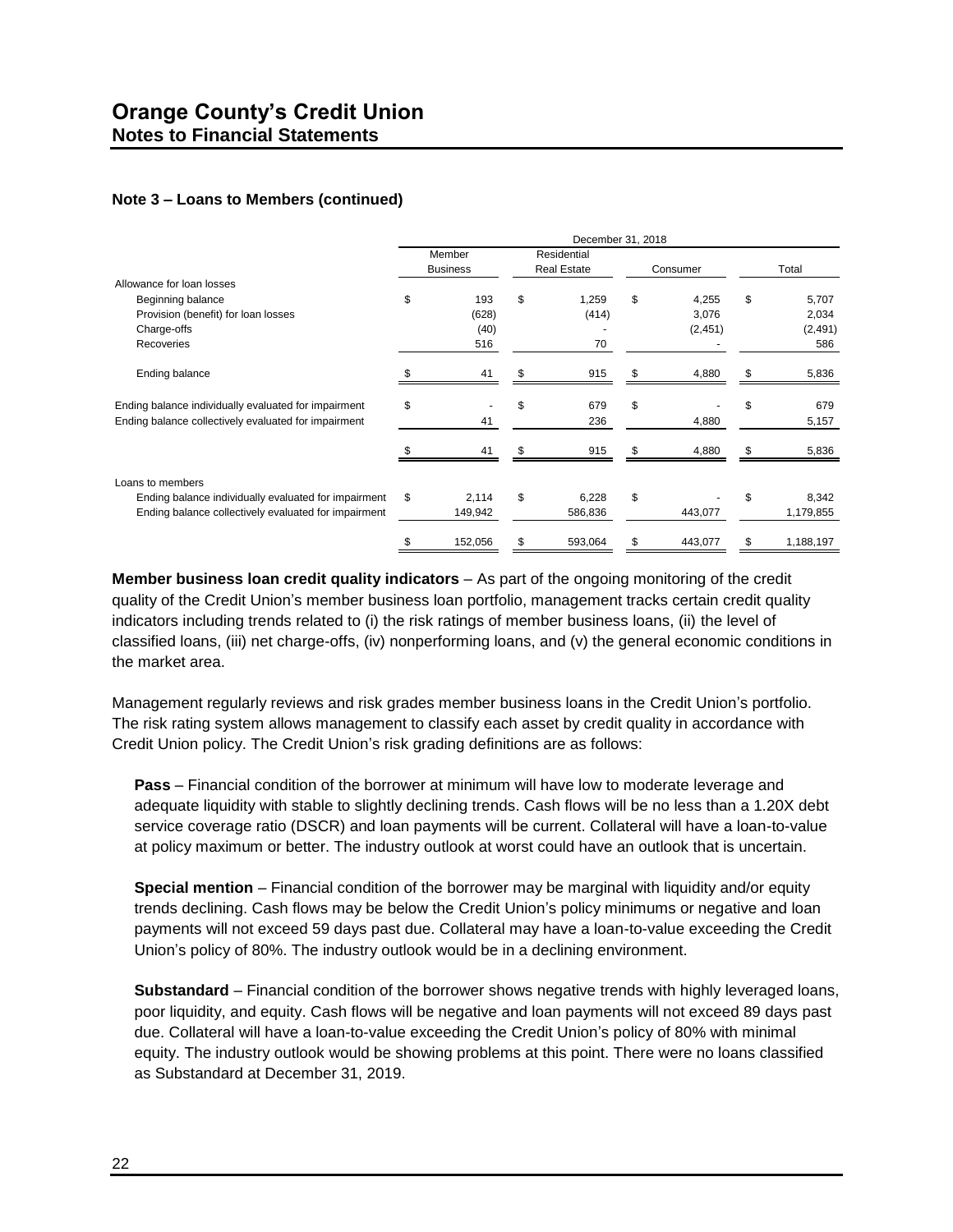**Doubtful** – Financial condition of the borrower will be a negative net worth position. Cash flows could be significantly negative and loan payments could be more than 90 days past due. Legal action would be starting at this point. Collateral will have a loan-to-value exceeding the Credit Union's policy with little to no equity. The industry outlook would be fragmented at this point. There were no loans classified as Doubtful at December 31, 2019 or 2018.

**Loss** – Loans in this classification are considered uncollectible and of such little value that their continuance as loans is not warranted. There were no loans classified as Loss at December 31, 2019 or 2018.

**Member business credit exposure** – The credit risk profile of member business loans is monitored by internally assigned risk ratings by class, and by performing and nonperforming groupings. Management tracks the loan's performance and when the loan becomes 30 days past due, the loan is classified as a nonperforming loan. Member business loans summarized by risk rating and performing status at December 31 is as follows (dollars in thousand) :

|                             | 2019 |         |     | 2018    |  |  |
|-----------------------------|------|---------|-----|---------|--|--|
| Real estate                 |      |         |     |         |  |  |
| Pass                        | \$   | 168,625 | \$  | 149,943 |  |  |
| Special mention             |      | 113     |     | 1,879   |  |  |
| Substandard                 |      |         |     | 234     |  |  |
|                             | \$   | 168,738 | \$  | 152,056 |  |  |
|                             |      | 2019    |     | 2018    |  |  |
| Performing<br>Nonperforming | \$   | 168,738 | \$  | 152,028 |  |  |
|                             |      |         |     | 28      |  |  |
|                             | \$   | 168,738 | \$. | 152,056 |  |  |

**Residential real estate and consumer loan credit quality indicators** – As part of the ongoing monitoring of the credit quality of the Credit Union's residential real estate and consumer loan portfolios, management tracks certain credit quality indicators based on whether these loans are performing or nonperforming. To differentiate these categories, management tracks the loan's performance and when the loan becomes 60 days past due, the loan is classified as a nonperforming loan.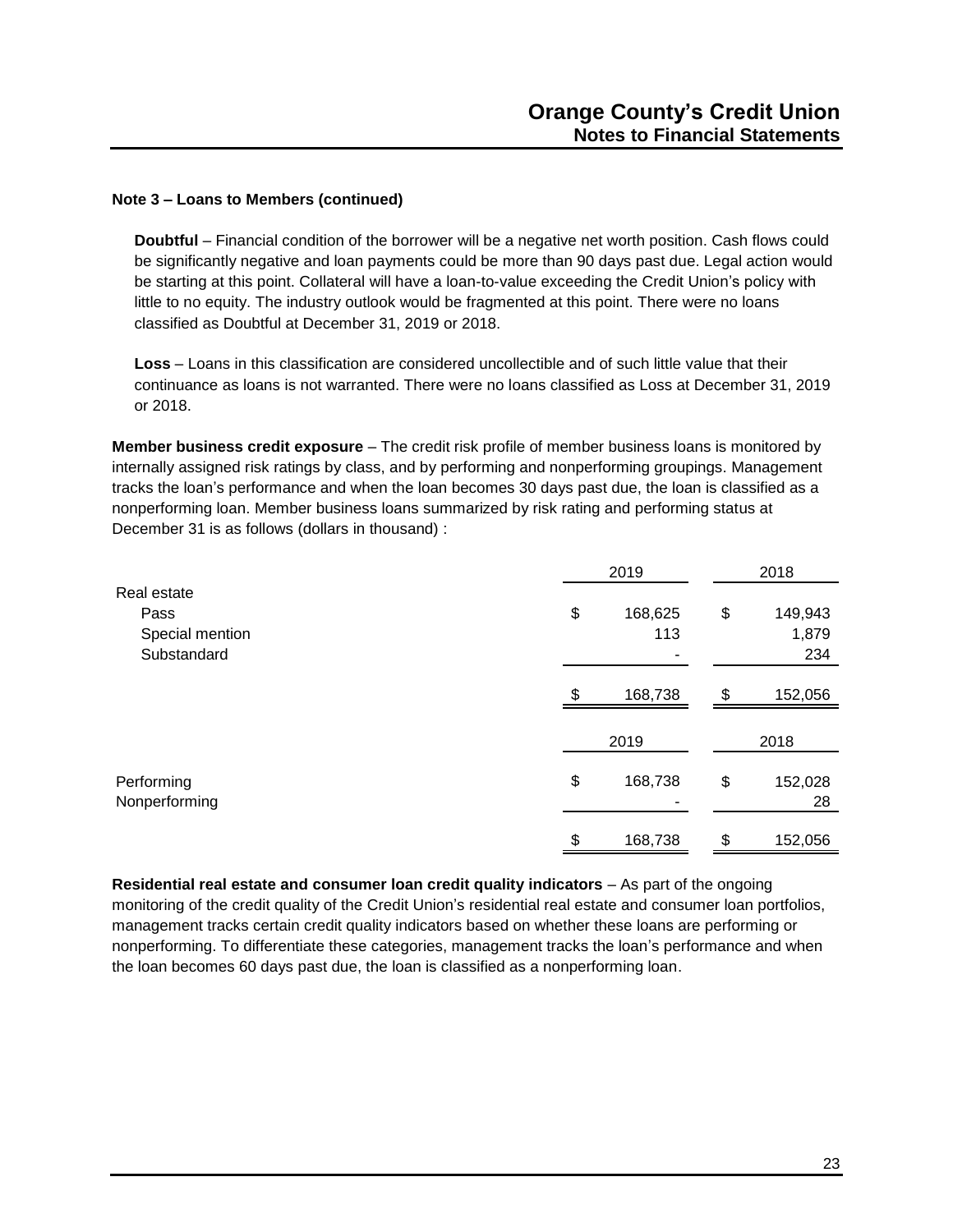**Residential real estate credit exposure** – The residential real estate credit risk profile based on payment activity by class at December 31 is as follows (dollars in thousands):

| 2019                        | First Mortgage         |    | Second Mortgage | Total |                  |  |
|-----------------------------|------------------------|----|-----------------|-------|------------------|--|
| Performing<br>Nonperforming | \$<br>593,445<br>4,702 | \$ | 87,243          | \$    | 680,688<br>4,702 |  |
|                             | \$<br>598,147          | \$ | 87,243          | \$    | 685,390          |  |
| 2018                        |                        |    |                 |       |                  |  |
| Performing<br>Nonperforming | \$<br>511,902<br>1,470 | \$ | 79,656<br>36    | \$    | 591,558<br>1,506 |  |
|                             | \$<br>513,372          |    | 79,692          |       | 593,064          |  |

**Consumer credit exposure** – The consumer loan credit risk profile based on payment activity by class at December 31 is as follows (dollars in thousands):

| 2019                        |    | Auto           | Unsecured           | <b>Other Secured</b> | <b>Member Share</b><br>Overdrafts | Total                  |
|-----------------------------|----|----------------|---------------------|----------------------|-----------------------------------|------------------------|
| Performing<br>Nonperforming | \$ | 357,585<br>936 | \$<br>60,221<br>484 | \$<br>2,502          | \$<br>581                         | \$<br>420,889<br>1,420 |
|                             | \$ | 358,521        | \$<br>60,705        | \$<br>2,502          | \$<br>581                         | \$<br>422,309          |
| 2018                        |    |                |                     |                      |                                   |                        |
| Performing<br>Nonperforming | \$ | 376,035<br>759 | \$<br>62,665<br>512 | \$<br>2,637          | \$<br>469                         | \$<br>441,806<br>1,271 |
|                             | ደ  | 376,794        | \$<br>63,177        | \$<br>2,637          | \$<br>469                         | 443,077                |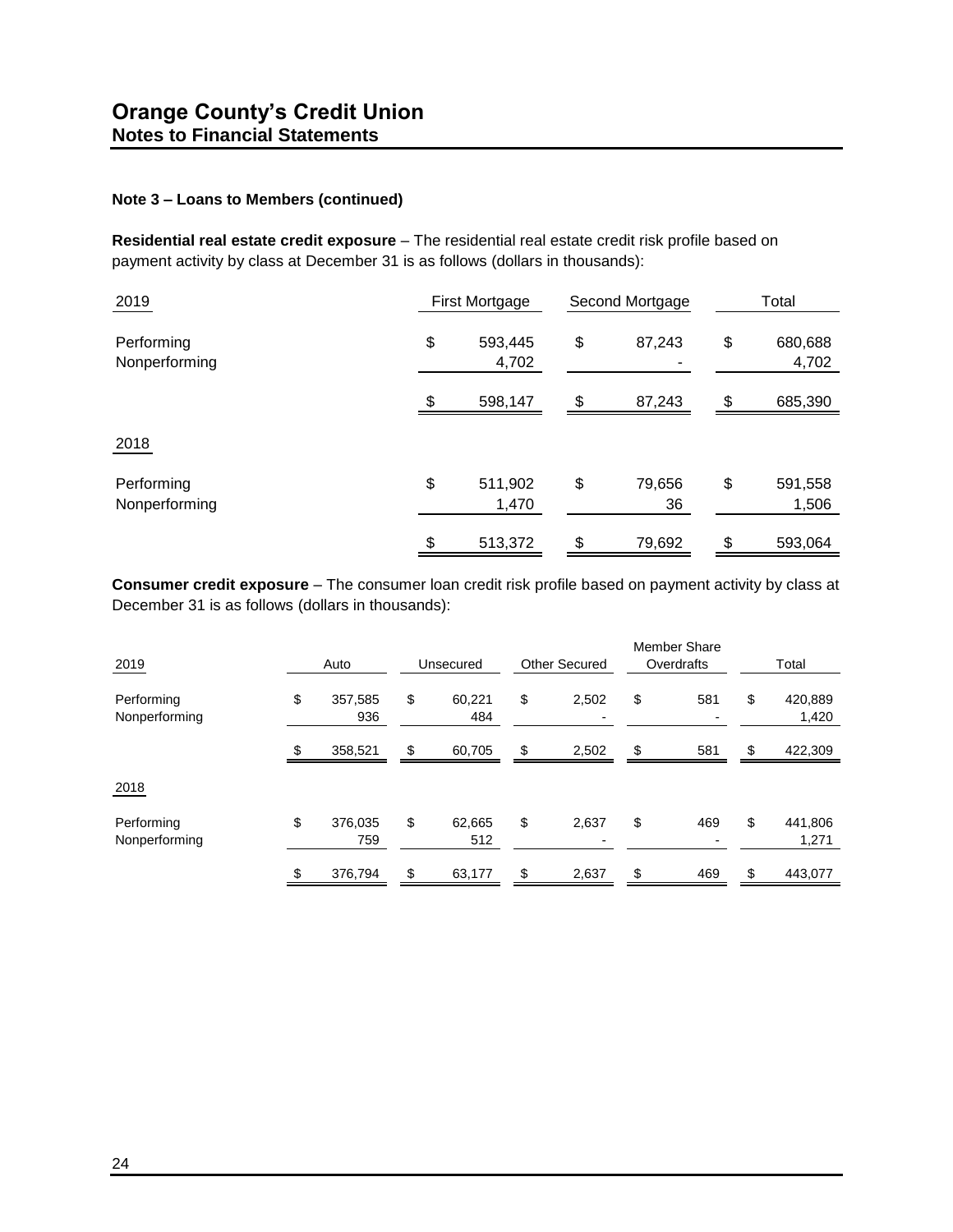Information concerning impaired loans by loan class as of December 31 is as follows (dollars in thousands)

|                                   | Recorded<br>Investment<br>Balance |       | Unpaid      |    |                      |    | Average    |            | Interest       |  |
|-----------------------------------|-----------------------------------|-------|-------------|----|----------------------|----|------------|------------|----------------|--|
|                                   |                                   |       | Principal   |    | Related              |    | Recorded   | Income     |                |  |
| 2019                              |                                   |       | Balance     |    | Allowance            |    | Investment | Recognized |                |  |
| With no specific reserve recorded |                                   |       |             |    |                      |    |            |            |                |  |
| Member business                   |                                   |       |             |    |                      |    |            |            |                |  |
| Real estate                       | \$                                |       | \$          | \$ |                      | \$ | 1,057      | \$         | 47             |  |
| Residential real estate           |                                   |       |             |    |                      |    |            |            |                |  |
| First mortgage                    |                                   | 2,120 | 2,120       |    |                      |    | 2,165      |            | 91             |  |
| Second mortgage                   |                                   | 195   | 195         |    |                      |    | 351        |            | 9              |  |
|                                   | \$                                | 2,315 | \$<br>2,315 | \$ |                      | \$ | 3,573      | \$         | 147            |  |
| With specific reserve recorded    |                                   |       |             |    |                      |    |            |            |                |  |
| Member business                   |                                   |       |             |    |                      |    |            |            |                |  |
| Real estate                       | \$                                |       | \$          | \$ |                      | \$ |            | \$         |                |  |
| Residential real estate           |                                   |       |             |    |                      |    |            |            |                |  |
| First mortgage                    |                                   | 2,781 | 2,781       |    | 529                  |    | 3,115      |            | 119            |  |
| Second mortgage                   |                                   | 37    | 37          |    | 106                  |    | 51         |            | $\overline{c}$ |  |
|                                   | \$                                | 2,818 | \$<br>2,818 | \$ | 635                  | \$ | 3,166      | \$         | 121            |  |
|                                   |                                   |       |             |    |                      |    |            |            |                |  |
| Total                             |                                   |       |             |    |                      |    |            |            |                |  |
| Member business                   | \$                                |       | \$          | \$ |                      | \$ | 1,057      | \$         | 47             |  |
| Residential real estate           |                                   | 5,133 | 5,133       |    | 635                  |    | 5,682      |            | 221            |  |
|                                   |                                   |       |             |    |                      |    |            |            |                |  |
|                                   | \$                                | 5,133 | \$<br>5,133 | \$ | 635                  | \$ | 6,739      | \$         | 268            |  |
|                                   |                                   |       |             |    |                      |    |            |            |                |  |
| 2018                              |                                   |       |             |    |                      |    |            |            |                |  |
| With no specific reserve recorded |                                   |       |             |    |                      |    |            |            |                |  |
| Member business<br>Real estate    | \$                                | 2,114 | \$<br>2,114 | \$ |                      | \$ | 1,271      | \$         | 93             |  |
| Residential real estate           |                                   |       |             |    |                      |    |            |            |                |  |
| First mortgage                    |                                   | 2,209 | 2,209       |    |                      |    | 2,122      |            | 94             |  |
| Second mortgage                   |                                   | 507   | 507         |    |                      |    | 606        |            | 24             |  |
|                                   |                                   |       |             |    |                      |    |            |            |                |  |
|                                   |                                   | 4,830 | \$<br>4,830 | \$ |                      | \$ | 3,999      | \$         | 211            |  |
| With specific reserve recorded    |                                   |       |             |    |                      |    |            |            |                |  |
| Member business                   |                                   |       |             |    |                      |    |            |            |                |  |
| Real estate                       | \$                                |       | \$          | \$ |                      | \$ |            | \$         |                |  |
| Residential real estate           |                                   |       |             |    |                      |    |            |            |                |  |
| First mortgage                    |                                   | 3,448 | 3,448       |    | 571                  |    | 3,718      |            | 146            |  |
| Second mortgage                   |                                   | 64    | 64          |    | 108                  |    | 69         |            | $\overline{3}$ |  |
|                                   |                                   |       |             |    |                      |    |            |            |                |  |
|                                   | \$                                | 3,512 | \$<br>3,512 | \$ | 679                  | \$ | 3,787      | \$         | 149            |  |
| Total                             |                                   |       |             |    |                      |    |            |            |                |  |
| Member business                   | \$                                | 2,114 | \$<br>2,114 | \$ | $\ddot{\phantom{0}}$ | \$ | 1,271      | \$         | 93             |  |
| Residential real estate           |                                   | 6,228 | 6,228       |    | 679                  |    | 6,515      |            | 267            |  |
|                                   |                                   |       |             |    |                      |    |            |            |                |  |
|                                   | \$                                | 8,342 | \$<br>8,342 | \$ | 679                  | \$ | 7,786      | \$         | 360            |  |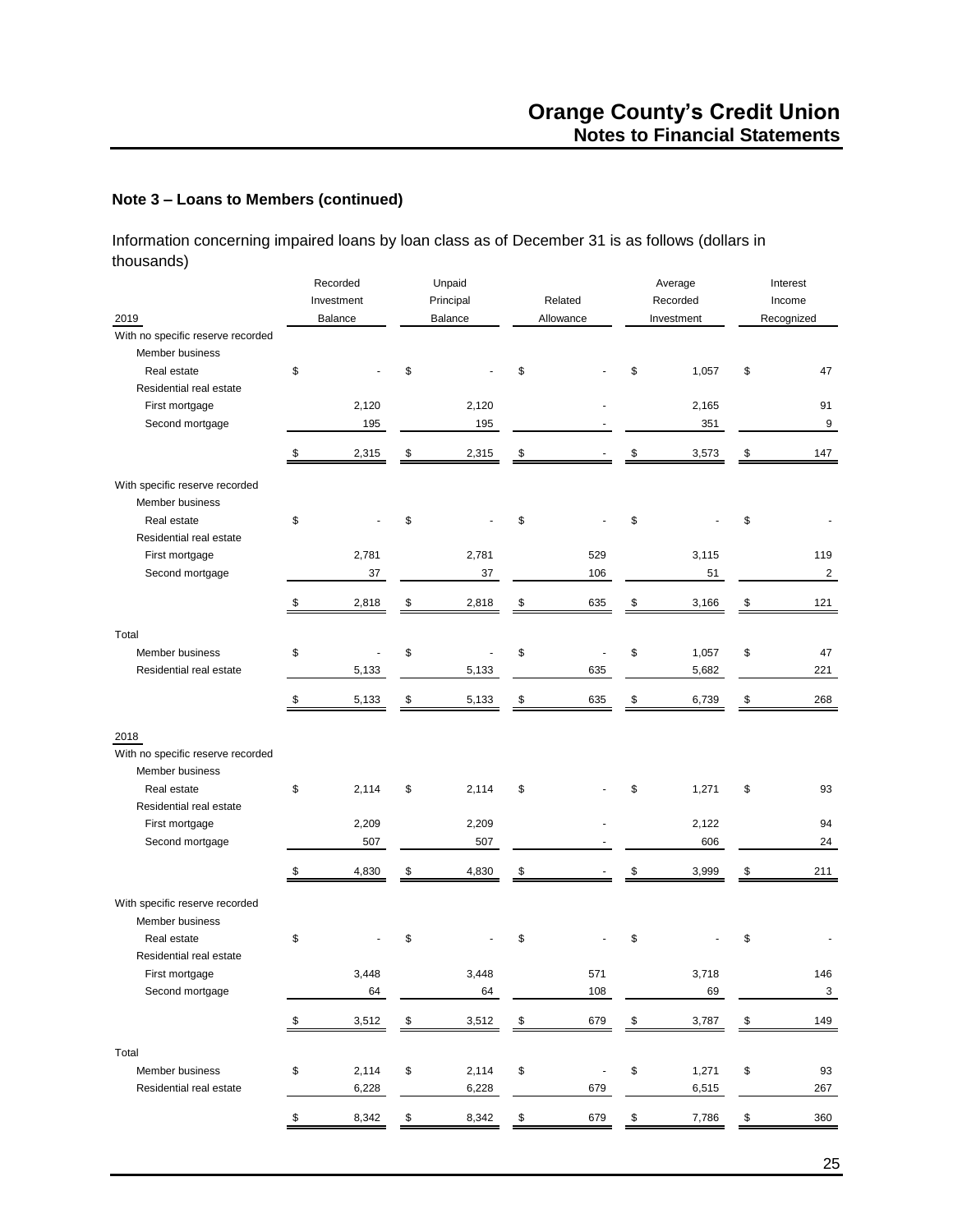A summary of nonaccrual loans by class at December 31 is as follows (dollars in thousands):

|                                      | 2019 |       |     | 2018  |  |  |
|--------------------------------------|------|-------|-----|-------|--|--|
| Member business                      |      |       |     |       |  |  |
| Real estate                          | \$   |       | \$  | 28    |  |  |
| Residential real estate              |      |       |     |       |  |  |
| First mortgage                       |      | 4,702 |     | 1,470 |  |  |
| Second mortgage                      |      |       |     | 36    |  |  |
| Consumer                             |      |       |     |       |  |  |
| Auto                                 |      | 936   |     | 759   |  |  |
| Unsecured                            |      | 484   |     | 512   |  |  |
|                                      | \$   | 6,122 | \$. | 2,805 |  |  |
| Forgone interest on nonaccrual loans | \$   | 66    |     | 46    |  |  |

A summary of past due loans by class as of December 31 is as follows (dollars in thousands):

|                         | $30 - 59$ |     | $60 - 90$                | Greater<br>Than 90 | Total<br>Past |                 | Total<br>Loans to |
|-------------------------|-----------|-----|--------------------------|--------------------|---------------|-----------------|-------------------|
| 2019                    | Days      |     | Days                     | Days               | Due           | Current         | Members           |
| Member business         |           |     |                          |                    |               |                 |                   |
| Real estate             | \$        | \$  |                          | \$                 | \$            | \$<br>168,738   | \$<br>168,738     |
| Residential real estate |           |     |                          |                    |               |                 |                   |
| First mortgage          | 4,546     |     | 854                      | 3,848              | 9,248         | 588,899         | 598,147           |
| Second mortgage         | 374       |     |                          |                    | 374           | 86,869          | 87,243            |
| Consumer                |           |     |                          |                    |               |                 |                   |
| Auto                    | 2,291     |     | 500                      | 436                | 3,227         | 355,294         | 358,521           |
| Unsecured               | 385       |     | 202                      | 282                | 869           | 59,836          | 60,705            |
| Other secured           | 13        |     |                          |                    | 13            | 2,489           | 2,502             |
| Member share overdrafts | 31        |     | $\overline{\phantom{a}}$ |                    | 31            | 550             | 581               |
|                         | 7,640     | \$  | 1,556                    | \$<br>4,566        | \$<br>13,762  | \$<br>1,262,675 | \$<br>1,276,437   |
| 2018                    |           |     |                          |                    |               |                 |                   |
| Member business         |           |     |                          |                    |               |                 |                   |
| Real estate             | \$<br>28  | \$  |                          | \$                 | \$<br>28      | \$<br>152,028   | \$<br>152,056     |
| Residential real estate |           |     |                          |                    |               |                 |                   |
| First mortgage          | ÷         |     | 449                      | 1,021              | 1,470         | 511,902         | 513,372           |
| Second mortgage         | 81        |     |                          | 36                 | 117           | 79,575          | 79,692            |
| Consumer                |           |     |                          |                    |               |                 |                   |
| Auto                    | 2,411     |     | 414                      | 345                | 3,170         | 373,624         | 376,794           |
| Unsecured               | 635       |     | 270                      | 242                | 1,147         | 62,030          | 63,177            |
| Other secured           | 44        |     |                          |                    | 44            | 2,593           | 2,637             |
| Member share overdrafts |           |     |                          |                    |               | 469             | 469               |
|                         | 3,199     | \$. | 1,133                    | \$<br>1,644        | \$<br>5,976   | \$<br>1,182,221 | \$<br>1,188,197   |

The Credit Union had no loans that were greater than 60 days past due for which the loans were accruing interest at December 31, 2019 or 2018.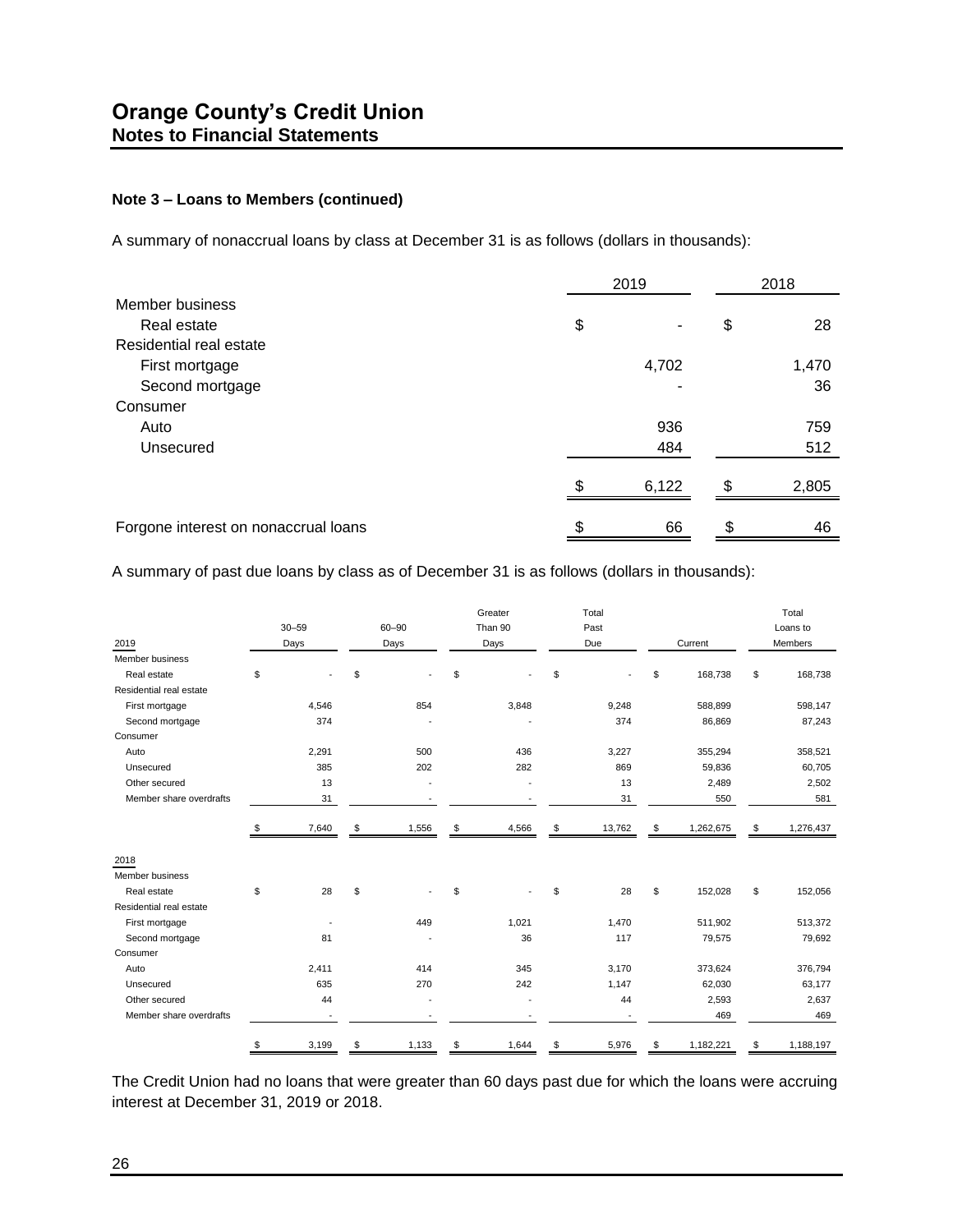There were no loans modified as troubled debt restructured loans during the years ended December 31, 2019 and 2018.

Management has defined that a troubled debt restructured loan is considered in default when it becomes 60 days past due. There were no loans modified as troubled debt restructured loans for which there was a payment default within twelve months following the modification during the years ended December 31, 2019 and 2018.

The Credit Union does not have any unfunded commitments to members whose loans have been modified in a troubled debt restructuring.

#### **Note 4 – Loan Servicing**

The Credit Union sells first mortgage residential real estate loans on the secondary market and retains the servicing. Loans serviced for others are not included in the accompanying statements of financial condition. The unpaid principal balance of first mortgage residential real estate loans serviced for others was \$729,552,000 and \$681,713,000 at December 31, 2019 and 2018, respectively. The fair value of the mortgage servicing rights was \$6,737,000 and \$7,217,000 at December 31, 2019 and 2018, respectively.

Changes in the balance of mortgage servicing rights (MSRs), which are reported in other assets, were as follows for the years ended December 31 (dollars in thousands):

|    |         | 2018 |         |  |
|----|---------|------|---------|--|
| \$ | 6.071   | \$   | 6,028   |  |
|    | 1,482   |      | 1,326   |  |
|    | (182)   |      |         |  |
|    | (1,067) |      | (1,283) |  |
|    | 6.304   |      | 6,071   |  |
|    |         | 2019 |         |  |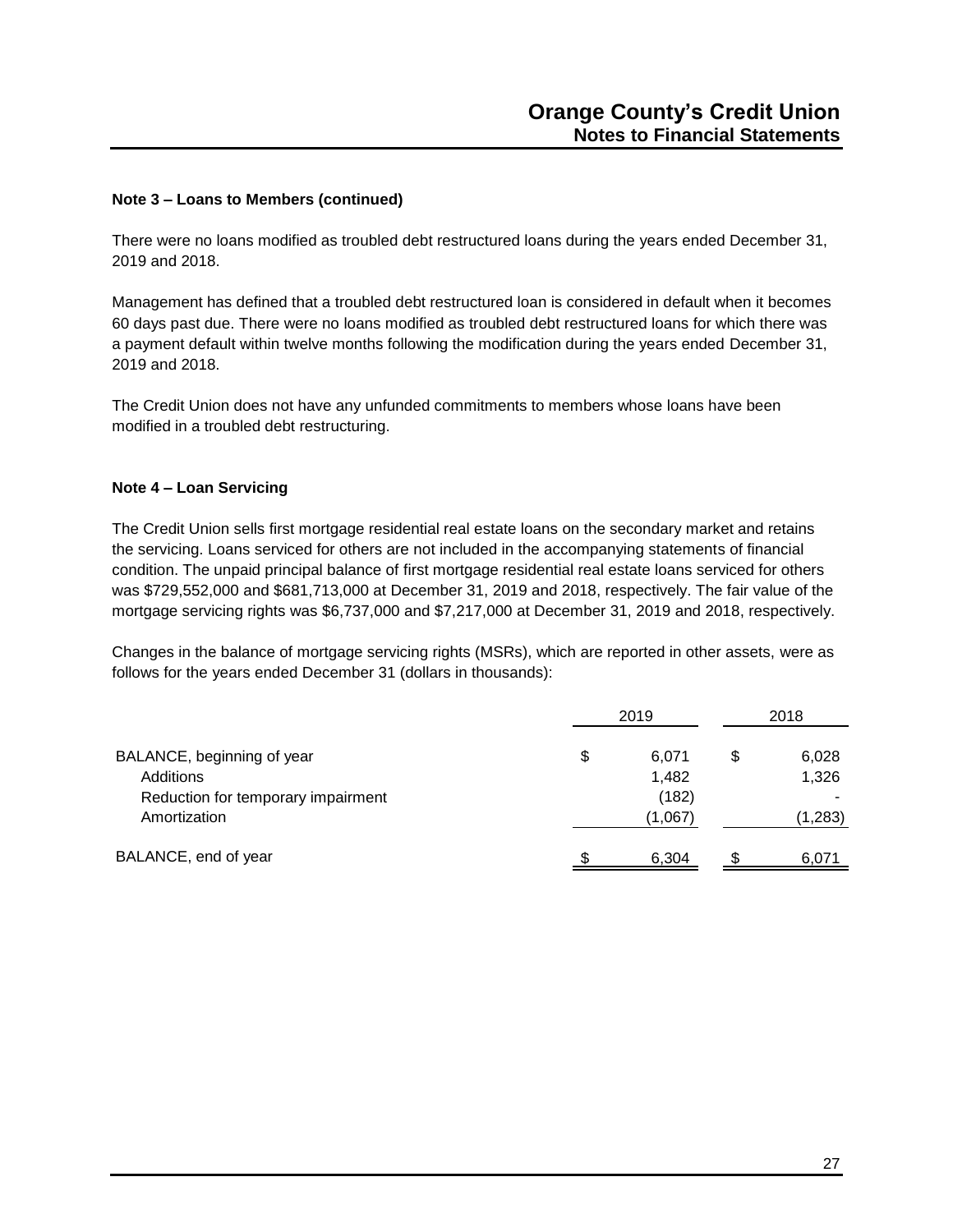#### **Note 4 – Loan Servicing (continued)**

At December 31, 2019, the expected weighted-average life of the Credit Union's MSRs was 5.62 years. Projected amortization expense for the gross carrying value of the MSRs at December 31 is estimated to be as follows (dollars in thousands):

| 2020                                                        | \$<br>1,161    |
|-------------------------------------------------------------|----------------|
| 2021                                                        | 1,041          |
| 2022                                                        | 920            |
| 2023                                                        | 800            |
| 2024                                                        | 680            |
| Thereafter                                                  | 1,884          |
| Gross carrying value of the MSR<br>Less valuation allowance | 6,486<br>(182) |
|                                                             |                |
| Net carrying value of the MSR                               | \$<br>6,304    |

Net servicing fee income earned in connection with MSR included in the accompanying financial statements as a component of noninterest income was \$1,293,000 and \$1,245,000 for the years ended December 31, 2019 and 2018, respectively. Late fees related for the years ended December 31, 2019 and 2018, were not material.

The assumptions used in determining the projected amortization expense, such as prepayment speeds, are inherently subject to significant fluctuations, primarily due to the effect that changes in mortgage rates have on loan prepayment experience. Accordingly, any projection of MSR amortization in future periods is limited by the conditions that exist at the time the calculations were performed and may not be indicative of actual amortization expense that will be recorded in future periods.

The Credit Union performs an annual valuation of its MSR to assess the MSR for impairment. This analysis is based on certain key assumptions, including prepayment speeds, discount rate, and annual inflation. Prepayment speeds (PSAs) ranged from 203 to 239 as of December 31, 2019, and 120 to 164 as of December 31, 2018. The discount rate was 9.50% as of December 31, 2019 and 2018. As of December 31, 2019 and 2018, the annual inflation rate was 2.20% and 2.21%, respectively.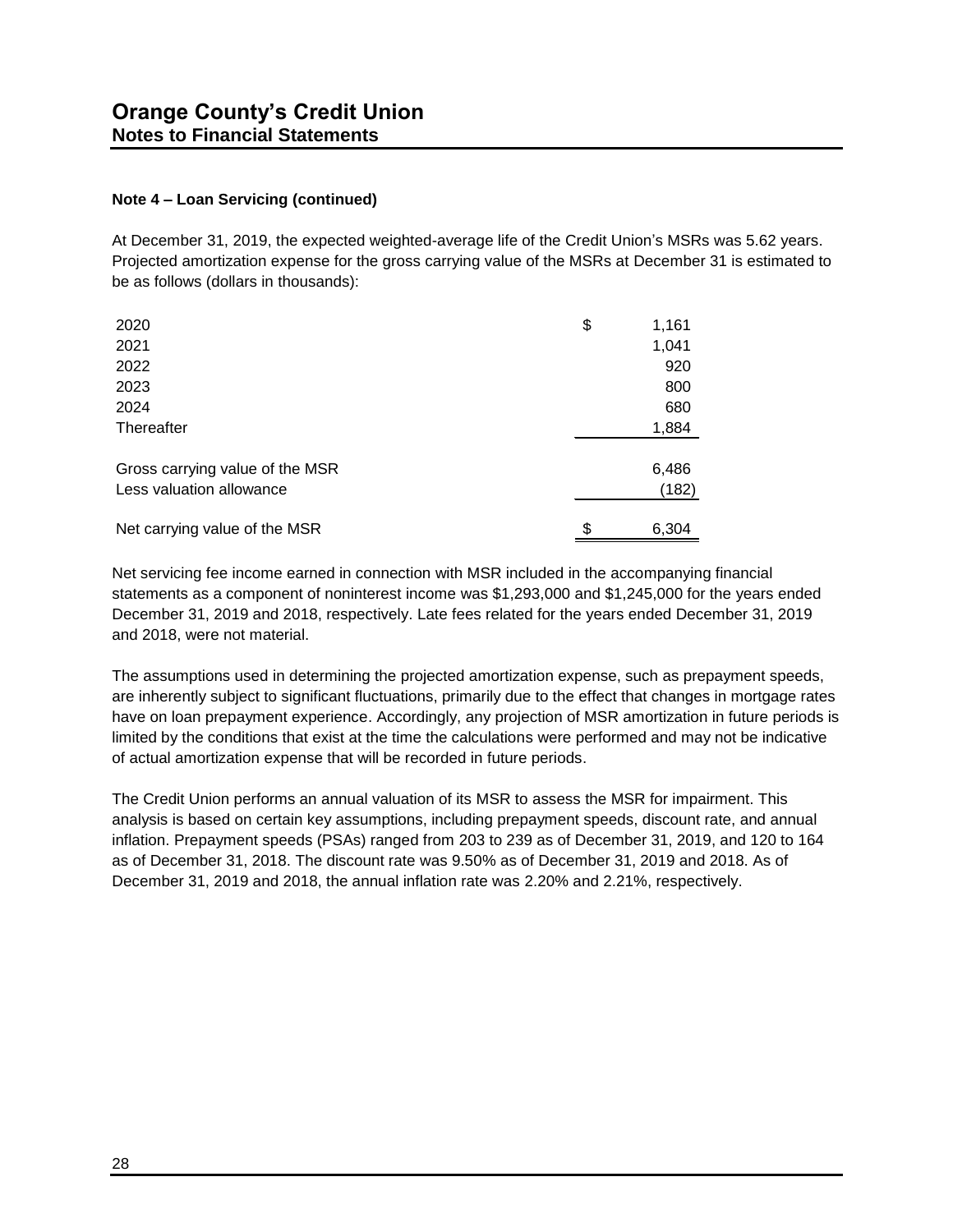#### **Note 5 – Premises and Equipment**

Premises and equipment at December 31 is summarized as follows (dollars in thousands):

|                                           |    | 2018      |    |           |
|-------------------------------------------|----|-----------|----|-----------|
| Land                                      | \$ | 3,406     | \$ | 3,406     |
| Buildings and improvements                |    | 19,070    |    | 18,873    |
| Furniture and equipment                   |    | 5,853     |    | 4,444     |
| Computer equipment                        |    | 14,172    |    | 12,069    |
| Leasehold improvements                    |    | 5,605     |    | 3,570     |
|                                           |    | 48,106    |    | 42,362    |
| Accumulated depreciation and amortization |    | (25, 544) |    | (23, 143) |
|                                           | \$ | 22,562    |    | 19,219    |

Depreciation and amortization expense amounted to \$2,476,000 and \$2,049,000 for the years ended December 31, 2019 and 2018, respectively.

#### **Note 6 – Lease Commitments**

The Credit Union leases certain office facilities under noncancelable operating leases expiring in various years through June 2029. Some of the leases contain renewal options for periods from three to five years at their fair rental value at the time of renewal. Future minimum lease payments under these leases are as follows (dollars in thousands):

| 2020       | \$<br>1,360 |
|------------|-------------|
| 2021       | 1,022       |
| 2022       | 921         |
| 2023       | 778         |
| 2024       | 452         |
| Thereafter | 2,208       |
|            |             |
|            | \$<br>6,741 |

Minimum lease payments exclude rentals under renewal options, which, as of December 31, 2019, are not reasonably assured of being exercised.

Rent expense was approximately \$1,176,000 and \$903,000 for the years ended December 31, 2019 and 2018, respectively.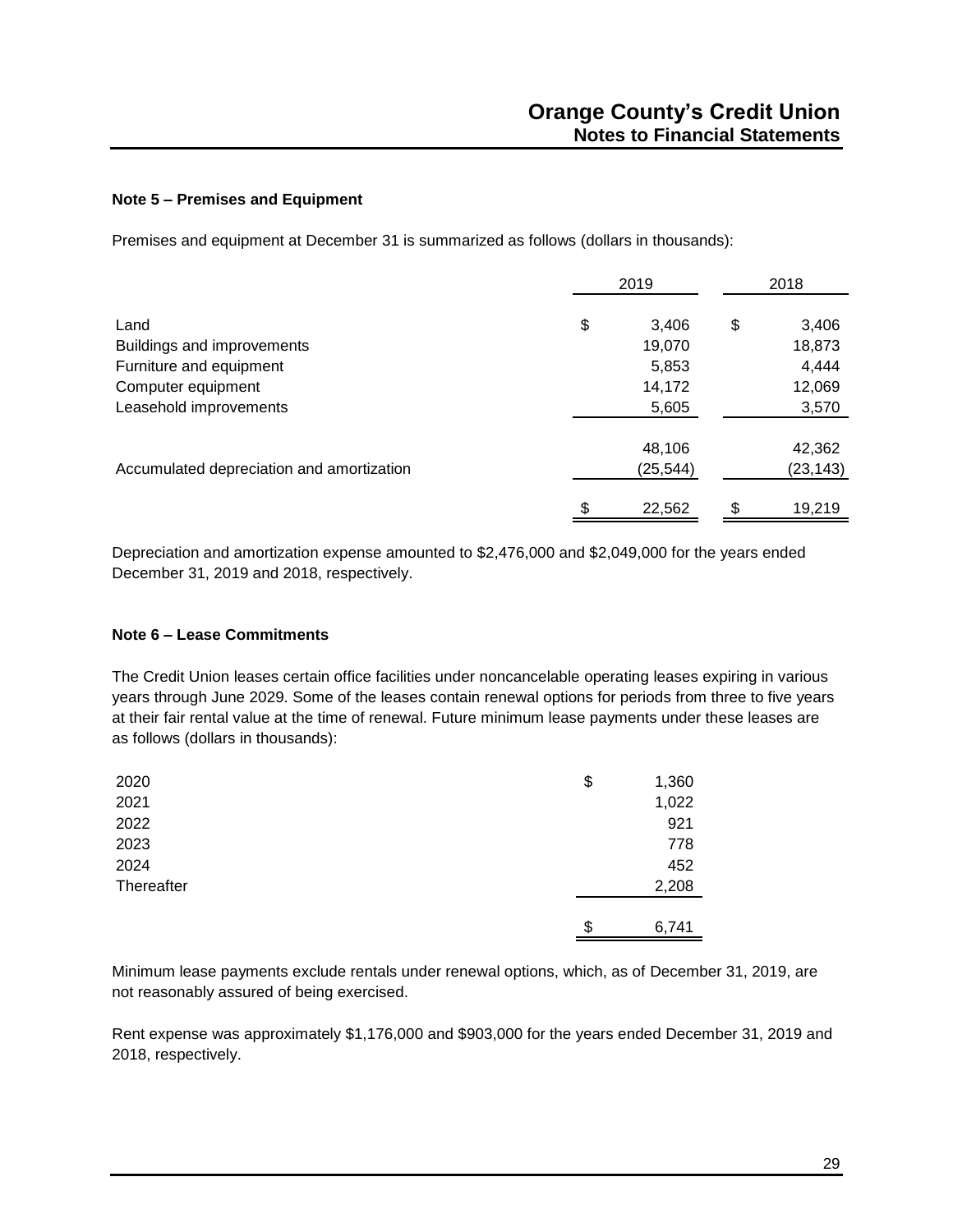#### **Note 7 – Derivatives**

The Credit Union utilizes interest rate swap agreements as part of its asset liability management strategy to help manage its interest rate risk position. The notional amount of the interest rate swaps does not represent amounts exchanged by the parties. The amount exchanged is determined by reference to the notional amount and the other terms of the individual interest rate swap agreements. Financial derivatives are reported at fair value in other assets or other liabilities. The accounting for changes in the fair value of a derivative depends on whether it has been designated and qualifies as part of a hedging relationship. For derivatives not designated as hedges, the gain or loss is recognized in current earnings.

For derivative instruments that are designated and qualify as a fair value hedge, the gain or loss on the derivative instrument as well as the offsetting loss or gain on the hedged asset or liability attributable to the hedged risk are recognized in current earnings. The Credit Union includes the gain or loss on the hedged items in the same line item, interest income, as the offsetting loss or gain on the related interest rate swaps.

Effective February 1, 2019, the Credit Union entered into an interest rate swap contract on fixed rate mortgage loans with a total notional amount of \$10.0 million. The interest rate swap was designated as a derivative instrument in a fair value hedge with the objective of effectively converting a pool of fixed rate assets to variable rate throughout the ten-year period beginning on February 1, 2019 and ending on February 1, 2029. Under the swap arrangement, the Credit Union will pay a fixed interest rate of 2.772% and receive a variable interest rate based on three-month LIBOR, or a comparable benchmark interest rate, on the notional amount of \$10.0 million, with monthly net settlements.

The Credit Union has elected the last-of-layer method with respect to its fair value hedge. This approach allows the Credit Union to designate as the hedged item a stated amount of the assets that are not expected to be affected by prepayments, defaults and other factors affecting the timing and amount of cash flows. Relative to the identified pools of loans, this represents the last dollar amount of the designated mortgage loans, which is equivalent to the notional amount of the derivative instrument.

|                                                | Carrying Amount of the Hedged Assets |  | Cumulative Amount of Fair Value Hedging<br>Adjustment Included in the Carrying<br>Amount of the Hedged Assets |                    |     |      |  |  |
|------------------------------------------------|--------------------------------------|--|---------------------------------------------------------------------------------------------------------------|--------------------|-----|------|--|--|
| Line Item in the Statements of Financial       | As of December 31,                   |  |                                                                                                               | As of December 31, |     |      |  |  |
| Condition in Which the Hedged Item in Included | 2018<br>2019                         |  |                                                                                                               | 2019               |     | 2018 |  |  |
| Loans receivable, net \call                    | 26.753                               |  | $\sim$                                                                                                        |                    | 794 |      |  |  |

The following amounts were recorded on the balance sheet related to cumulative basis adjustment for the fair value hedge:

(a) As of December 31, 2019, the amortized cost basis of the closed portfolio used in the hedging relationship was \$26.8 million, the cumulative basis adjustment associated with the hedging relationship was \$0.8 million, and the amount of the designated hedged item was \$10 million.

As of December 31, 2019, the fair value of the derivative instrument was approximately \$794,000 and is reported in accrued expenses and other liabilities in the statements of financial condition. As of December 31, 2019, the Credit Union had restricted cash of \$850,000 as collateral for the interest rate swap agreement.

There were no fair value hedge relationships as of December 31, 2018.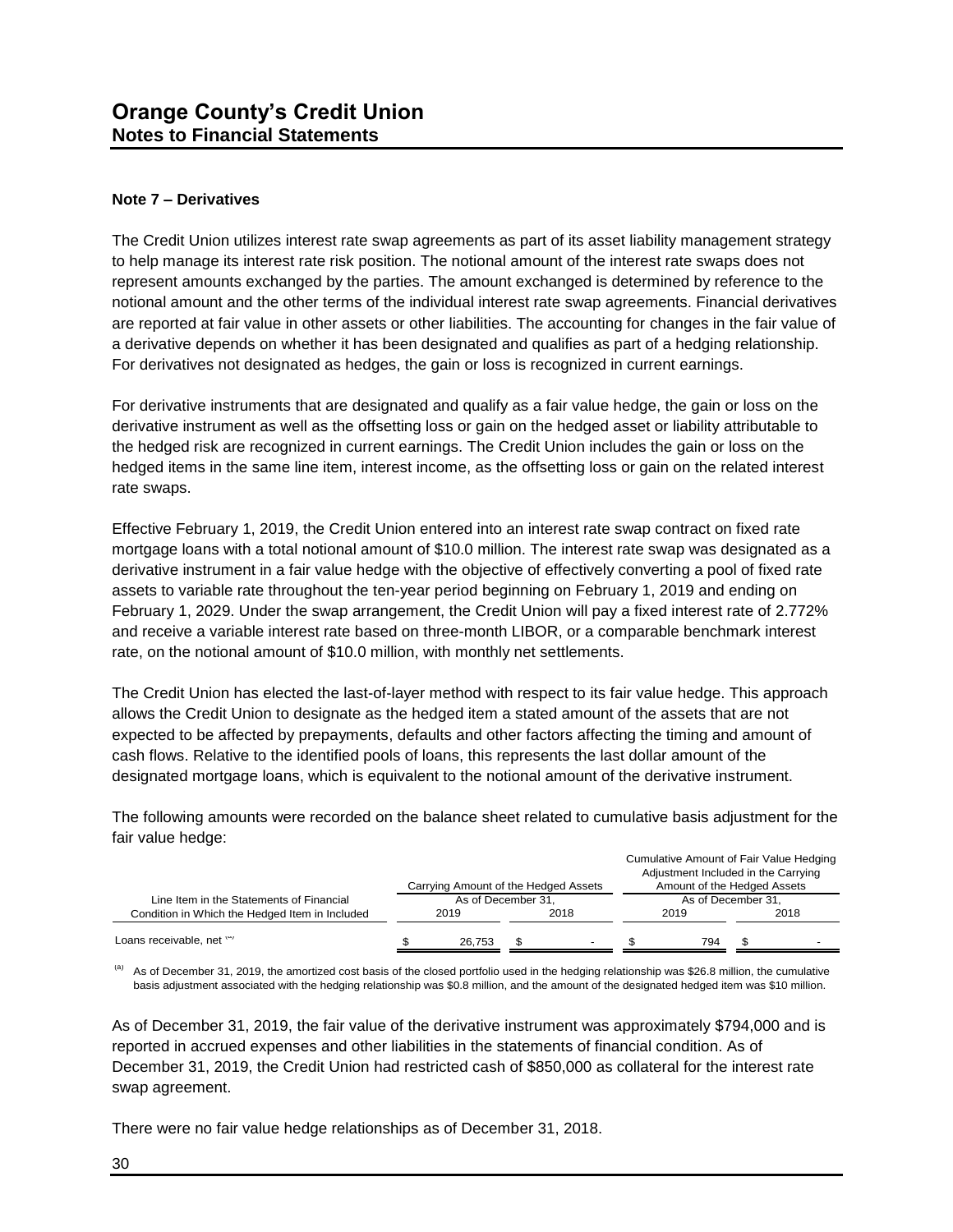# **Note 8 – Members' Share and Savings Accounts**

Members' share and savings accounts at December 31 are summarized as follows (dollars in thousands):

|                                           | 2019            | 2018            |  |  |
|-------------------------------------------|-----------------|-----------------|--|--|
| Regular share accounts                    | \$<br>415,305   | \$<br>394,195   |  |  |
| Share draft accounts                      | 318,153         | 301,652         |  |  |
| Money market accounts                     | 379,175         | 395,510         |  |  |
| IRA share accounts                        | 12,006          | 11,238          |  |  |
| Total share accounts                      | 1,124,639       | 1,102,595       |  |  |
| Share and IRA certificates                |                 |                 |  |  |
| $0.00\%$ to 0.99%                         | 1,625           | 2,132           |  |  |
| 1.00% to 1.99%                            | 134,777         | 213,700         |  |  |
| 2.00% to 2.99%                            | 257,764         | 80,095          |  |  |
| 3.00% to 3.99%                            | 2,173           |                 |  |  |
| Total certificate accounts                | 396,339         | 295,927         |  |  |
| Total members' share and savings accounts | \$<br>1,520,978 | \$<br>1,398,522 |  |  |

Scheduled maturities of share and IRA certificates at December 31 are as follows (dollars in thousands):

| 2020       | \$<br>253,202 |
|------------|---------------|
| 2021       | 87,290        |
| 2022       | 21,254        |
| 2023       | 12,051        |
| 2024       | 22,542        |
| Thereafter | -             |
|            |               |
|            | \$<br>396,339 |

The aggregate amounts of members' share and IRA certificate accounts in denominations of \$250,000 or more were approximately \$53,023,000 and \$31,344,000 at December 31, 2019 and 2018, respectively.

Overdrawn share accounts reclassified to consumer loans totaled \$581,000 and \$469,000 at December 31, 2019 and 2018, respectively.

The NCUSIF insures members' shares and certain individual retirement accounts up to \$250,000.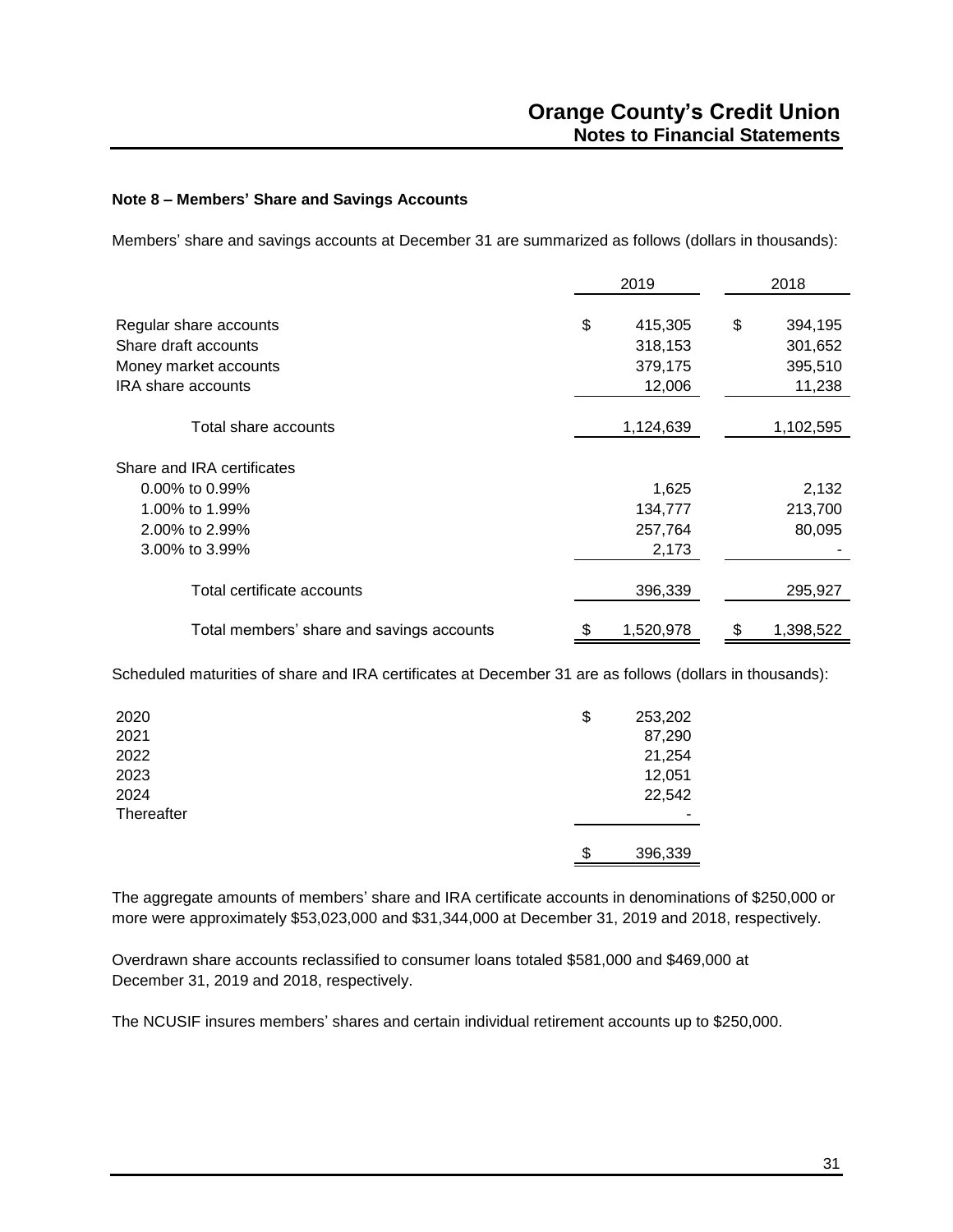#### **Note 9 – Lines of Credit and Borrowed Funds**

The Credit Union maintains lines of credit (LOC) with the FHLB of San Francisco and the FRB of San Francisco at December 31, which are summarized as follows (dollars in thousands):

| 2019                                          | <b>FHLB</b>                | <b>FRB</b> |            |  | <b>Total Lines</b> |                      |  |
|-----------------------------------------------|----------------------------|------------|------------|--|--------------------|----------------------|--|
| Total available<br><b>Borrowed</b>            | \$<br>624,714<br>(36,750)  | \$         | 20,296     |  | \$                 | 645,010<br>(36, 750) |  |
| Remaining available                           | 587,964                    | \$         | 20,296     |  | \$                 | 608,260              |  |
| Term                                          | <b>LOC</b>                 |            | <b>LOC</b> |  |                    |                      |  |
| Weighted-average rate of advances outstanding | 2.15%                      |            |            |  |                    |                      |  |
| 2018                                          |                            |            |            |  |                    |                      |  |
| Total available<br><b>Borrowed</b>            | \$<br>603,806<br>(40, 750) | \$         | 22,619     |  | \$                 | 626,425<br>(40, 750) |  |
| Remaining available                           | 563,056                    | S          | 22,619     |  | \$                 | 585,675              |  |
| Term                                          | LOC                        |            | <b>LOC</b> |  |                    |                      |  |
| Weighted-average rate of advances outstanding | 2.26%                      |            | N/A        |  |                    |                      |  |

The FHLB line is collateralized by available-for-sale securities held in safekeeping by the FHLB and certain member business real estate and residential real estate first and second mortgage loans. The outstanding principal balance of real estate loans pledged as collateral to the FHLB totaled approximately \$661,780,000 and \$674,871,000 at December 31, 2019 and 2018, respectively. The FRB line of credit is collateralized by federal agency securities held in safekeeping by the FRB. Future advances under these lines would be at then-existing rates.

Scheduled maturities of borrowed funds at December 31 are as follows (dollars in thousands):

| 2020       | \$<br>2,750  |
|------------|--------------|
| 2021       | 7,500        |
| 2022       | 5,500        |
| 2023       | 6,000        |
| 2024       | 9,000        |
| Thereafter | 6,000        |
|            |              |
|            | \$<br>36,750 |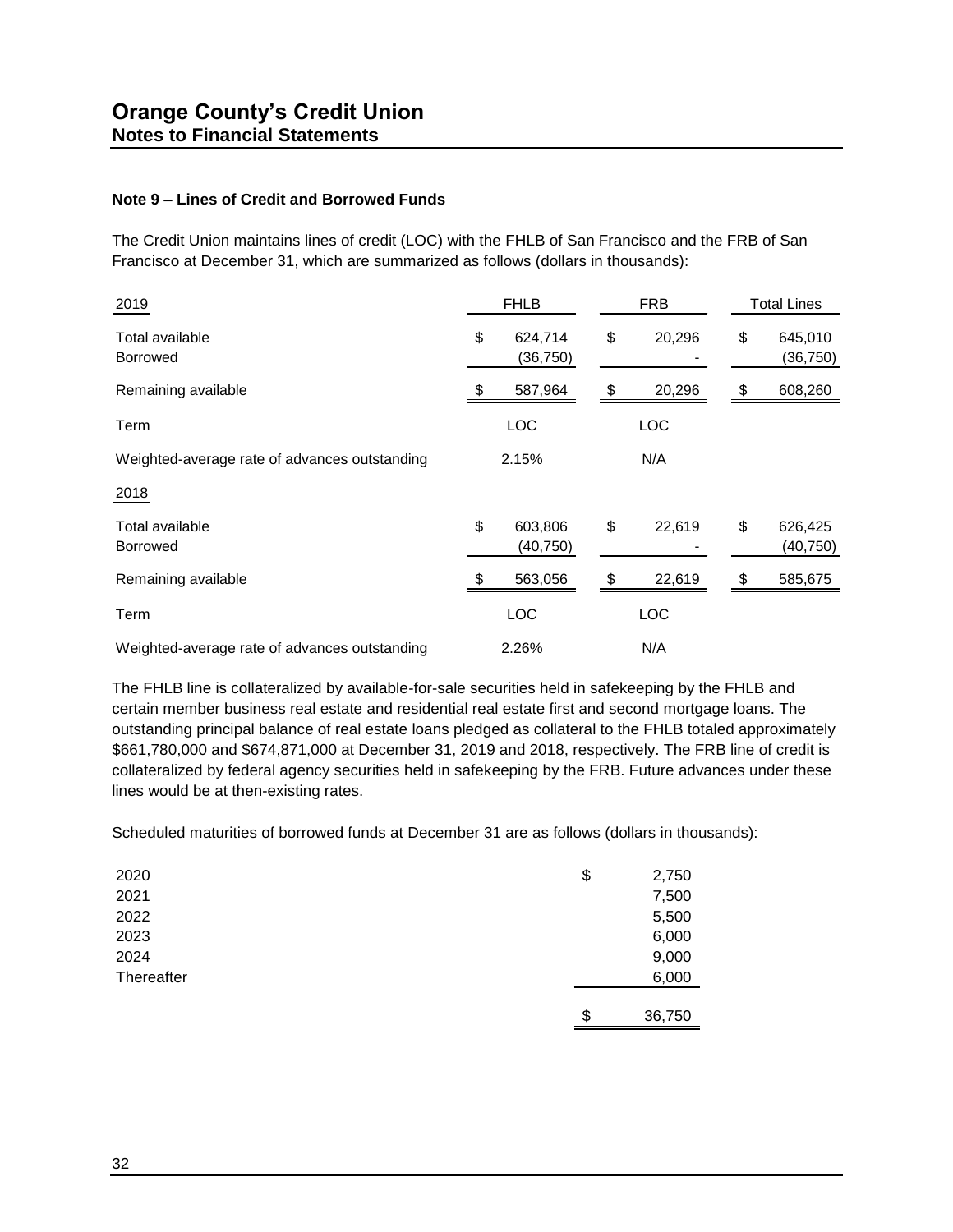# **Note 10 – Off-Balance-Sheet Activities**

The Credit Union is a party to conditional commitments to lend funds in the normal course of business to meet the financing needs of its members. These commitments represent financial instruments to extend credit, which include lines of credit, credit cards, home equity lines, and overdraft protection commitments that involve, to varying degrees, elements of credit and interest rate risk in excess of amounts recognized in the financial statements.

The Credit Union's exposure to credit loss is represented by the contractual notional amount of these instruments. The Credit Union uses the same credit policies in making commitments as it does for those loans recorded in the financial statements.

At December 31, the following financial instruments were outstanding whose contract amounts represent credit risk (dollars in thousands):

|                                          | 2019          | 2018 |         |  |
|------------------------------------------|---------------|------|---------|--|
| Commitments to extend credit             |               |      |         |  |
| Home equity lines of credit              | \$<br>82,125  | S    | 74.779  |  |
| Credit cards                             | 104.977       |      | 86,746  |  |
| Line-of-credit loans                     | 30,632        |      | 30,539  |  |
| Overdraft protection program commitments | 5,217         |      | 5,175   |  |
| Member business loan commitments         | 2,257         |      | 2,488   |  |
|                                          |               |      |         |  |
|                                          | \$<br>225,208 |      | 199,727 |  |

Commitments to extend credit are agreements to lend to a member as long as there is no violation of any condition established in the contract. Commitments generally have fixed expiration dates or other termination clauses and may require payment of a fee. Because many of the commitments are expected to expire without being drawn upon, the total commitment amounts do not necessarily represent future cash requirements. The Credit Union evaluates each member's creditworthiness on a case-by-case basis. The amount of collateral obtained if deemed necessary by the Credit Union upon extension of credit is based on management's credit evaluation of the counterparty. Collateral held varies but may include consumer assets, residential real estate, and member share balances.

Unfunded commitments under revolving credit lines and overdraft protection agreements are commitments for possible future extensions of credit to existing members. These lines of credit are uncollateralized and usually do not contain a specified maturity date and may not be drawn upon to the total extent to which the Credit Union is committed.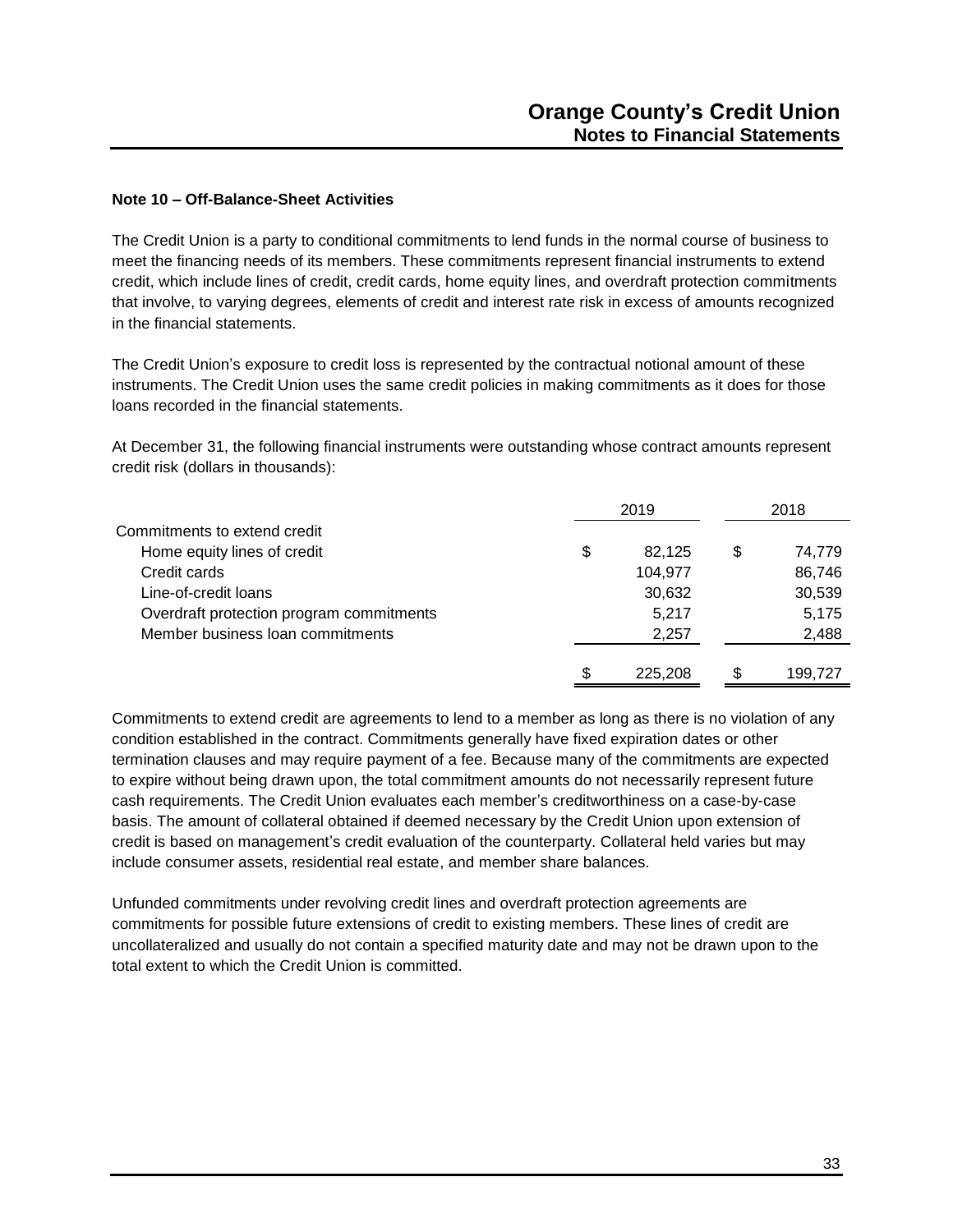#### **Note 11 – Contingencies and Commitments**

**Legal** – The Credit Union is periodically a party to various legal actions normally associated with financial institutions, the aggregate effect of which, in management's opinion, would not be material to the Credit Union's financial condition.

**Loans sold with recourse** – The Credit Union has implemented a mortgage program whereby some of its mortgage loans are sold on the secondary market. The loans may be sold with or without recourse as disclosed in the loan purchase agreements with the funding corporations. Loans sold with recourse may have to be subsequently repurchased due to defects that occurred during the origination of the loan. The defects are generally categorized as documentation errors, underwriting errors, early payment defaults, and fraud. When a loan sold to an investor with recourse fails to perform, the investor will typically review the loan file to determine whether defects in the origination process occurred. If a defect is identified, the Credit Union may be required to either repurchase the loan or indemnify the investor for losses sustained. If there are no defects, the Credit Union has no commitment to repurchase the loan.

The outstanding principal balance of loans subject to possible recourse was \$729,552,000 and \$681,713,000 at December 31, 2019 and 2018, respectively. There were no loans repurchased for the year ended December 31, 2019. There was one loan with a principal balance of \$350,000 that was repurchased with no reserves recorded for the year ended December 31, 2018.

#### **Note 12 – Capital Requirements**

The Credit Union is subject to various regulatory capital requirements administered by the NCUA. Failure to meet minimum capital requirements can initiate certain mandatory – and possibly additional discretionary – actions by regulators that, if undertaken, could have a direct material effect on the Credit Union's financial statements. Under capital adequacy regulations and the regulatory framework for Prompt Corrective Action, the Credit Union must meet specific capital regulations that involve quantitative measures of the Credit Union's assets, liabilities, and certain off-balance-sheet items as calculated under generally accepted accounting principles. The Credit Union's capital amounts and net worth classification are also subject to qualitative judgments by the regulators about components, risk weightings, and other factors.

Quantitative measures established by regulation to ensure capital adequacy require the Credit Union to maintain minimum amounts and ratios (set forth in the following table) of net worth (as defined in the regulations) to assets and risk-based net worth (RBNW) ratios (as defined). As of December 31, 2019, the Credit Union's RBNW requirement was 5.21%. The minimum ratio to be considered complex under the regulatory framework is 6.00%. Management believes that, as of December 31, 2019, the Credit Union meets all capital adequacy requirements to which it is subject. No conditions or events have occurred since the calculation date that management believes have changed the Credit Union's category.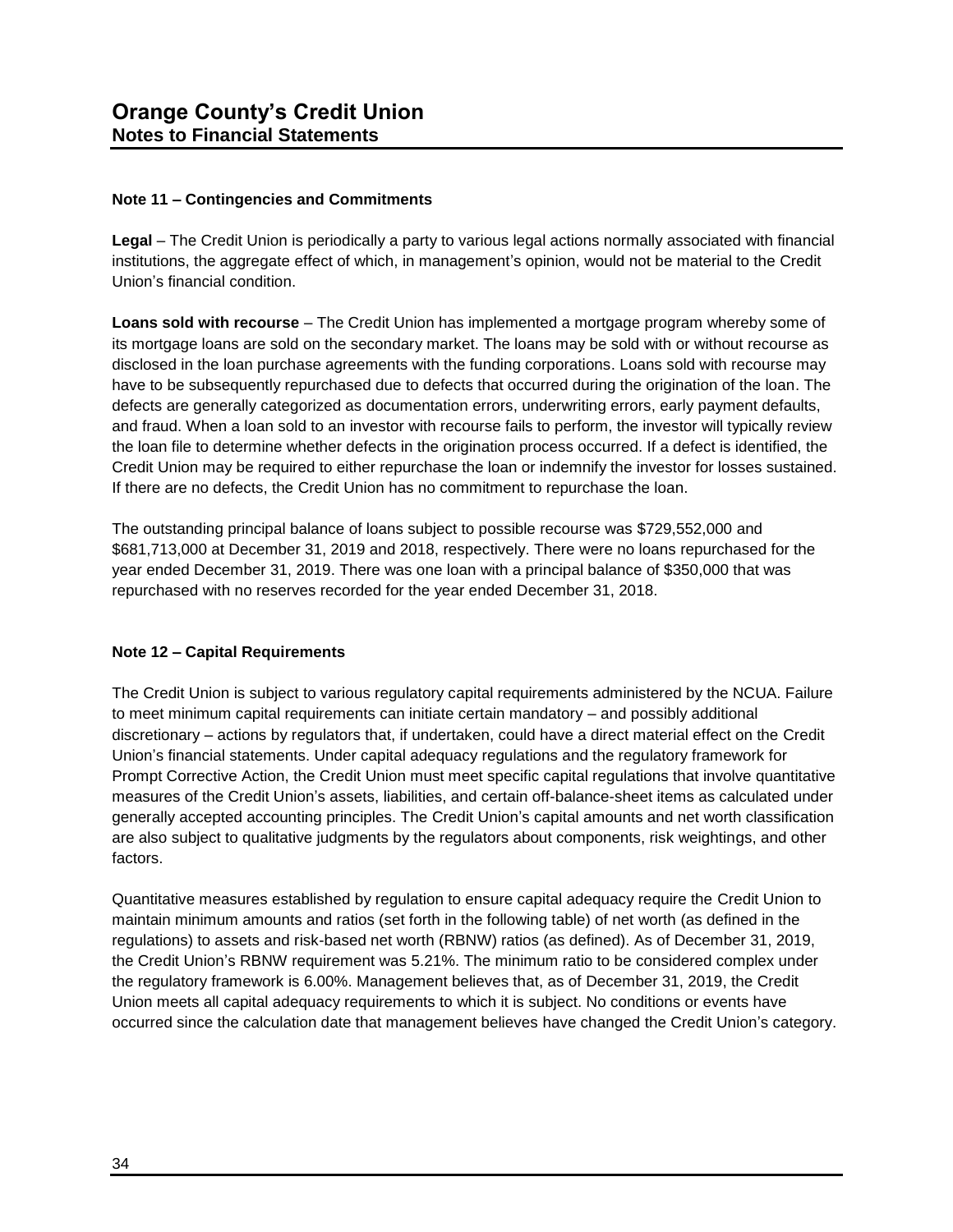# **Note 12 – Capital Requirements (continued)**

As of December 31, 2019, the most recent call reporting period, the NCUA has categorized the Credit Union as well capitalized under the regulatory framework for Prompt Corrective Action. To be categorized as well capitalized, the Credit Union must maintain a minimum net worth ratio of 7.00%.

The Credit Union's actual capital amounts and ratios as of December 31, 2019, are also presented in the table (dollars in thousands):

| Actual                            |    |         | To Be Adequately<br><b>Capitalized Under Prompt</b> | <b>Corrective Action Provisions</b> | To Be Well Capitalized<br><b>Under Prompt Corrective</b><br><b>Action Provisions</b> |           |       |
|-----------------------------------|----|---------|-----------------------------------------------------|-------------------------------------|--------------------------------------------------------------------------------------|-----------|-------|
| December 31, 2019                 |    | Amount  | Ratio                                               | Amount                              | Ratio                                                                                | Amount    | Ratio |
| Net worth<br>Risk-based net worth | \$ | 181,703 | 10.34%                                              | \$<br>105.469                       | 6.00%                                                                                | \$123,047 | 7.00% |
| requirement                       | \$ | 91,582  | 5.21%                                               | N/A                                 | N/A                                                                                  | N/A       | N/A   |
| December 31, 2018                 |    |         |                                                     |                                     |                                                                                      |           |       |
| Net worth<br>Risk-based net worth | \$ | 172.426 | 10.74%                                              | \$<br>96.327                        | 6.00%                                                                                | \$112.382 | 7.00% |
| requirement                       | \$ | 88,368  | 5.46%                                               | N/A                                 | N/A                                                                                  | N/A       | N/A   |

Because the RBNW ratio is less than the net worth ratio, the Credit Union retains its original category. Further, in performing its calculation of total assets, the Credit Union used the average of the three month-end balances over the calendar quarter option, as permitted by regulation.

#### **Note 13 – Related-Party Transactions**

In the normal course of business, the Credit Union extends credit to members of the board of directors, supervisory committee members, and executive officers. The aggregate loans to related parties at December 31, 2019 and 2018, were approximately \$4,334,000 and \$5,007,000, respectively. In addition, there is also a secured split dollar loan to a related party, as disclosed in note 15. Deposits from related parties at December 31, 2019 and 2018, amounted to approximately \$1,423,000 and \$1,957,000, respectively.

#### **Note 14 – 401(k) Retirement Plan**

The Credit Union provides a 401(k) employee benefit plan covering substantially all employees who have completed at least one year of service and met minimum age requirements. The Credit Union matches a portion of employees' wage reductions. Total expense under this plan was \$1,775,000 and \$1,501,000 for the years ended December 31, 2019 and 2018, respectively.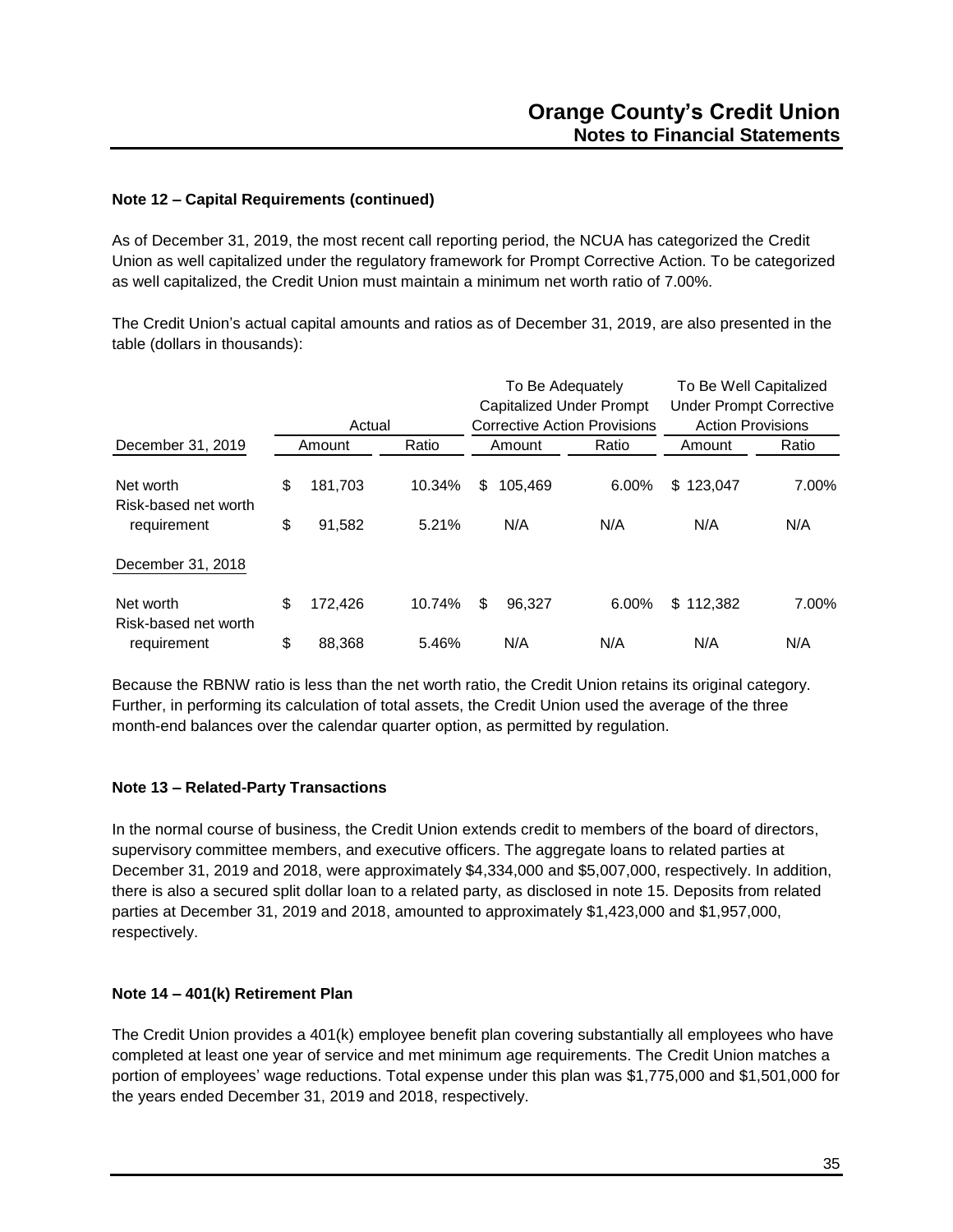#### **Note 15 – Deferred Compensation Plans**

The Credit Union has a 457(b) nonqualified deferred compensation plan for members of management. The Credit Union makes discretionary contributions to the plan and employees are allowed to contribute to the plan. The deferred compensation accounts are shown as both assets and liabilities on the Credit Union's financial statements and are available to creditors in the event of the Credit Union's liquidation.

The Credit Union has a 457(f) nonqualified deferred compensation plan for members of management. The Credit Union contributes 100% of the funds to this plan. Under the terms of the plan, the participants are entitled to a specified amount if they remain employed by the Credit Union until a predetermined time. If these employees become fully disabled as defined in the agreement, accrued benefits are immediately payable. The benefits are subject to forfeiture if employment is terminated for cause as defined in the agreements. The deferred compensation accounts are shown as both assets and liabilities on the Credit Union's financial statements and are available to creditors in the event of the Credit Union's liquidation.

The cash surrender value of life insurance policies pertaining to these plans was \$20,170,000 and \$19,355,000 as of December 31, 2019 and 2018, respectively. The deferred compensation payable, included in accrued expenses and other liabilities on the statements of financial condition, was \$1,144,000 and \$2,354,000 as of December 31, 2019 and 2018, respectively. Deferred compensation expense was \$238,000 and \$120,000 for the years ended December 31, 2019 and 2018, respectively.

**Secured split dollar program** – In 2018, the Credit Union established a post-retirement benefit plan for an executive officer known as a secured split dollar program and funded the plan through multiple promissory notes. The notes bear interest at the applicable federal rate under Internal Revenue Code Section 1274(d) in effect on the date of the loan. The rate is based on the executives' life expectancy and the compounding period as provided in Treasury Regulation Section 1.7872-15. Repayment of the notes occurs at the time of death of the executive officer.

The proceeds from the loans were used by the executive officer to purchase life insurance policies, which are known as the repayment policies, the sole purpose of which is the repayment of the loans with interest upon the death of the executive officer. The repayment policies are pledged as collateral against the loans, with the Credit Union named as the beneficiary. The Credit Union has no obligation to the executive officer under this secured split dollar program other than granting the loans originated to purchase the life insurance policies. The loans to the executive officer are included in other assets on the statements of financial condition and have an outstanding balance, including accrued interest, of approximately \$15,956,000 and \$10,986,000 as of December 31, 2019 and 2018, respectively.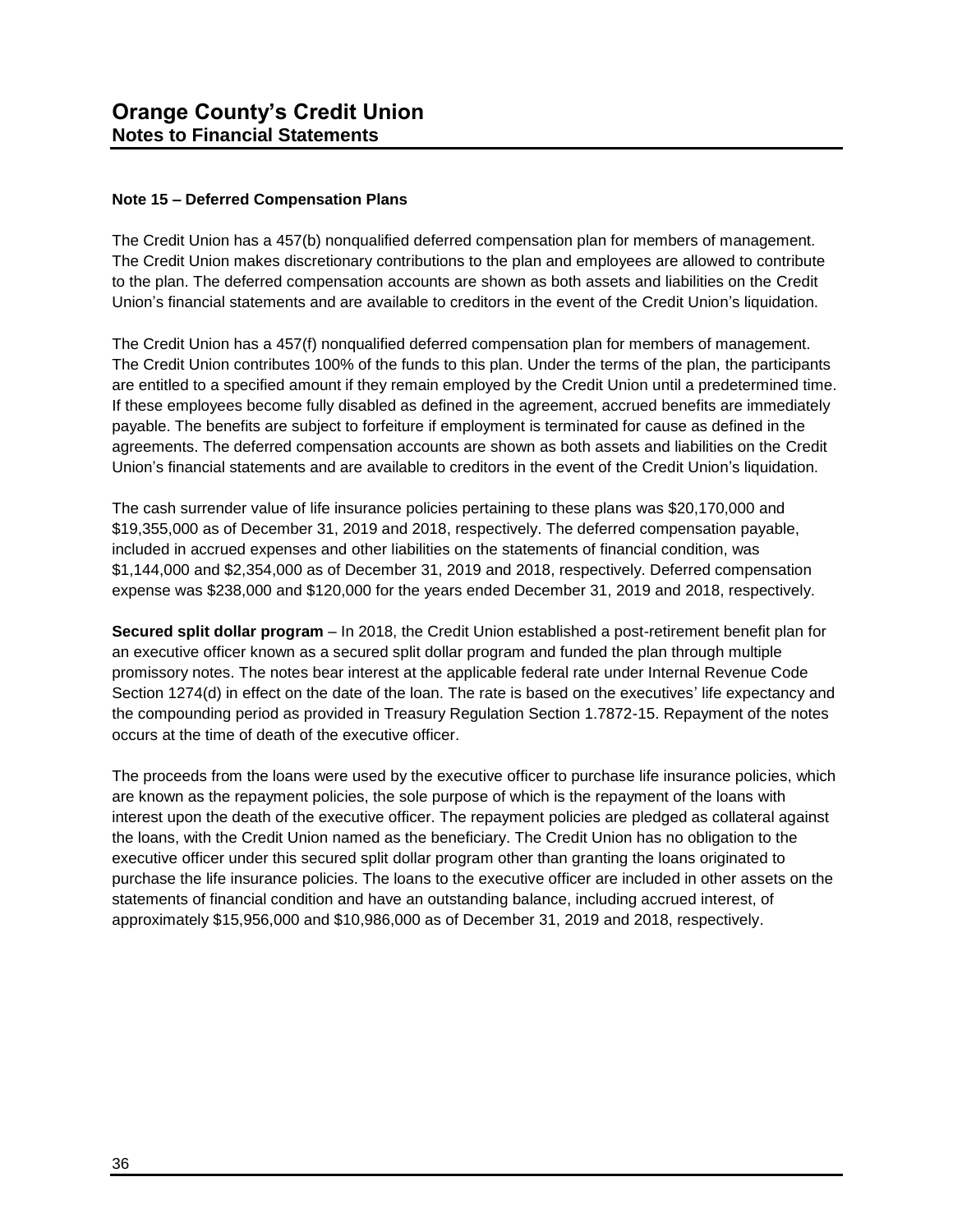# **Note 16 – Fair Value**

**Determination of fair value** – The Credit Union uses fair value measurements to record fair value adjustments to certain assets and liabilities and to determine fair value disclosures. The fair value of a financial instrument is the price that would be received to sell an asset or paid to transfer a liability in an orderly transaction between market participants at the measurement date. Fair value is best determined based on quoted market prices. However, in many instances, there are no quoted market prices for the Credit Union's various financial instruments. In cases where quoted market prices are not available, fair values are based on estimates using present value or other valuation techniques. Those techniques are significantly affected by the assumptions used, including the discount rate and estimates of future cash flows. Accordingly, the fair value estimates may not be realized in an immediate settlement of the instrument.

Fair value measurements are to focus on an exit price in an orderly transaction (that is, not a forced liquidation or distressed sale) between market participants at the measurement date under current market conditions. If there has been a significant decrease in the volume and level of activity for the asset or liability, a change in valuation technique or the use of multiple valuation techniques may be appropriate. In such instances, determining the price at which willing participants would transact at the measurement date under current market conditions depends on the facts and circumstances and requires the use of significant judgment. The fair value is a reasonable point within the range that is most representative of fair value under current market conditions.

**Fair value hierarchy** – The Credit Union groups its financial assets and financial liabilities generally measured at fair value in three levels, based on the markets in which the assets and liabilities are traded and the reliability of the assumptions used to determine fair value.

**Level 1** – Valuation is based on quoted prices in active markets for identical assets or liabilities that the Credit Union has the ability to access at the measurement date. Level 1 assets and liabilities generally include debt and equity securities that are traded in an active exchange market. Valuations are obtained from readily available pricing sources for market transactions involving identical assets or liabilities.

**Level 2** – Valuation is based on inputs other than quoted prices included within Level 1 that are observable for the asset or liability, either directly or indirectly. The valuation may be based on quoted prices for similar assets or liabilities; quoted prices in markets that are not active; or other inputs that are observable or can be corroborated by observable market data for substantially the full term of the asset or liability.

**Level 3** – Valuation is based on unobservable inputs that are supported by little or no market activity and that are significant to the fair value of the assets or liabilities. Level 3 assets and liabilities include financial instruments whose value is determined using pricing models, discounted cash flow methodologies, or similar techniques, as well as instruments for which determination of fair value requires significant management judgments or estimation.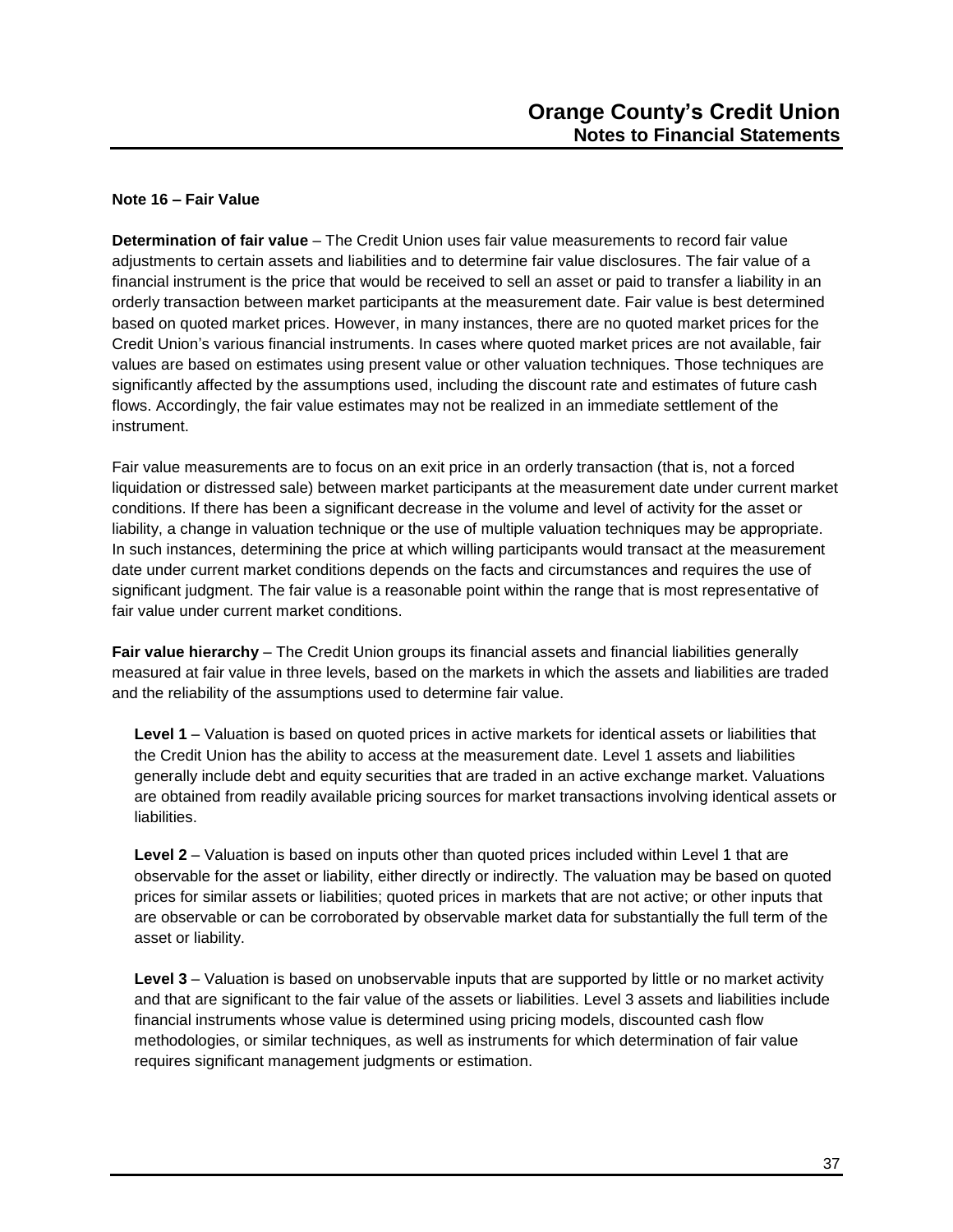#### **Note 16 – Fair Value (continued)**

A financial instrument's categorization within the valuation hierarchy is based on the lowest level of input that is significant to the fair value estimation.

The following methods and assumptions were used by the Credit Union in estimating fair value disclosures for financial instruments:

**Available-for-sale securities** – The fair value of investment securities is the fair market value based on quoted market prices, when available, or market prices provided by recognized broker dealers. If listed prices or quotes are not available, fair value is based on externally developed models that use unobservable inputs due to the limited market activity of the instrument.

**Interest rate swaps** – The Credit Union enters into interest rate swap contracts with a Financial Institution to allow the Credit Union to convert fixed rate loans to variable rate loans as part of the Credit Union's asset and liability management strategy with the overall goal of minimizing the impact of interest rate volatility. The Credit Union measures the fair value of the interest rate swap based on the overnight index swap (OIS) discount curve, and, therefore, is considered a Level 2 input for the purpose of determining fair value.

**Assets and liabilities measured at fair value on a recurring basis** – Assets and liabilities measured at fair value on a recurring basis at December 31 are summarized as follows (dollars in thousands):

| Fair Value Measurements at Reporting Date Using    |                       |               |             |                  |              |           |    |            |
|----------------------------------------------------|-----------------------|---------------|-------------|------------------|--------------|-----------|----|------------|
|                                                    | Quoted Prices in      |               |             |                  |              |           |    |            |
|                                                    | <b>Active Markets</b> |               | Significant |                  | Significant  |           |    |            |
|                                                    |                       | for Identical |             | Other Observable | Unobservable |           |    |            |
|                                                    | Assets/Liabilities    |               | Inputs      |                  | Inputs       |           |    | Total      |
| December 31, 2019                                  |                       | (Level 1)     |             | (Level 2)        |              | (Level 3) |    | Fair Value |
| Assets                                             |                       |               |             |                  |              |           |    |            |
| U.S. government and federal agency securities      | \$                    |               | \$          | 30,049           | \$           |           | \$ | 30,049     |
| Federal agency mortgage-backed securities          |                       |               |             | 77,446           |              |           |    | 77,446     |
| Federal agency collateralized mortgage obligations |                       |               |             | 32,453           |              |           |    | 32,453     |
|                                                    |                       |               | S           | 139,948          | \$           |           | \$ | 139,948    |
| Liabilities                                        |                       |               |             |                  |              |           |    |            |
| Interest rate swap agreement                       |                       |               |             | 794              | \$.          |           |    | 794        |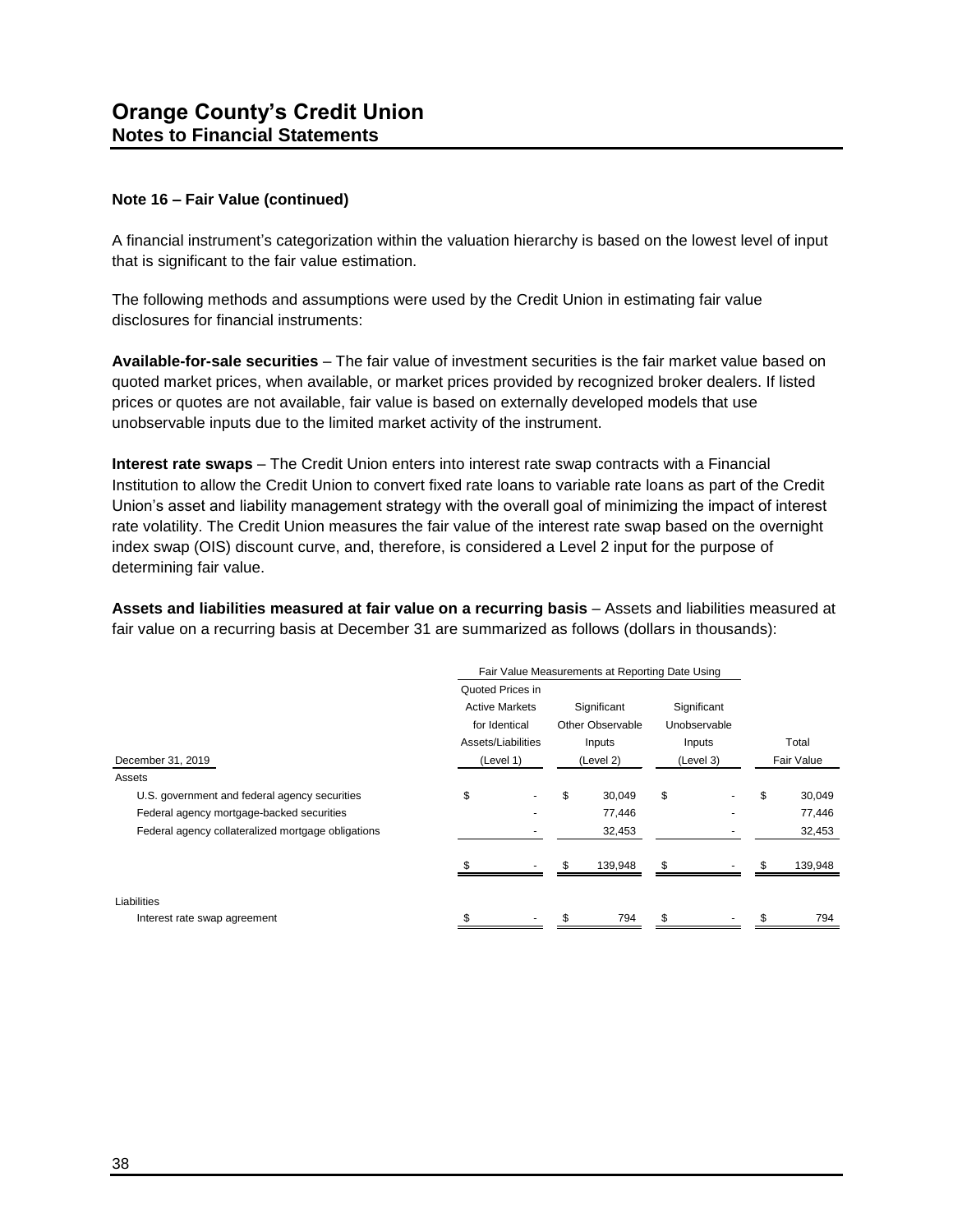#### **Note 16 – Fair Value (continued)**

|                                                    | Fair Value Measurements at Reporting Date Using              |  |                                           |           |                                       |   |       |            |
|----------------------------------------------------|--------------------------------------------------------------|--|-------------------------------------------|-----------|---------------------------------------|---|-------|------------|
|                                                    | Quoted Prices in                                             |  |                                           |           |                                       |   |       |            |
|                                                    | <b>Active Markets</b><br>for Identical<br>Assets/Liabilities |  | Significant<br>Other Observable<br>Inputs |           | Significant<br>Unobservable<br>Inputs |   |       |            |
|                                                    |                                                              |  |                                           |           |                                       |   |       |            |
|                                                    |                                                              |  |                                           |           |                                       |   | Total |            |
| December 31, 2018                                  | (Level 1)                                                    |  |                                           | (Level 2) | (Level 3)                             |   |       | Fair Value |
| Assets                                             |                                                              |  |                                           |           |                                       |   |       |            |
| U.S. government and federal agency securities      | \$                                                           |  | \$                                        | 47.934    | \$                                    | ٠ | \$    | 47,934     |
| Federal agency mortgage-backed securities          |                                                              |  |                                           | 83.794    |                                       | ۰ |       | 83.794     |
| Federal agency collateralized mortgage obligations |                                                              |  |                                           | 37,575    |                                       | ٠ |       | 37,575     |
| Municipal bonds                                    |                                                              |  |                                           | 6,299     |                                       |   |       | 6,299      |
|                                                    |                                                              |  | \$                                        | 175.602   | \$                                    |   |       | 175,602    |

**Assets and liabilities measured at fair value on a nonrecurring basis** – Under certain circumstances, the Credit Union makes adjustments to fair value for assets and liabilities although they are not measured at fair value on an ongoing basis. The following table presents the financial instruments carried on the statements of financial condition by caption and by level in the fair value hierarchy at December 31, for which a nonrecurring change in fair value has been recorded (dollars in thousands):

|                                       | Fair Value Measurements at Reporting Date Using |  |                  |                |                             |       |  |  |
|---------------------------------------|-------------------------------------------------|--|------------------|----------------|-----------------------------|-------|--|--|
|                                       | Quoted Prices in                                |  |                  |                |                             |       |  |  |
|                                       | <b>Active Markets</b>                           |  | Significant      |                | Significant<br>Unobservable |       |  |  |
|                                       | for Identical                                   |  | Other Observable |                |                             |       |  |  |
|                                       | Assets/Liabilities                              |  | Inputs           |                | Inputs                      |       |  |  |
| December 31, 2019                     | (Level 1)                                       |  | (Level 2)        |                | (Level 3)                   |       |  |  |
| Impaired loans with an allowance, net | \$                                              |  | \$               | $\blacksquare$ | \$                          | 2,183 |  |  |
| December 31, 2018                     |                                                 |  |                  |                |                             |       |  |  |
| Impaired loans with an allowance, net | \$                                              |  | \$               | $\,$           | \$                          | 2,833 |  |  |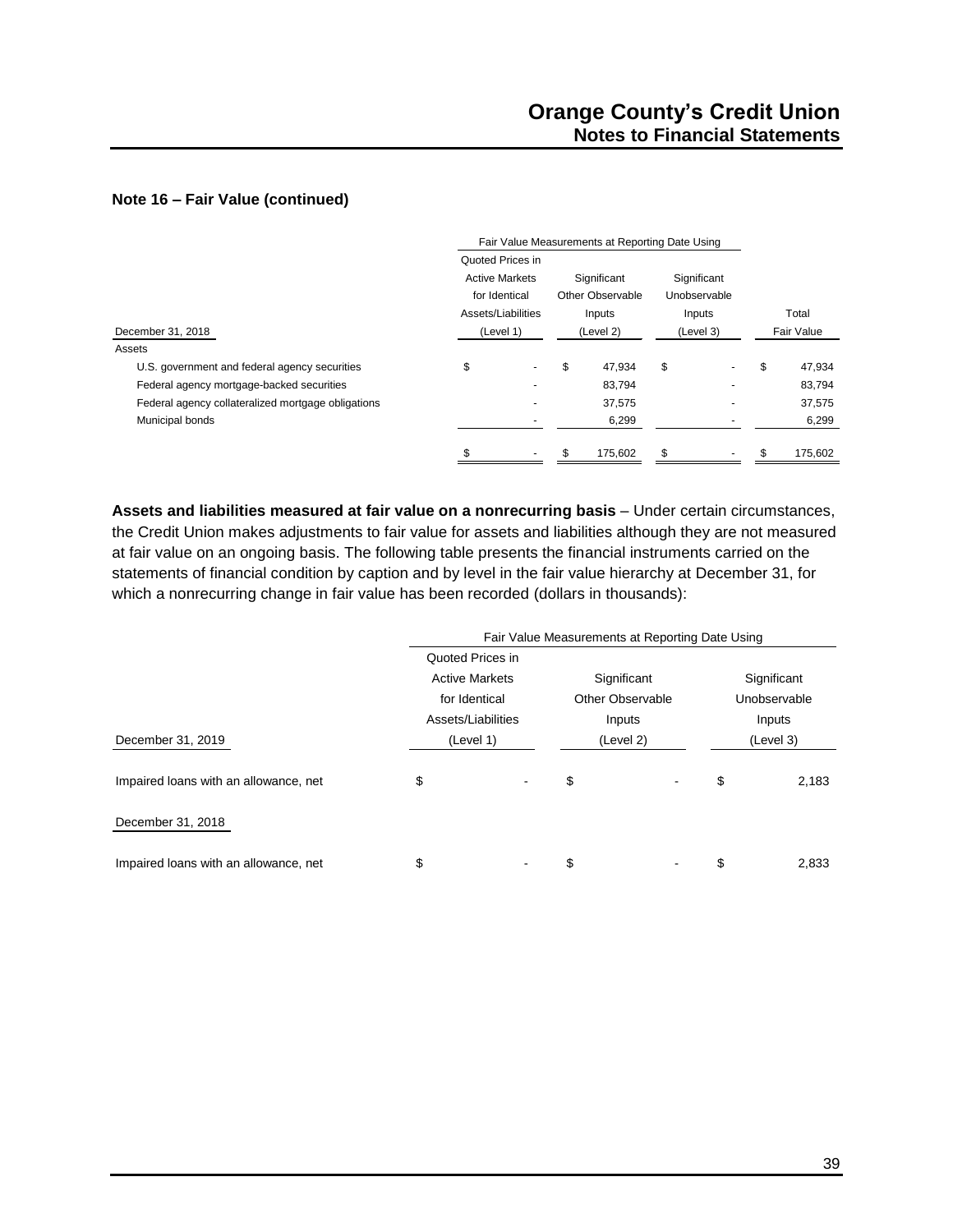#### **Note 16 – Fair Value (continued)**

**Qualitative information about Level 3 fair value measurements** – The range and weighted average of the significant unobservable inputs used to fair value Level 3 nonrecurring assets during the years ending December 31, along with the valuation techniques used, are shown in the following table (dollars in thousands):

|                | Recorded Amount at<br>December 31, 2019 |                                         | Valuation<br>Unobservable<br>Technique<br>Input |                         | Range (Weighted<br>Average)* |
|----------------|-----------------------------------------|-----------------------------------------|-------------------------------------------------|-------------------------|------------------------------|
| Impaired loans | \$                                      | 2.183                                   | Various                                         | Adjustment to valuation | 10%                          |
|                |                                         | Recorded Amount at<br>December 31, 2018 | Valuation<br>Technique                          | Unobservable<br>Input   | Range (Weighted<br>Average)* |
| Impaired loans | \$                                      | 2,833                                   | Various                                         | Adjustment to valuation | 10%-30% (26%)                |

\* Discount to appraisal value. Amounts are estimated and carrying amount is generally lower than estimated fair value.

#### **Note 17 – Revenue from Contracts with Customers**

All of the Credit Union's revenue from contracts with customers in the scope of Topic 606 is recognized in Noninterest Income. The following table presents the Credit Union's sources of Noninterest Income for the years ended December 31, 2019 and 2018:

|                                                      | Years Ended December 31, |        |   |        |  |
|------------------------------------------------------|--------------------------|--------|---|--------|--|
|                                                      |                          | 2019   |   | 2018   |  |
| NONINTEREST INCOME                                   |                          |        |   |        |  |
| In-scope of Topic 606                                |                          |        |   |        |  |
| Fees and charges on deposit and transaction accounts | \$                       | 5,381  | S | 5,010  |  |
| Interchange income                                   |                          | 6,202  |   | 5,692  |  |
| Other noninterest income (a)                         |                          | 5,654  |   | 7,000  |  |
|                                                      |                          | 17,237 |   | 17,702 |  |
| Not in-scope of Topic 606                            |                          |        |   |        |  |
| Fees and charges on loan accounts                    |                          | 429    |   | 340    |  |
| Gain on sales of loans held-for-sale                 |                          | 3,585  |   | 693    |  |
| Gain on sale of premise and equipment                |                          |        |   | 2,999  |  |
| Other noninterest income <sup>(b)</sup>              |                          | 737    |   | 3,786  |  |
| Total noninterest income                             |                          | 21,988 |   | 25,520 |  |

(a) Includes ATM machine fees, insurance commissions, and investment services income.

(b) Includes net loan servicing income, gain on mortgage loan derivatives, and income on life insurance policies.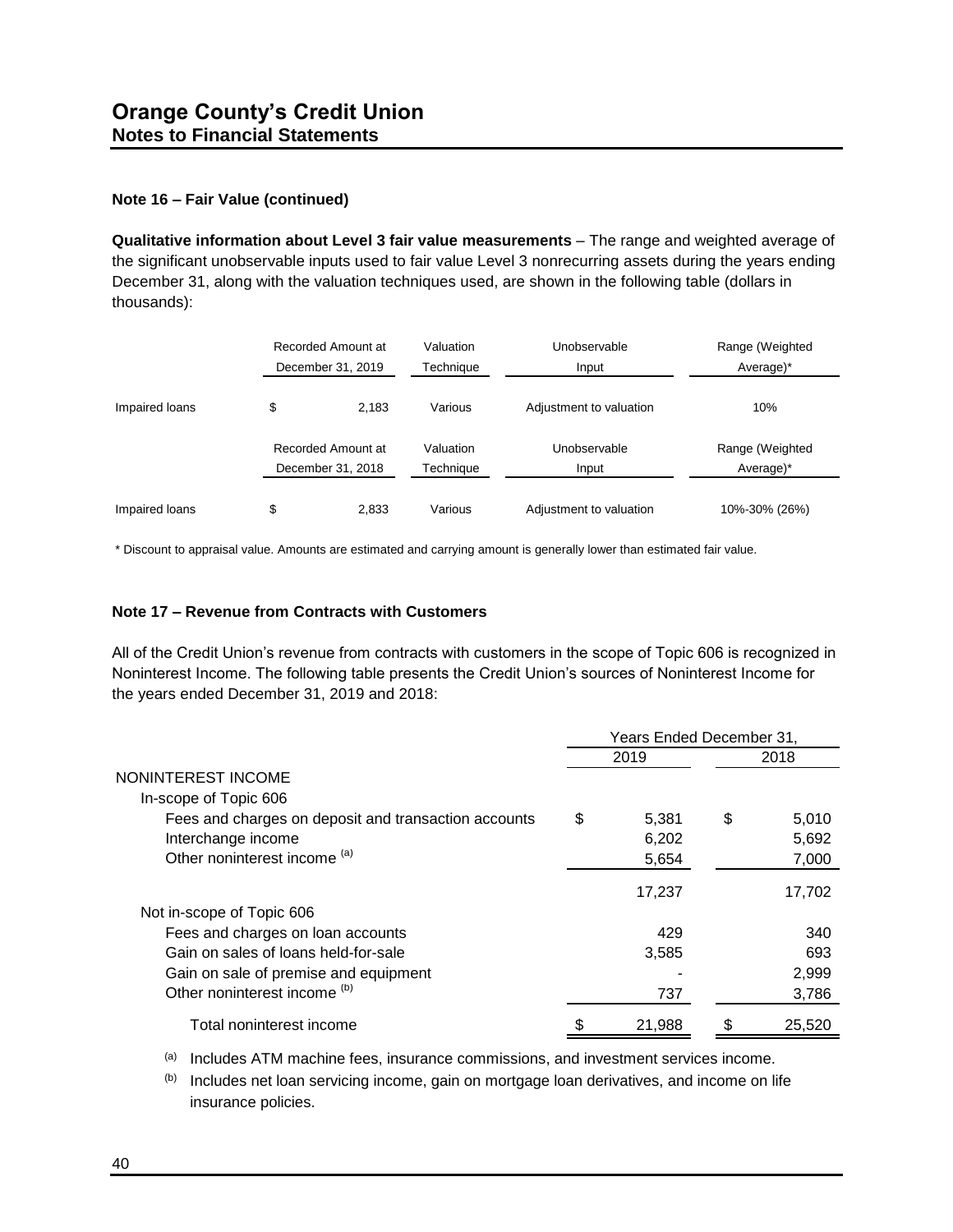# **Note 17 – Revenue from Contracts with Customers (continued)**

**Fees and charges –** The Credit Union earns fees on deposit and transaction accounts related to fee income for periodic service charges on deposit accounts and transaction based fees such as those related to overdrafts, ATM charges and wire transfer fees. Performance obligations for periodic service charges on deposit accounts are typically short-term in nature and are generally satisfied on a monthly basis, while performance obligations for other transaction based fees are typically satisfied at a point in time (which may consist of only a few moments to perform the service or transaction) with no further obligations on behalf of the Credit Union to the member. Periodic service charges are generally collected monthly directly from the member's deposit account, and at the end of a statement cycle, while transaction based service charges are typically collected at the time of or soon after the service is performed.

**Interchange income –** Debit/ATM interchange income represent fees earned when a debit card issued by the Credit Union is used for a transaction. These fees are earned each time a request for payment is originated by a member debit cardholder at a merchant. In these transactions, the Credit Union transfers funds from the debit cardholder's account to a merchant through a payment network at the request of the debit cardholder by way of the debit card transaction. The related performance obligations are generally satisfied when the transfer of funds is complete, which is generally a point in time when the debit card transaction is processed and the fees are earned when the cost of the transaction is charged to the customer's account. Interchange fees from cardholder transactions represent a percentage of the underlying transaction value and are recognized daily, concurrently with the transaction processing services provided to the cardholder.

**Automated teller machine (ATM) fees –** The Credit Union charges fees to members and non-members through ATM transactions, including point of sale and surcharges. ATM fees are reported as other noninterest income in the statements of income.

**Insurance commissions and investment services income** – The Credit Union arranges for its members to purchase insurance products and brokerage services from contracted service providers. Insurance commissions and investment services income is reported as other non-interest income in the statements of income.

**Principal versus agent considerations –** When more than one party is involved in providing goods or services to a customer, ASC 606 requires the Credit Union to determine whether it is the principal or an agent in these transactions by evaluating the nature of its promise to the customer. An entity is a principal and therefore records revenue on a gross basis, if it controls a promised good or service before transferring that good or service to the customer. An entity is an agent and records as revenue the net amount it retains for its agency services if its role is to arrange for another entity to provide the goods or services. The Credit Union most commonly acts as a principal and records revenue on a gross basis.